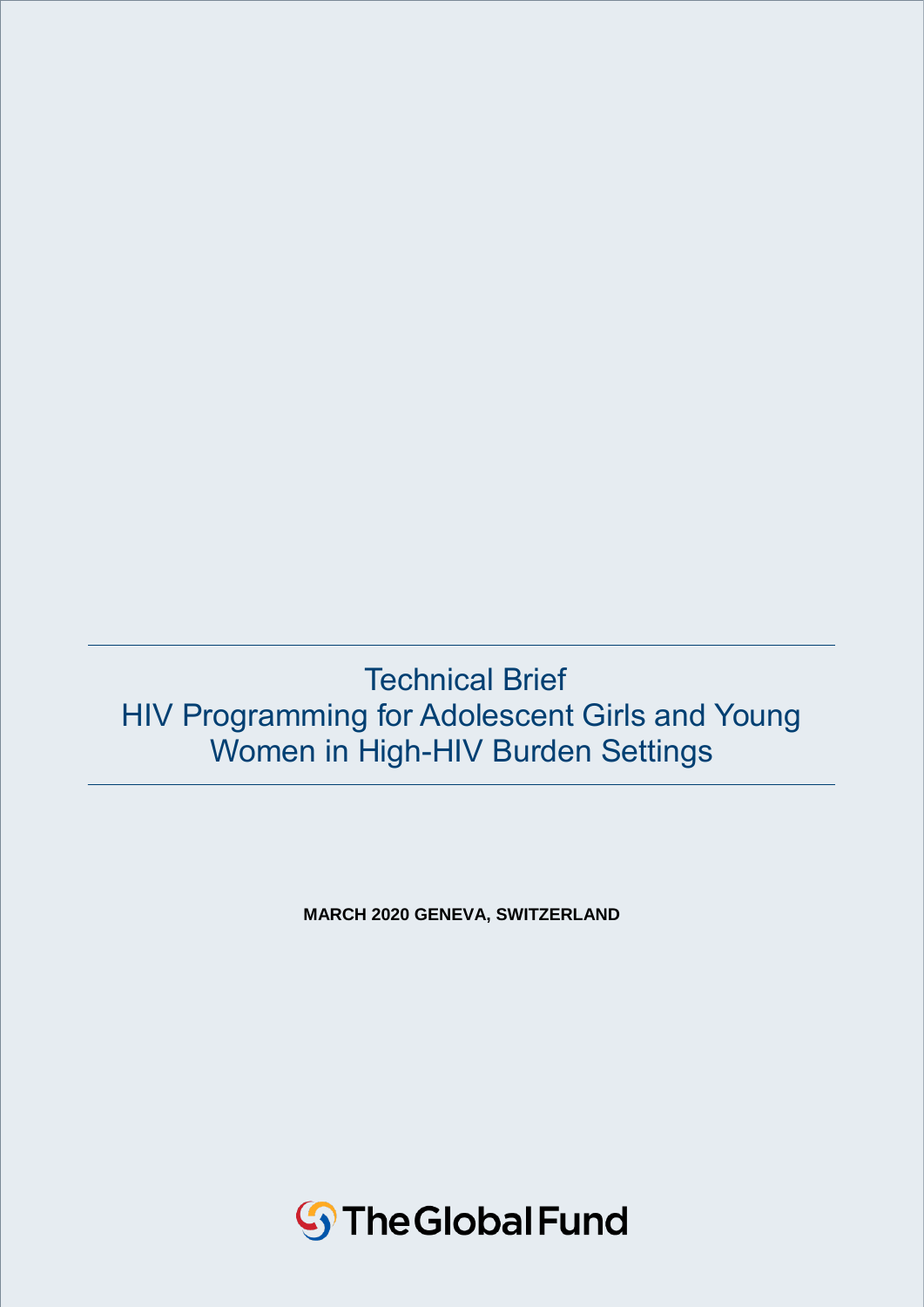# Table of Contents

|     | 1. Background                                                   | 3  |
|-----|-----------------------------------------------------------------|----|
| 2.  | Scope                                                           | 5  |
| 3.  | Guiding principles                                              | 7  |
| 3.1 | Adolescent girls and young women-centered                       |    |
| 3.2 | Gender-responsive and rights-based                              |    |
| 3.3 | Country-led and community-driven                                |    |
| 3.4 | Partnership-based with strong national coordination mechanisms  |    |
| 3.5 | Evidence-informed and accountable                               |    |
| 3.6 | Sustainability                                                  |    |
| 4.  | Strategic investment approach                                   | 14 |
| 4.1 | Understand the epidemic situation and response                  |    |
| 4.2 | Design - Prioritize the intervention mix for maximum impact     |    |
| 4.3 | <b>Deliver</b>                                                  |    |
| 4.4 | Measure and sustain                                             |    |
| 5.  | Additional considerations for program quality and<br>management | 36 |
|     | Annex 1: List of Global Fund's core AGYW indicators             | 39 |
|     | Annex 2: List of useful guidelines and tools                    | 42 |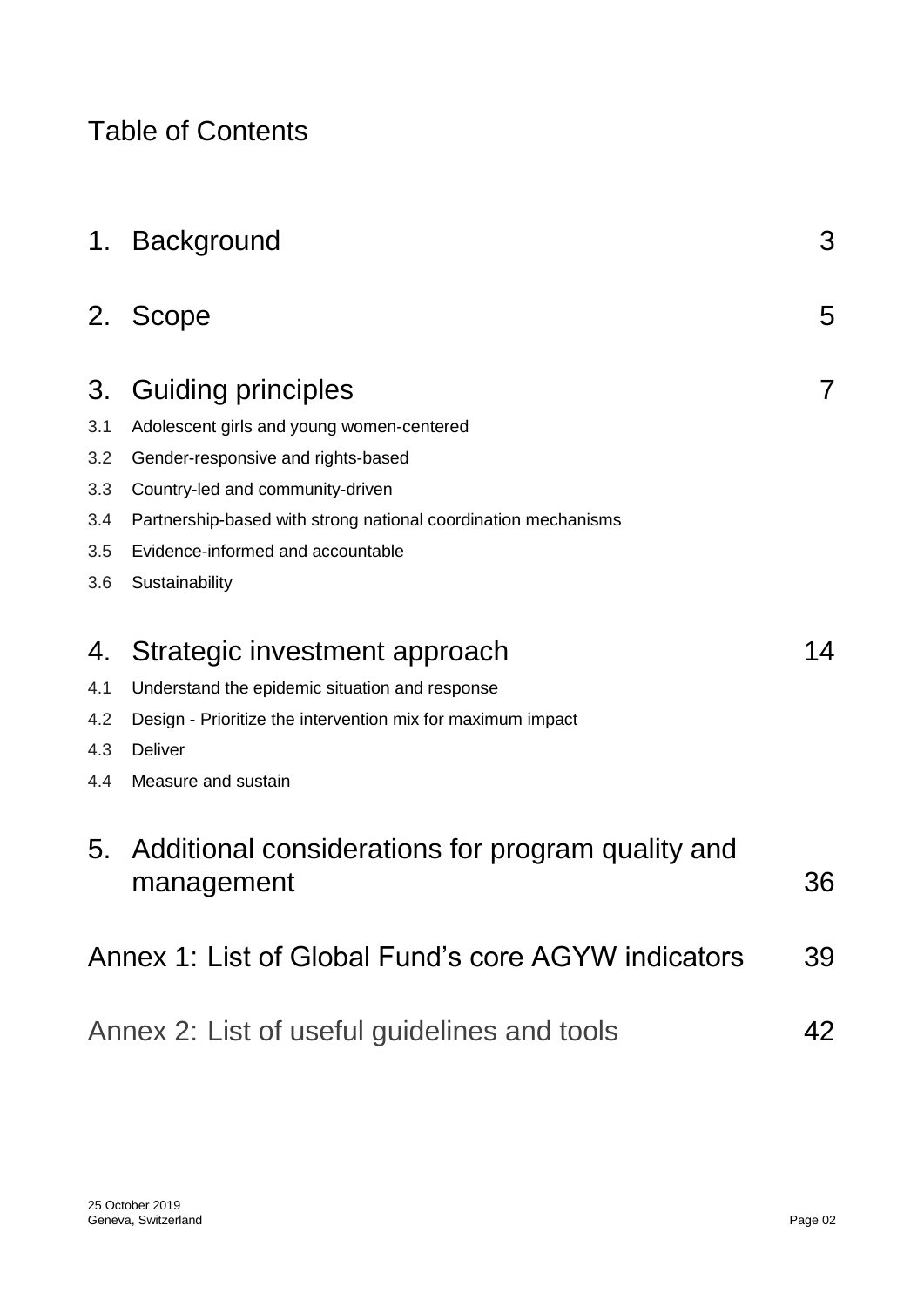# 1. Background

**Adolescent girls and young women (AGYW) continue to be disproportionately at risk of HIV infection.** HIV infections among young women aged 15-24 years globally are 60% higher than among young men of the same age.<sup>1</sup> Every week, about 6200 young women aged 15-24 years are infected with HIV worldwide.<sup>2</sup> In sub-Saharan Africa, AGYW aged 15-24 years represent 10% of the total population, but account for about 25% of all HIV infections.<sup>3</sup> In eastern and southern Africa, the sub-region most greatly affected by the epidemic, there were 2.4 HIV infections among young women 15-24 years for every one infection among young men of the same age.<sup>4</sup>

The increased vulnerability of AGYW to HIV risk is linked to several inter-related biological, behavioral and structural factors. These include: biological susceptibility to HIV infection, agedisparate relationships with unequal power dynamics that may prevent safer sex, transactional sex, lack of schooling and economic empowerment, gender-based violence including intimate partner violence, harmful traditional practices, and institutional or socio-cultural barriers to providing comprehensive sexuality education and sexual health services for adolescents and young women. A regional analysis in high-HIV burden countries conducted by UNAIDS found that service coverage gaps for AGYW remain large, and services offered are far from being fully comprehensive.<sup>5</sup>

While acknowledging that women are at higher risk of HIV infection compared to their male counterparts, there is evidence that men are less likely to take up an HIV test, are less likely to access and adhere to antiretroviral therapy and more likely to die from AIDS-related illnesses than women. The *Blindspot Report* by UNAIDS shows that globally less than half of men living with HIV are on treatment, compared to  $60\%$  of women.<sup>6</sup> Studies show that men are more likely than women to start treatment late, to interrupt treatment and to be lost to treatment follow-up. In sub-Saharan Africa, men accounted for 41% of people living with HIV and 53% of AIDS-related deaths in 2016.

There is an **urgent need to scale up well-designed and effective programs that meet the HIV prevention needs of AGYW beyond the health sector** and address the remaining structural challenges and barriers to reduce HIV incidence among this group. The Sustainable Development Goals (SDGs) place a core emphasis on promoting gender equality by addressing the needs of women and girls through multiple commitments across interrelated SDGs that are to be achieved by 2030.<sup>7</sup> The United Nations Political Declaration on Ending AIDS adopted in June 2016 set the target to reduce new HIV infections among AGYW aged 15-24 years from 390,000 in 2015 to fewer than 100,000 by 2020; yet in 2017, as many as 340,000 still became newly infected with HIV. With Africa's youth population projected to

 <sup>1</sup> UNAIDS (2019). Global AIDS Update 2019 [\(https://www.unaids.org/sites/default/files/media\\_asset/2019-global-AIDS-update\\_en.pdf\)](https://www.unaids.org/sites/default/files/media_asset/2019-global-AIDS-update_en.pdf) <sup>2</sup> UNAIDS (2019). Global HIV & AIDS Statistics – 2019 fact sheet (https://www.unaids.org/en/resources/fact-sheet) <sup>3</sup> UNAIDS (2018). Global AIDS Update 2018 [\(https://www.unaids.org/sites/default/files/media\\_asset/miles-to-go\\_en.pdf\)](https://www.unaids.org/sites/default/files/media_asset/miles-to-go_en.pdf)

<sup>4</sup> UNAIDS (2019). Women and HIV: A spotlight on adolescent girls and young women.

[\(https://www.unaids.org/sites/default/files/media\\_asset/2019\\_women-and-hiv\\_en.pdf\)](https://www.unaids.org/sites/default/files/media_asset/2019_women-and-hiv_en.pdf).

<sup>6</sup> UNAIDS (2017). Blind Spot. Reaching out to men and boys: Addressing a blind spot in the response to HIV [\(https://www.unaids.org/sites/default/files/media\\_asset/blind\\_spot\\_en.pdf\)](https://www.unaids.org/sites/default/files/media_asset/blind_spot_en.pdf)

 $7$  The United Nations (2015). The Sustainable Development Goals. (https://www.un.org/sustainabledevelopment/sustainable-development-goals/)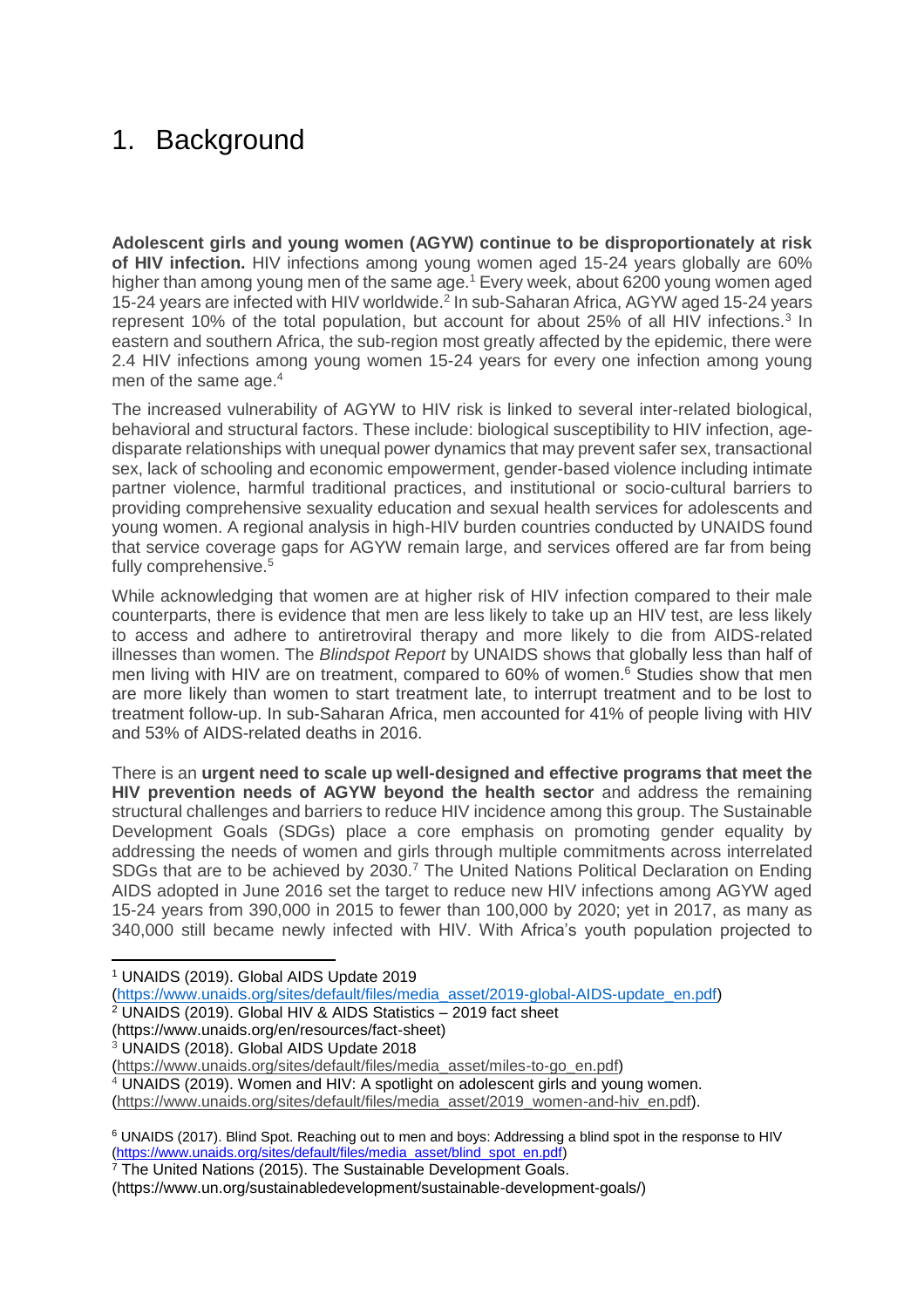increase by 40% over the next decade, failure to act decisively could lead to a reversal of gains achieved to date. Progress towards reducing new HIV infections among AGYW would be greater if more men were reached by preventive strategies and comprehensive health services. Deconstructing harmful gender norms and stereotypes among men and boys is critical as it improves their risk perception as well improves health-seeking behavior. Further, reducing HIV infection among men and ensuring they have good quality and treatment has benefits for their sex partners, including women and girls.

There has been **growing momentum** in the last few years to accelerate progress for AGYW and address the persistent gender inequalities that influence their opportunities and risks in relation to their health, education and empowerment. Several countries in sub-Saharan Africa have developed enhanced national strategies and plans for AGYW; moving beyond pilot projects towards large-scale, well-defined programs that are supporting AGYW with a range of interventions and using data to guide programming. Updated normative guidance, tools and technical assistance are available from partners including UNAIDS, WHO, UNICEF, UNFPA and UN Women.<sup>8</sup> The United States President's Emergency Fund for AIDS Relief (PEPFAR) is providing extensive support for combination prevention programs in high-burden countries through the DREAMS initiative.<sup>9</sup> The Global HIV Prevention Coalition established in 2017 brings multiple stakeholders together to sustain political commitment and accountability, including for AGYW; and scaling up comprehensive prevention for AGYW and their male partners in high-prevalence locations is one of its five central prevention pillars.<sup>10</sup>

The **Global Fund is committed** to working alongside countries and partners to continue to support these national efforts through comprehensive, evidence-based and high-quality programs, and to advance gender equality and human rights. The Global Fund Strategy 2017- 2022 includes a specific commitment to scale up programs that support AGYW, including programs to advance sexual and reproductive health and rights. The Global Fund has already increased its investments in these programs more than five-fold in priority high-burden countries over the course of the 2017-2019 funding cycle; which has further helped to catalyze the national prioritization of AGYW programs in these countries.<sup>11,12</sup>

This **Technical Brief provides updated guidance** to Global Fund applicants and implementers to leverage Global Fund financing that will further advance progress in scaling up effective programming for AGYW, in line with global partner guidance and global targets and initiatives such as the *Start Free, Stay Free, AIDS Free Joint Agenda* and the *Global HIV Prevention Coalition Agenda.13,14*

[\(https://www.theglobalfund.org/media/4230/bm35\\_07a-2017-](https://www.theglobalfund.org/media/4230/bm35_07a-2017-2022keyperformanceindicatorframeworknarrative_report_en.pdf?u=636488964120000000)

[2022keyperformanceindicatorframeworknarrative\\_report\\_en.pdf?u=636488964120000000\)](https://www.theglobalfund.org/media/4230/bm35_07a-2017-2022keyperformanceindicatorframeworknarrative_report_en.pdf?u=636488964120000000)

<sup>8</sup> See Annex 2 of this Technical Brief for a list of useful guidelines and tools.

<sup>9</sup> PEPFAR (2017) DREAMS Fact Sheet (https://www.pepfar.gov/documents/organization/252380.pdf) <sup>10</sup> HIV Prevention Coalition (2017). HIV Prevention 2020 Roadmap: Accelerating HIV prevention to reduce new

infections by 75% (https://hivpreventioncoalition.unaids.org/wp-content/uploads/2018/03/JC2909\_INCLUSION-GAP\_013\_En-2.pdf)

<sup>11</sup> While the efforts to scale up comprehensive services for AGYW extends across the Global Fund portfolio and disease components, the Key Performance Indicator target of reducing HIV incidence among AGYW by 58% by 2022 is focused on a sub-set of 13 high-burden countries in sub-Saharan Africa: Botswana, Cameroon, Kenya, Lesotho, Malawi, Mozambique, Namibia, South Africa, Swaziland, Tanzania, Uganda, Zambia and Zimbabwe. <sup>12</sup> The Global Fund. 2017-2022 Strategic Key Performance Indicator Framework.

<sup>&</sup>lt;sup>13</sup> Start Free, Stay Free, AIDS Free: A super fast-track framework for ending AIDS in children, adolescents and young women by 2020. (https://free.unaids.org)

<sup>&</sup>lt;sup>14</sup> HIV Prevention Coalition (2017). HIV Prevention 2020 Roadmap: Accelerating HIV prevention to reduce new infections by 75% (https://hivpreventioncoalition.unaids.org/wp-content/uploads/2018/03/JC2909\_INCLUSION-GAP\_013\_En-2.pdf)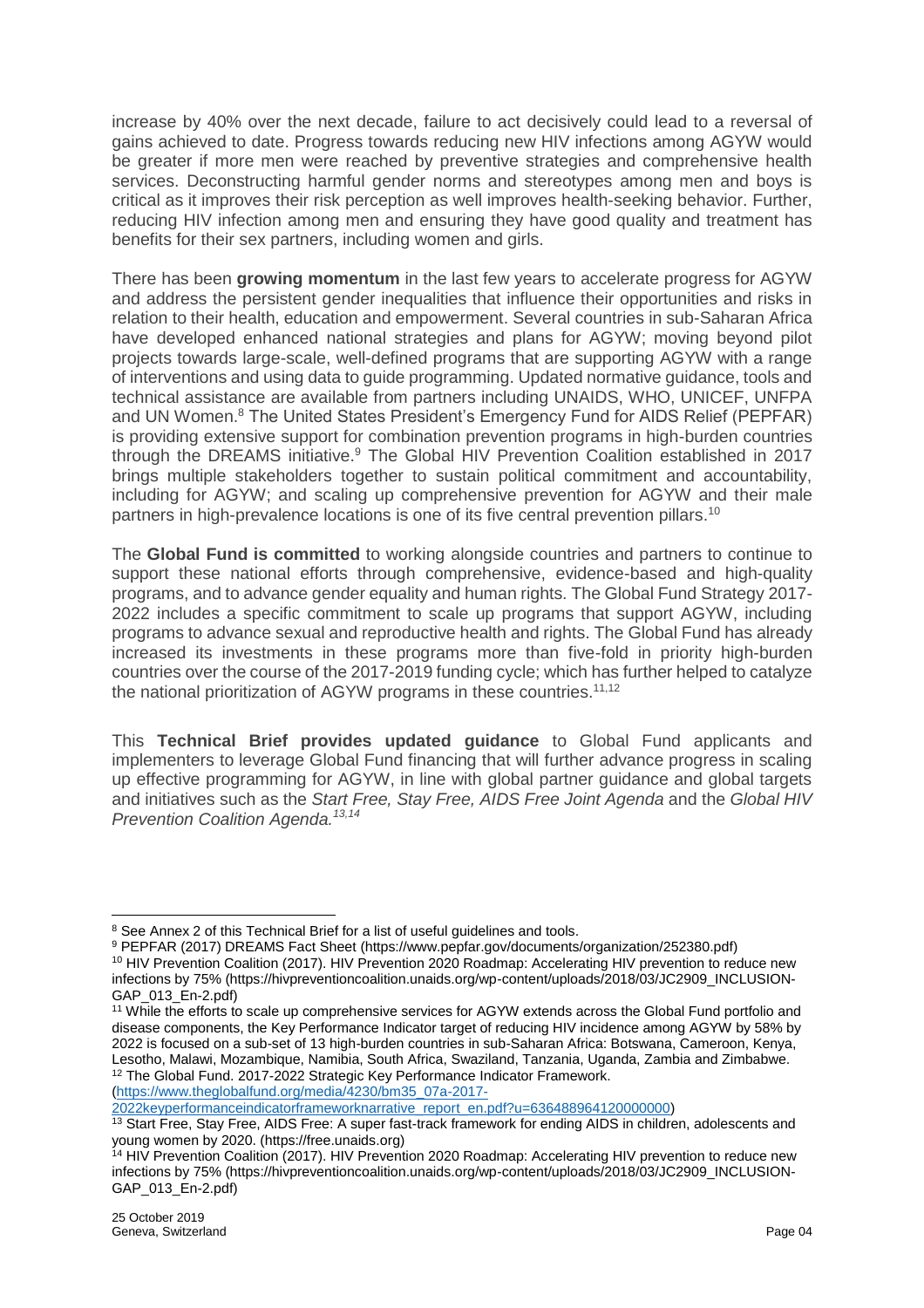# 2. Scope

This technical brief provides guidance to Global Fund applicants and implementers to **strategically invest Global Fund resources towards their national response to AGYW in the 2020-2022 funding cycle,** replacing previous guidance issued in 2017. It reflects new evidence, updated normative guidance, and lessons learned from current programs.<sup>15</sup>

### **Objectives:**

- $\circ$  To place Global Fund's support for AGYW within the broader national response for this group, ensuring Global Fund grants effectively contribute to national programs.
- o To provide a summary of the latest normative guidance and tools from technical partners for the design, delivery and M&E of investments for AGYW.
- o To provide practical considerations for including and implementing AGYW-focused activities in Global Fund grants, and addressing common challenges based on learnings from Global Fund-supported AGYW programs over the last two years.
- o To highlight opportunities for leveraging Global Fund funding to support AGYW programs in the 2020-2022 funding cycle.
- $\circ$  To highlight opportunities for stronger engagement of AGYW throughout the country dialogue process in Global Fund-supported programs.

### **Box 1: Key definitions**

**Adolescent Girls and Young Women** *-* Adolescent Girls and Young Women (AGYW) are females aged 10-24 years. Programming may also target older women (25-29 years) based on incidence levels, risk and needs in a context.

**Epidemiological context** – This document is intended for programs that aim to reduce HIV incidence among AGYW in national and sub-national high-HIV burden settings, i.e. where HIV prevalence among AGYW is above 1%.<sup>16</sup>

Diversity among AGYW sub-populations – AGYW are not a homogenous group. This brief emphasizes the importance of tailoring the response to the diverse and multifaceted profiles, vulnerabilities and needs of sub-populations of AGYW based on various population characteristics that are relevant in a particular program context. These are: country context, geographic location, age (e.g. 10-14, 15-19, 20-24 years), marital or partnership status, childbearing, HIV status, school attendance, socio-economic status, experience of genderbased violence, population mobility, and others. Further, these vulnerability criteria are dynamic and evolve over time and life course. Specific needs of young key populations should also be considered. These are young sex workers, young women who inject drugs, young transgender women, young women who have sex with women and young women in closed

Specific needs of young key populations should also be considered. These are young sex workers, young women who inject drugs, young transgender women, young women who have sex with women and young women in closed settings. The vulnerability to HIV of these

 $\overline{a}$ <sup>15</sup> Global Fund (2017). Adolescent Girls and Young Women in High-HIV Burden Settings. Technical Brief. <sup>16</sup> UNAIDS (2016). HIV Prevention Among Adolescent Girls and Young Women

[<sup>\(</sup>https://www.unaids.org/sites/default/files/media\\_asset/UNAIDS\\_HIV\\_prevention\\_among\\_adolescent\\_girls\\_and\\_](https://www.unaids.org/sites/default/files/media_asset/UNAIDS_HIV_prevention_among_adolescent_girls_and_young_women.pdf) [young\\_women.pdf\)](https://www.unaids.org/sites/default/files/media_asset/UNAIDS_HIV_prevention_among_adolescent_girls_and_young_women.pdf).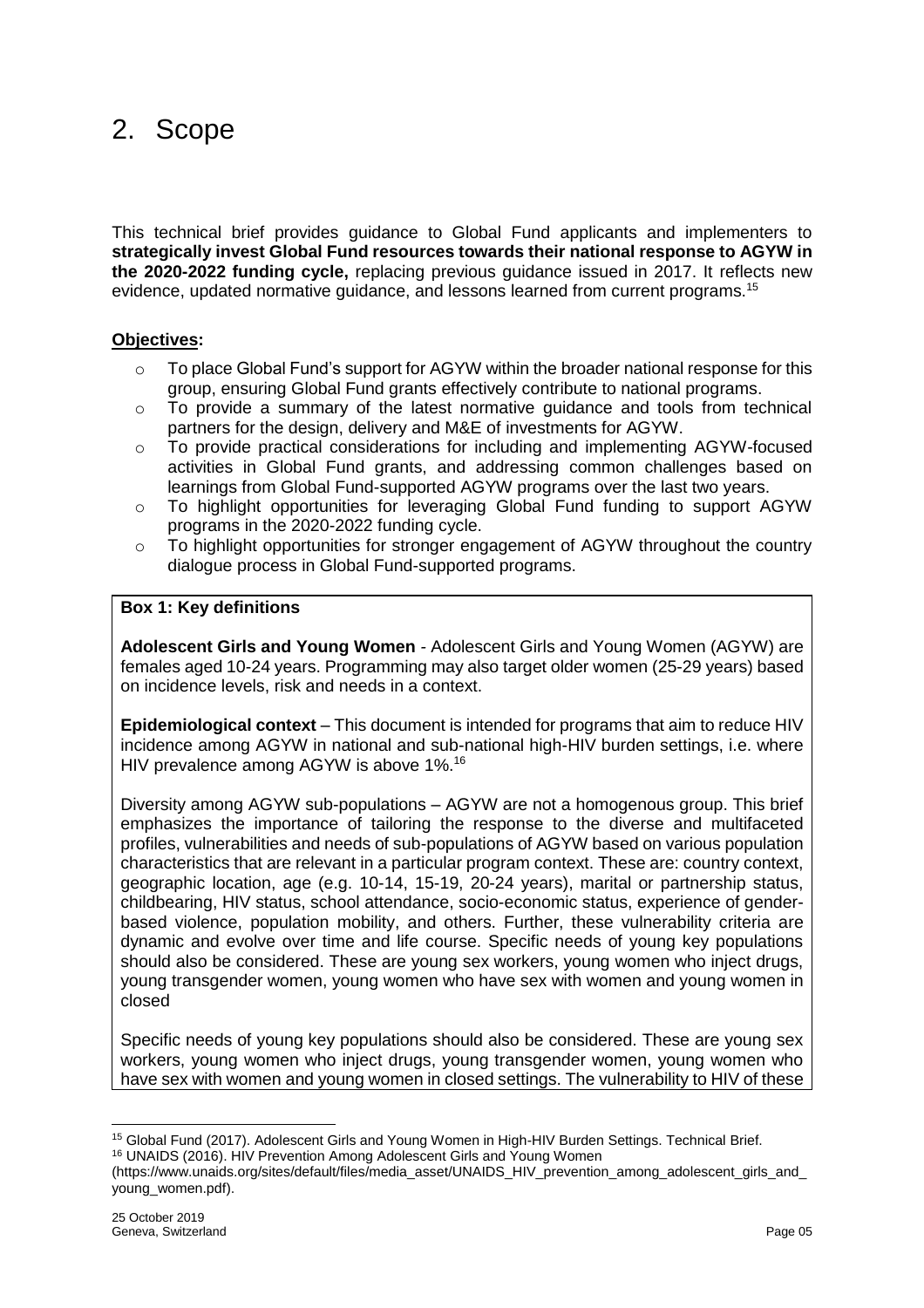groups is further exacerbated by punitive laws, stigma and social exclusion. Programming for key populations should be coordinated with these groups as relevant.

Adolescent boys and young men, including sex partners of AGYW - While technical guidance on adolescent boys and young men is outside the scope of this technical brief, some considerations for linking AGYW programming with that for adolescent boys and young men are provided in Section IV.

### **Audience:**

The audience for this brief includes all stakeholders implementing AGYW programs supported by Global Fund grants (including Principal Recipients, sub-Recipients and other stakeholders); Global Fund Country Coordination Mechanisms (CCMs); government agencies, policy makers and program planners working on processes and interventions to support the health and wellbeing of adolescents and young people; civil society and community-based organizations advocating for, engaging in or implementing policies and programs relevant for adolescents and young women's health and well-being; and technical partners and agencies providing technical assistance to countries to strengthen national Global Fund-related processes for developing funding requests and implementing programs.

## **Structure:**

The subsequent sections of the Technical Brief are structured as follows:

- Section II emphasizes six core guiding principles for all AGYW-related programming;
- Section III presents the overall strategic investment approach, based on normative guidance from technical partners, to:
	- o Understand the epidemic and response, and identify AGYW most in need;
	- $\circ$  Design the optimal mix of biomedical, behavioral and structural interventions;
	- o Deliver services through multiple service delivery channels; and
	- o Measure and sustain the response.
- Section IV provides additional considerations for program quality and management.

Under each section, the Technical Brief highlights commonly-occurring operational challenges encountered by Global Fund applicants, implementers and stakeholders in the planning, management and delivery of AGYW activities; and presents some practical tips to address these challenges based on experiences of Global Fund-supported AGYW programs during the 2017-2019 Global Fund funding cycle. Although each individual country and program context is unique and the challenges and solutions will differ, some common findings could serve as a useful reference in the next phase of funding.

This brief is not exhaustive and **should be read in conjunction with other related documents** including technical briefs and information notes from Global Fund and key technical and policy guidance documents from technical partners. Further, while this brief focuses primarily on HIV prevention among AGYW, it should be kept in mind that adolescents have comprehensive health needs that must also be addressed through strengthening broader people-centered primary health care. The key reference technical materials are noted throughout the document as relevant, and a full list is provided in Annex I.

### **Box 2: Icons to help navigate this information note**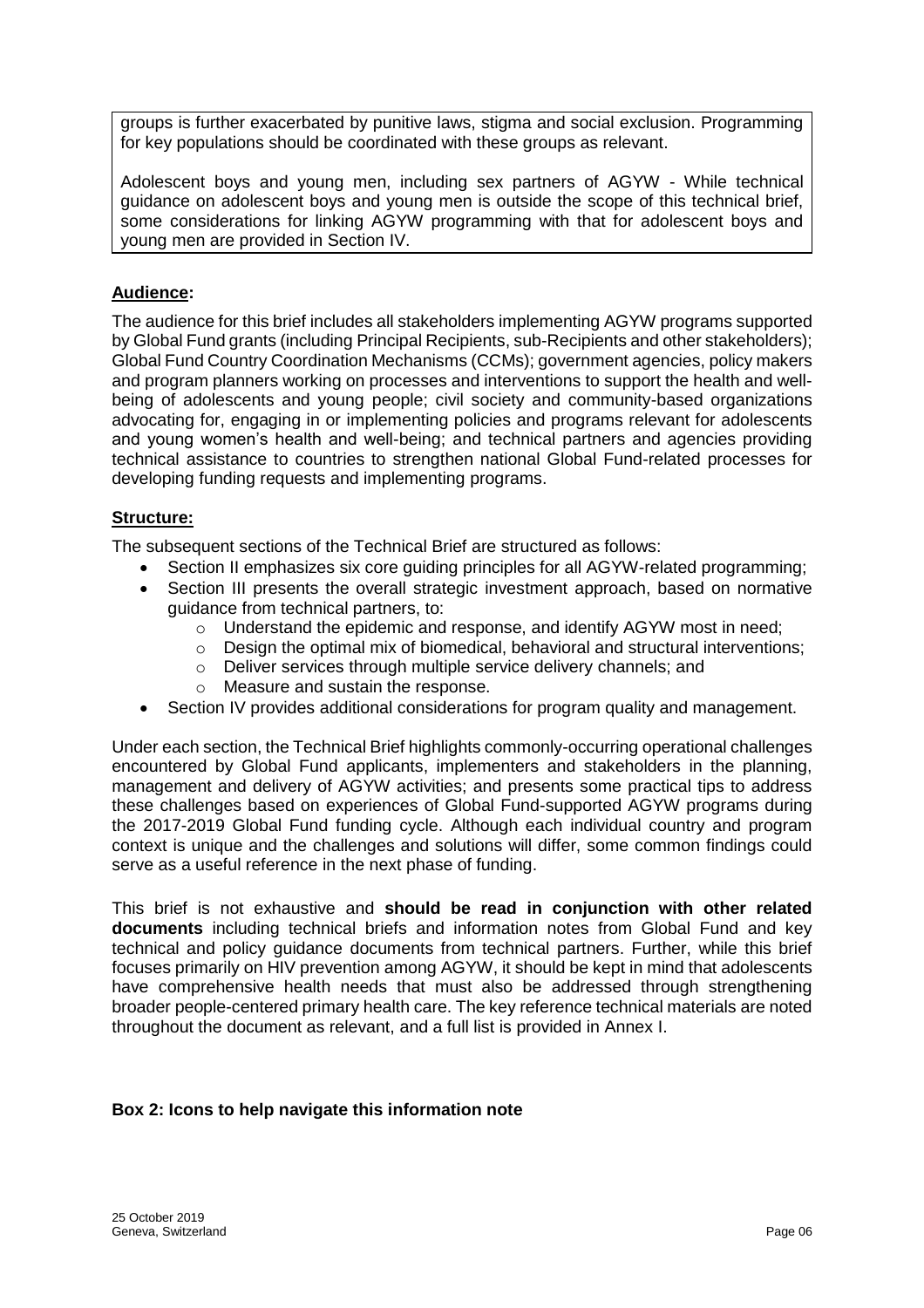

# 3. Guiding principles

The following overarching guiding principles are critical to ensure the effectiveness and impact of the response for AGYW and should form the basis of all planning and implementation of these activities in Global Fund-supported programs.<sup>17</sup>

**Figure 1: Guiding principles for effective AGYW programs**



# **3.1 Adolescent girls and young women-centered**

People-centered approaches empower AGYW and place them in the lead to design and deliver programs that are relevant for their health and well-being. Such approaches, strongly supported by the Global Fund, ensure that:<sup>18</sup>

- o The development, implementation and oversight of strategies, policies and programs for AGYW are driven by the **active and meaningful engagement of AGYW** at all stages.
- o **AGYW are empowered**, through education and support, to take charge of their own health and to make and enact decisions in relation to their health and sexuality.
- o The **needs and realities of AGYW are placed at the center** of biomedical, behavioral and structural interventions that seek to improve their health and well-being; and services are delivered effectively through people-centered approaches.
- o Box 3 below provides some examples of tools from different partners to help design and deliver such approaches.

[\(https://www.who.int/servicedeliverysafety/areas/people-centred-care/ipchs-what/en/,](https://www.who.int/servicedeliverysafety/areas/people-centred-care/ipchs-what/en/) and The Global Fund (2019). Investing in the Future: Women and Girls in All Their Diversity.

[\(https://www.theglobalfund.org/media/8484/crg\\_investinginthefuturewomengirls\\_report\\_en.pdf\)](https://www.theglobalfund.org/media/8484/crg_investinginthefuturewomengirls_report_en.pdf).

 <sup>17</sup> Adapted from Every Woman Every Child. The Global Strategy for Women's, Children's and Adolescents' Health 2016-2030 [\(https://www.who.int/life-course/partners/global-strategy/globalstrategyreport2016-2030](https://www.who.int/life-course/partners/global-strategy/globalstrategyreport2016-2030-lowres.pdf) [lowres.pdf\)](https://www.who.int/life-course/partners/global-strategy/globalstrategyreport2016-2030-lowres.pdf).

 $18$  Adapted from WHO, what are integrated people-centered health services?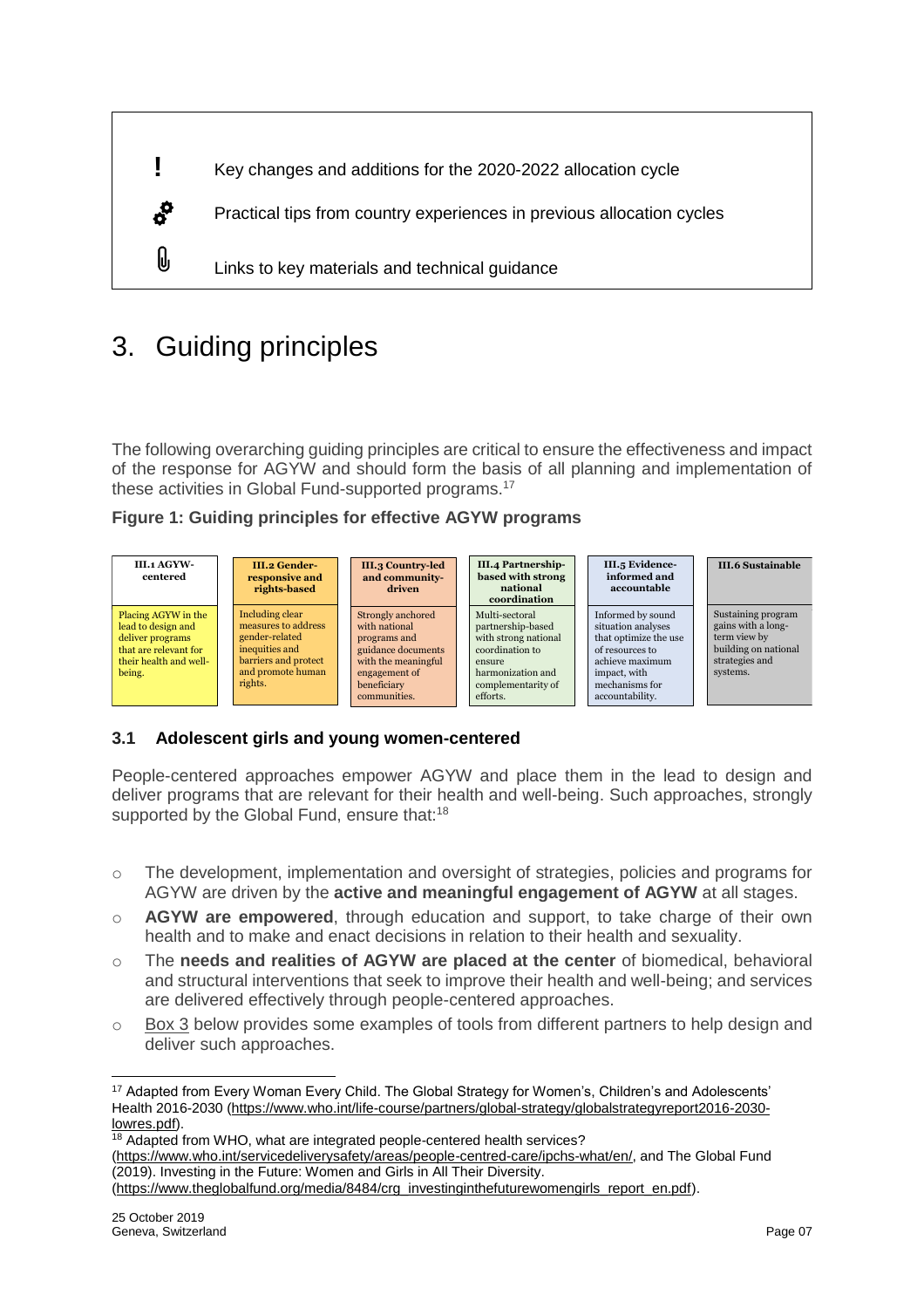# **Box 3: Examples of tools to help design AGYW-centered approaches**

Guidance and tools from various technical and implementing partners demonstrate how people-centered approaches can work in practice and be applied successfully to programming for AGYW.

Some examples include:

**!**

U,

- **UNAIDS** has developed **Guidance [on HIV prevention among adolescent girls and young](https://www.unaids.org/sites/default/files/media_asset/UNAIDS_HIV_prevention_among_adolescent_girls_and_young_women.pdf)  [women](https://www.unaids.org/sites/default/files/media_asset/UNAIDS_HIV_prevention_among_adolescent_girls_and_young_women.pdf)**, to provide policy- makers, planners and implementers of HIV prevention programs across multiple sectors, including organizations led by young people, with programming guidance to understand the epidemic situation, design effective responses, deliver programs, and measure and sustain impact.<sup>19</sup>

**UNICEF** promotes girl-centered design by incorporating girls into every step of the program planning and implementation process.<sup>20</sup> UNICEF-supported programs are using open-source social media tools such as *["U-Report"](https://www.unicef.org/innovation/U-Report)* to gather information from girls on the real challenges faced by them in relation to common issues such as menstrual hygiene to seek their inputs for program design and delivery.<sup>21</sup> Other examples include mobile applications to raise awareness on menstruation, and a social platform for girls to discuss the topic with their peers, track their cycles, and link them to relevant information on medical follow-up.<sup>22</sup>

- **IDEO.org's tool on** *["Designing for and with Girls"](http://www.designkit.org/resources/10)* provides extensive practical tips to engage adolescent girls effectively in designing sexual and reproductive health programs across five main factors – *'relevance'* (understanding what matters to the girls), *'acceptance'* (building support among parents, teachers, peers and others around them); *'confidence'* (equipping girls with information to understand their options); *'guidance'* (building empathy among providers) and 'access' (ensuring that services respond to girls' needs and lifestyle).<sup>23</sup>

- The *[Adolescents 360](https://a360learninghub.org/open-source)* **initiative implemented by Population Services International (PSI)**  provides a range of open-source tools for programs to *"Get Girl-Centered"* throughout the four stages of a program – *'inquiry'* (conducting formative research in partnership with young people), *'insight synthesis'* (translating insights into meaningful interventions), *'prototyping'* (testing ideas with young people), and *'adaptive implementation'* (using data and feedback from young people to continuously improve programs as they scale).<sup>24</sup>

- **The Population Council provides a Toolkit on** *[Girl-Centered Program Design](https://www.popcouncil.org/uploads/pdfs/2016PGY_GirlsProtectiveAssetsTools.pdf)*, with practical suggestions on how to undertake needs assessments, determine program structure

<sup>19</sup> UNAIDS (2016). HIV Prevention Among Adolescent Girls and Young Women

[<sup>\(</sup>https://www.unaids.org/sites/default/files/media\\_asset/UNAIDS\\_HIV\\_prevention\\_among\\_adolescent\\_girls\\_and\\_](https://www.unaids.org/sites/default/files/media_asset/UNAIDS_HIV_prevention_among_adolescent_girls_and_young_women.pdf) [young\\_women.pdf\)](https://www.unaids.org/sites/default/files/media_asset/UNAIDS_HIV_prevention_among_adolescent_girls_and_young_women.pdf).

<sup>&</sup>lt;sup>20</sup> Design for girls, by girls – Period. UNICEF 2018 (https://www.unicef.org/innovation/U-Report/design-for-girlsby-girls-pakistan)

<sup>&</sup>lt;sup>21</sup> Phillips-Howard PA, Otieno G, Burmen B, Otieno F, Odongo F, Odour C, et al. Menstrual Needs and Associations with Sexual and Reproductive Risks in Rural Kenyan Females: A Cross-Sectional Behavioral Survey Linked

<sup>&</sup>lt;sup>22</sup> U-Report: Empowering and connecting young people around the world to engage with and speak out on issues that matter to them. UNICEF 2018 (https://www.unicef.org/innovation/U-Report)

<sup>23</sup> Designing for and with girls. IDEO.ORG (http://www.designkit.org/resources/10)

<sup>24</sup> Adolescents 360 Open Source [\(https://a360learninghub.org/open-source/\)](https://a360learninghub.org/open-source/)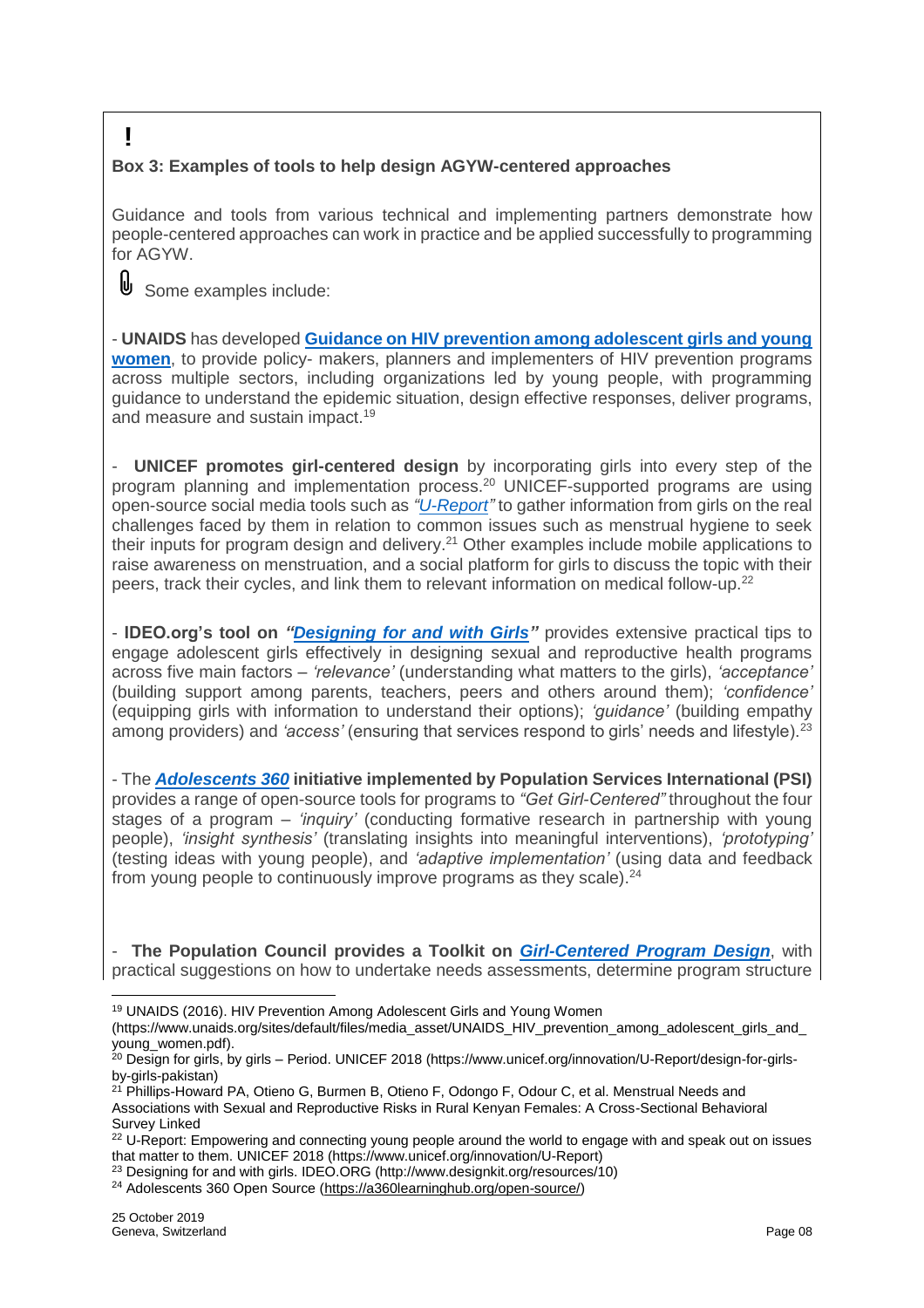and content using the 'safe spaces' model, recruit the girls into the program, and monitor and implement programs.<sup>25</sup>

- *[Be Girl](http://www.begirl.org/)* is a social marketing and design approach being used to support menstrual hygiene education and another approach being used in several countries for menstrual hygiene education and products that support, enhance and enable women's autonomy and confidence.<sup>26</sup>

- *[Let Girls Lead: Guide to Girl-Centered Advocacy](https://www.girlsnotbrides.org/resource-centre/let-girls-lead-girls-advocacy/)* is a full capacity-building curriculum that engages girls and their allies in strategic advocacy to improve girls' lives around the world. Let Girls Lead believes that girls have the power to transform their own lives, families, communities, and the world.<sup>27</sup>

## **3.2 Gender-responsive and rights-based**

The Global Fund strongly promotes gender-responsive and rights-based programming for AGYW. **Gender-responsive approaches and interventions** raise awareness on gender norms and gender-related inequalities and barriers and include clear measures to actively address them.<sup>28</sup> The Global Fund emphasizes the importance of evidence-based analyses to understand the inequities that undermine the access of AGYW to health and social services and their root causes, and to define the most appropriate policy and programmatic responses based on this analysis. Further details on such situation analyses are provided in Section IV.1 of this technical brief.<sup>29</sup>

The Global Fund also strongly advocates for **programs that protect and promote human rights and remove human rights-related barriers** to HIV and other health services for the underserved. These barriers include stigma and discrimination, including in the health care setting; punitive practices, policies and laws; coercive practices such as lack of informed consent or confidentiality; and sexual and gender-based violence. The Global Fund supports seven program areas for a rights-based approach - including stigma and discrimination reduction; training of health care workers; sensitization of law-makers and law enforcement agents; legal literacy; HIV-related legal services; policy and legal reform; and reducing discrimination against women in the context of HIV.<sup>30</sup>

### **3.3 Country-led and community-driven**

National leadership, with strong political commitment and country ownership, is a critical factor for a successful response. The Global Fund strongly supports the alignment of its investments with national plans and systems. AGYW programs must be **strongly anchored to national strategic plans and related national guiding documents** that address the needs and realities of AGYW, such as national policies and program packages related to HIV (or HIV prevention more specifically), gender, women's health, adolescent health and well-being, and others. Program design and implementation should **build on national systems** for delivery

<sup>&</sup>lt;sup>25</sup> Population Council (2016) Building Girls' Protective Assets: A collection of tools for program design.

<sup>(</sup>https://www.popcouncil.org/uploads/pdfs/2016PGY\_GirlsProtectiveAssetsTools.pdf)

<sup>&</sup>lt;sup>26</sup> www.begirl.org

<sup>&</sup>lt;sup>27</sup> Let Girls Lead (2016) Guide to Girl-Centered Advocacy. (https://www.girlsnotbrides.org/resource-centre/letgirls-lead-girls-advocacy/)

 $^{28}$  The Global Fund (2019). Investing in the Future: Women and Girls in All Their Diversity.

[<sup>\(</sup>https://www.theglobalfund.org/media/8484/crg\\_investinginthefuturewomengirls\\_report\\_en.pdf\)](https://www.theglobalfund.org/media/8484/crg_investinginthefuturewomengirls_report_en.pdf).

<sup>&</sup>lt;sup>29</sup> Also refer to the Global Fund Technical Brief on Addressing Gender-Inequalities and Strengthening Responses for Women and Girls [\(https://www.theglobalfund.org/media/5728/core\\_gender\\_infonote\\_en.pdf\)](https://www.theglobalfund.org/media/5728/core_gender_infonote_en.pdf).

<sup>&</sup>lt;sup>30</sup> Further information can be found in the Global Fund Technical Brief on Human Rights [\(https://www.theglobalfund.org/media/6348/core\\_hivhumanrightsgenderequality\\_technicalbrief\\_en.pdf\)](https://www.theglobalfund.org/media/6348/core_hivhumanrightsgenderequality_technicalbrief_en.pdf).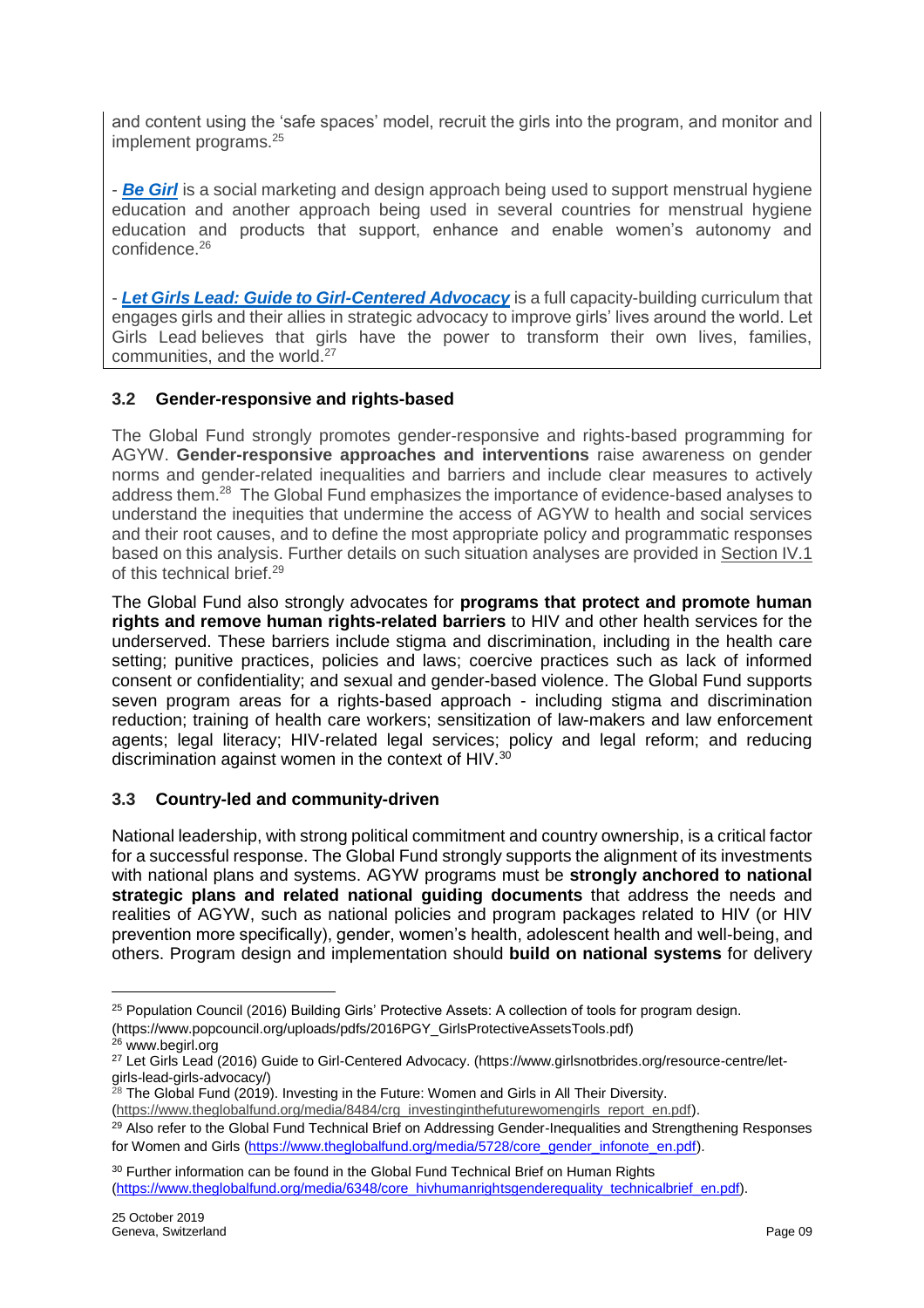and monitoring, and on existing efforts. Local authorities and sub-national structures at the implementation level must be closely involved.

Strong AGYW programs are also **community-driven** with the meaningful participation, voice and leadership of AGYW in policy development, program design, implementation and monitoring. The Global Fund expects applicants and implementers to ensure that AGYW communities are a strong participant in Country Coordinating Mechanisms (CCMs) and national country dialogue processes. The Global Fund also supports investments in community systems strengthening for AGYW-led and -driven responses; such as investments in community-based monitoring; community-led advocacy and research; social mobilization, building community linkages, collaboration and coordination; and institutional capacity building, planning and leadership development.<sup>31</sup>

Support to institutional and organizational capacity development for AGYW leaders and AGYW-focused community-based organizations that are led, managed and staffed by AGYW representatives is also encouraged. Measures to ensure the safeguarding of younger constituents, and to prevent their sexual exploitation and abuse within the context of their engagement with national structures and processes should be included. This is especially critical for AGYW who further identify as a key population for HIV, facing increased stigmatization, discrimination, marginalization and/or criminalization. Ensuring safety and no harm should be a priority and may require additional actions to provide appropriate and ongoing support.

#### $\boldsymbol{s}^{\boldsymbol{\rho}}$ **PRACTICAL TIPS #1: Engaging AGYW communities in Global Fund country dialogue processes**

Available data indicates that AGYW do not sufficiently participate in Country Coordinating Mechanisms (CCMs) and country dialogue processes.<sup>32</sup>

乢 Several tools and case studies developed by partners can help young people engage more effectively in Global Fund processes, including:

- *[Making the money work for young people:](https://www.unaids.org/sites/default/files/media_asset/JC2661_part1_en.pdf) a participation tool for the Global Fund to*  Fight AIDS, Tuberculosis and Malaria (UNAIDS, 2014):<sup>33</sup> This tool is designed for youth organizations and young activists and provides guidance to young people and to CCMs at country level to increase the meaningful participation of young people in Global Fund processes.

- *[Making the Global Fund work for young people](https://frontlineaids.org/wp-content/uploads/old_site/Case_Study_Making_the_Global_Fund_work_for_young_people_original.pdf?1464861559) (Link-Up project, 2016):<sup>34</sup>* The Link-Up project focuses on the sexual and reproductive health and rights of young people in selected countries and has been implemented by a consortium of partners led by Frontline AIDS. This paper includes some case studies from the project with examples of empowering young advocates through capacity building, technical assistance and mentoring.

<sup>&</sup>lt;sup>31</sup> 'Community systems' is a broad term that describes the structures, mechanisms, processes and actors that are needed to support community responses.

<sup>&</sup>lt;sup>32</sup> The Global Fund (2019). Investing in the Future: Women and Girls in All Their Diversity.

[<sup>\(</sup>https://www.theglobalfund.org/media/8484/crg\\_investinginthefuturewomengirls\\_report\\_en.pdf\)](https://www.theglobalfund.org/media/8484/crg_investinginthefuturewomengirls_report_en.pdf).

<sup>&</sup>lt;sup>33</sup> UNAIDS (2014). Making the money work for young people: A participation tool for the Global Fund to Fight AIDS, Tuberculosis and Malaria. [\(https://www.unaids.org/sites/default/files/media\\_asset/JC2661\\_part1\\_en.pdf\)](https://www.unaids.org/sites/default/files/media_asset/JC2661_part1_en.pdf).

<sup>34</sup> Link-Up Project (2016): Making the Global Fund work for young people. (https://frontlineaids.org/wpcontent/uploads/old\_site/Case\_Study\_Making\_the\_Global\_Fund\_work\_for\_young\_people\_original.pdf?1464861 559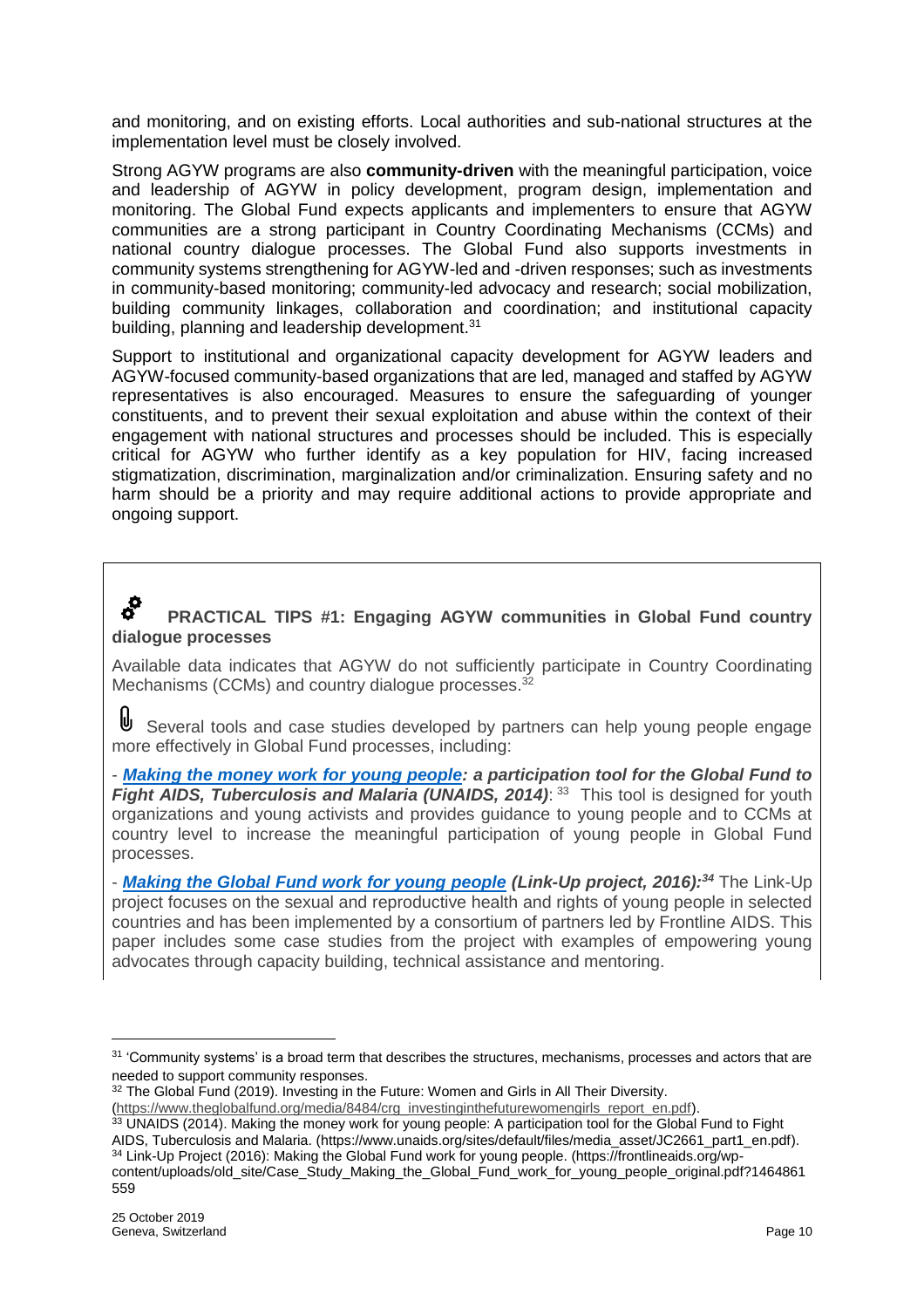**Some practical suggestions** based on these tools and country experiences include:<sup>35</sup>

1) Advocate with CCMs to allocate at least one seat for AGYW representatives in CCM membership, in high HIV burden contexts, with the support of existing youth support organizations or networks and other partners.

2) Invest in building the capacity of AGYW representatives and AGYW-led or AGYW-focused community-based organizations by providing trainings on national policy and planning processes; and on the Global Fund funding cycle and processes.

3) Support AGYW representatives to develop community networks and organize community consultations within the constituency.

4) Support AGYW-led or AGYW-focused community-based organizations to serve as implementers of peer-based services within Global Fund-supported programs (for example as sub-recipients and sub-sub-recipients), by helping to strengthen their institutional capacity, including governance, financial management, sustainability planning, policy development, leadership development, program management, monitoring systems and data use, evaluation and learning, building and sustaining partnerships, and community organizing and advocacy.

5) Facilitate exchange of skills and experiences among networks of AGYW-focused organizations, including supporting mature networks to provide technical assistance to other programs where relevant.

6) Support AGYW populations to engage in community-led monitoring and oversight of programs.

7) Ensure that a wide range of partners, including technical partners, bilateral partners, and other civil society and community-based organizations with expertise in programming for AGYW and for young people, are involved in Global Fund processes.

8) Support young women leaders to play a mentorship and capacity building role to enhance the capacity of key institutions to engage young women and girls in relevant processes.

**The Global Fund works with partners to facilitate the engagement of AGYW in these processes through various mechanisms, including:**

- The HER Voice Fund, launched in 2017, provides small grants to support AGYW-led groups to support them with administrative and logistical means to engage in Global Fund-related processes. Youth activists have also been identified as HER Voice Ambassadors, to engage in advocacy and mobilization of their peers.

- Since 2014, the Global Fund is also providing technical assistance through the Community, [Rights and Gender](https://www.theglobalfund.org/en/funding-model/throughout-the-cycle/community-rights-gender-technical-assistance-program/) Strategic Initiative to community-based organizations to engage with Global Fund-related process.

- The Global Fund works with partners like [UN Women](https://www.unwomen.org/en) and [Women4Global Fund \(W4GF\)](http://women4gf.org/) to strengthen the capacity of communities of women and girls to engage in CCMs.<sup>36</sup>

# **3.4 Partnership-based with strong national coordination mechanisms**

Given the multi-faceted nature of programming for reducing HIV incidence among AGWY, successful responses are strongly partnership-driven and bring together multiple sectors such as health, education, gender, youth, sports, welfare, law enforcement, poverty reduction, labor, finance, industry, and others. The key stakeholders for AGYW programming include national governments, civil society organizations, multilateral partners (such as UN agencies, the Global Financing Facility for Women, Children and Adolescents, GAVI), bilateral partners

 $\overline{a}$ <sup>35</sup> Also refer to the Global Fund Technical Briefs on Resilient and Sustainable Systems for Health, and on Community Systems Strengthening

[<sup>\(</sup>https://www.theglobalfund.org/media/4759/core\\_resilientsustainablesystemsforhealth\\_infonote\\_en.pdf\)](https://www.theglobalfund.org/media/4759/core_resilientsustainablesystemsforhealth_infonote_en.pdf). <sup>36</sup> Women4GlobalFund (http://women4gf.org/about-us/).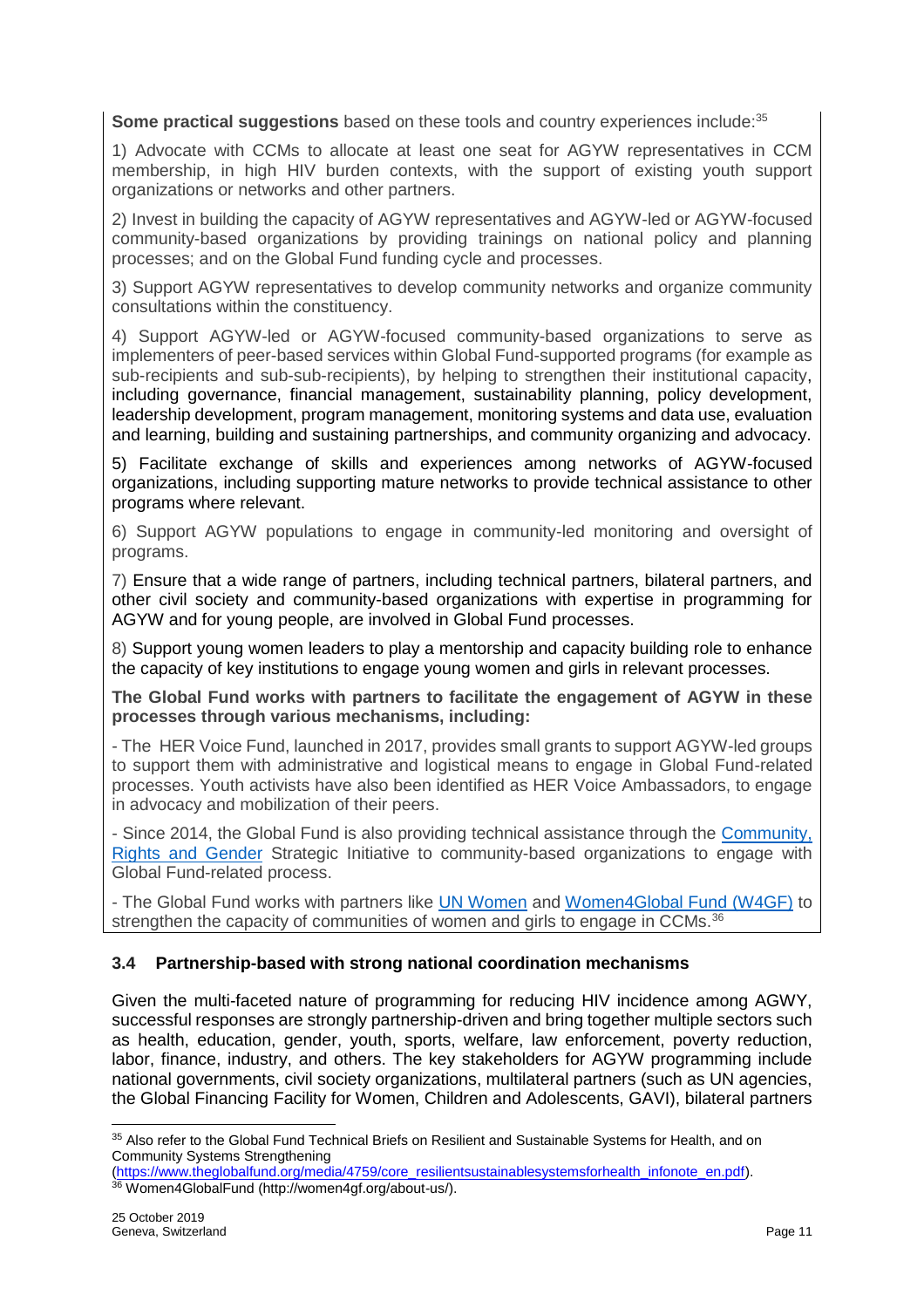(such as the PEPFAR DREAMS initiative), the private sector, and the AGYW community. A review of 12 country case studies by the Partnership for Maternal, Newborn and Child Health (PMNCH) found that the key enabling factors of multi-sectoral collaboration included building on local resources and structures, ensuring a shared understanding of diverse stakeholder interests and contributions, and ensuring relevance and adaptability to context.<sup>37</sup>

Strong national ownership and national coordination mechanisms are key to ensure that such cross-sectoral action can deliver impact for AGYW. A national convening body for the AGYW response with functioning coordination mechanisms at central and decentralized levels can provide a platform for harmonization and complementarity of efforts across partners. Although the need for strong coordination structures is well-recognized and coordination mechanisms exist in all countries, these structures may not be fully-functional and accountable in practice.

#### $\boldsymbol{s}^{\boldsymbol{\rho}}$ **PRACTICAL TIPS #2: Strengthening national coordination mechanisms**

1) Coordination structures should aim to be country-owned and led.

2) Coordination structures should have adequate representation from all relevant stakeholders in the AGYW response; across sectors such as health, education, gender, youth, sports, welfare, law enforcement, poverty reduction, labor, finance, industry, and others.

3) AGYW communities should be represented.

4) Coordination structures should have clear governance structures, roles and responsibilities, and leadership at the highest levels.

5) Coordination structures should have identified sources of funding for their regular administrative functioning.

6) Coordination structures should not be limited to the national or central levels but also cascaded to the regional and district/sub-national levels.

7) Consolidate duplicative structures if they exist.

8) Establish mechanisms to share information among all members on a regular basis.

# **3.5 Evidence-informed and accountable**

Programs for AGYW should be **informed by evidence**, including a thorough analysis of the epidemiological situation, vulnerabilities, barriers, and program needs and gaps. Normative guidance from technical partners provides a comprehensive menu of biomedical, behavioral and structural interventions that could be included in AGYW programs. These interventions are further described in Section IV, with references to the respective normative quidance. The selection of interventions for each country is dependent on the specific national and subnational context, informed by evidence and research. This is particularly important in a context of limited financial resources which must be invested strategically for maximum impact. The Global Fund expects applicants and implementers to provide clear evidence and data-driven analyses to justify why the interventions proposed for Global Fund financing are the most appropriate to achieve expected outcomes. Further details on such situation analyses are provided in Section IV.1 of this technical brief.

**Accountability** frameworks, in line with the principle of national coordination frameworks of the multi-sectoral AIDS response, are equally essential to monitor results, know whether programs are reaching those in need, and allow for course correction where needed. Efficient mechanisms for accountability ensure that all stakeholders have the information they need to

<sup>&</sup>lt;sup>37</sup> Kuruvilla S. et al. Business not as usual: how multisectoral collaboration can promote transformative change for health and sustainable development. The BMJ 2018; 363: k4771.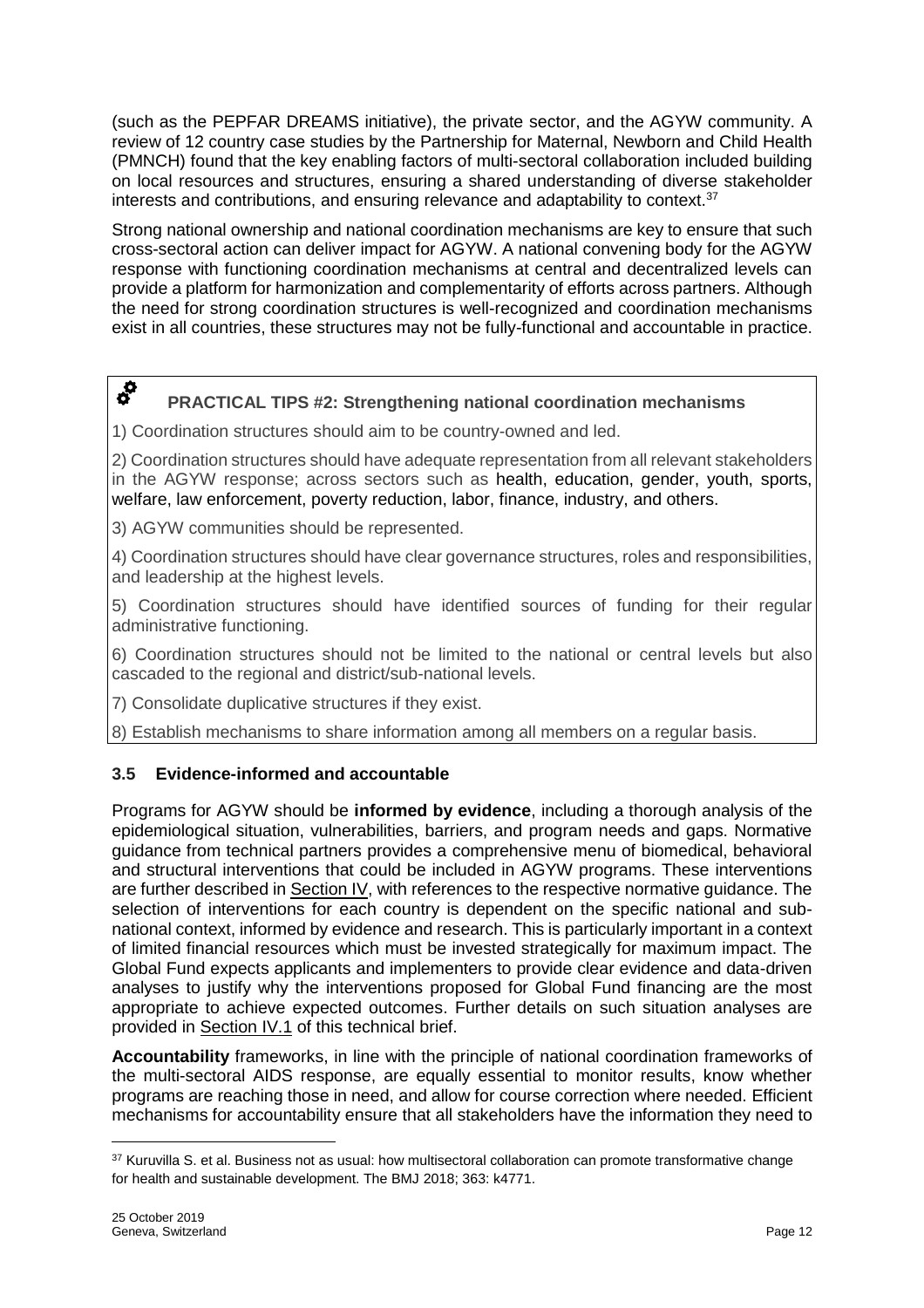invest in high impact interventions. Performance and trend data should be utilized to inform programs and should be made available and fed back to communities to complete the feedback loop and ensure a complete accountability chain. Representatives of AGYW populations also have a critical role to play in validating information on AGYW programs and conducting community-led monitoring of programs that are designed and delivered for them. Further information on measurement and accountability is provided in Section IV.4 of this technical brief.

# **3.6 Sustainability**

Ultimately, all programs designed and delivered for AGYW must carry a long-term view that promotes **sustainability and lasting impact**. Sustainability includes financial, political, programmatic and structural aspects. For Global Fund purposes, sustainability is "the ability of a health program or country to both maintain and scale up service coverage to a level that will provide for continuing control of a public health problem and support efforts for elimination, even after the removal of external funding by the donor and other major external donors".<sup>38</sup> Sustainability can be promoted by ensuring the most effective use of Global Fund resources to contribute to strengthening national strategies and systems, including health and community systems, for the AGYW response over the long term. Further, to be sustainable, Global Fund investments must complement and leverage other existing investments for AGYW from domestic resources and other partners.

#### $\boldsymbol{\delta}^{\boldsymbol{\text{O}}}$ **PRACTICAL TIPS #3: Promoting sustainability through Global Fund investments**

1) Refer to recent landscape analyses or partner mapping of ongoing projects and initiatives, which can provide up-to-date information on the complete AGYW program in the country, including at the district/sub-national level.

2) Global Fund support should be aligned with national policy and guidance documents as well as incidence reduction targets and should contribute to scaling up successful tested models that work, based on evidence and learnings from existing programs.

3) Global Fund support should be complementary to national government investments, such as national social protection programs for vulnerable youth, national comprehensive sexuality education programs, and others.

4) Coordinate Global Fund support with efforts from other major external partners for the AGYW response, such as PEPFAR 'DREAMS', to avoid duplication of efforts.

5) Support initiatives that promote sustainability of programs including strengthening of government stewardship, coordination efforts and accountability mechanisms as well as invest in high impact interventions and increased domestic financing towards prevention programs targeting AGYW.

6) Develop the Programmatic and Financial Gap Analyses tables (required as part of the Global Fund funding request and grant making documentation) in collaboration with key implementing partners and stakeholders (including government, civil society, bilateral partners, as well as AGYW communities); to jointly assess gaps, discuss scenarios for Global Fund support, and agree on the priorities.

8) Continue to explore options for innovative financing.

 $\overline{a}$ 

<sup>38</sup> Global Fund (2017). Guidance note on the Sustainability, Transition and Co-financing of programs supported by the Global Fund.

[<sup>\(</sup>https://www.theglobalfund.org/media/5648/core\\_sustainabilityandtransition\\_guidancenote\\_en.pdf\)](https://www.theglobalfund.org/media/5648/core_sustainabilityandtransition_guidancenote_en.pdf).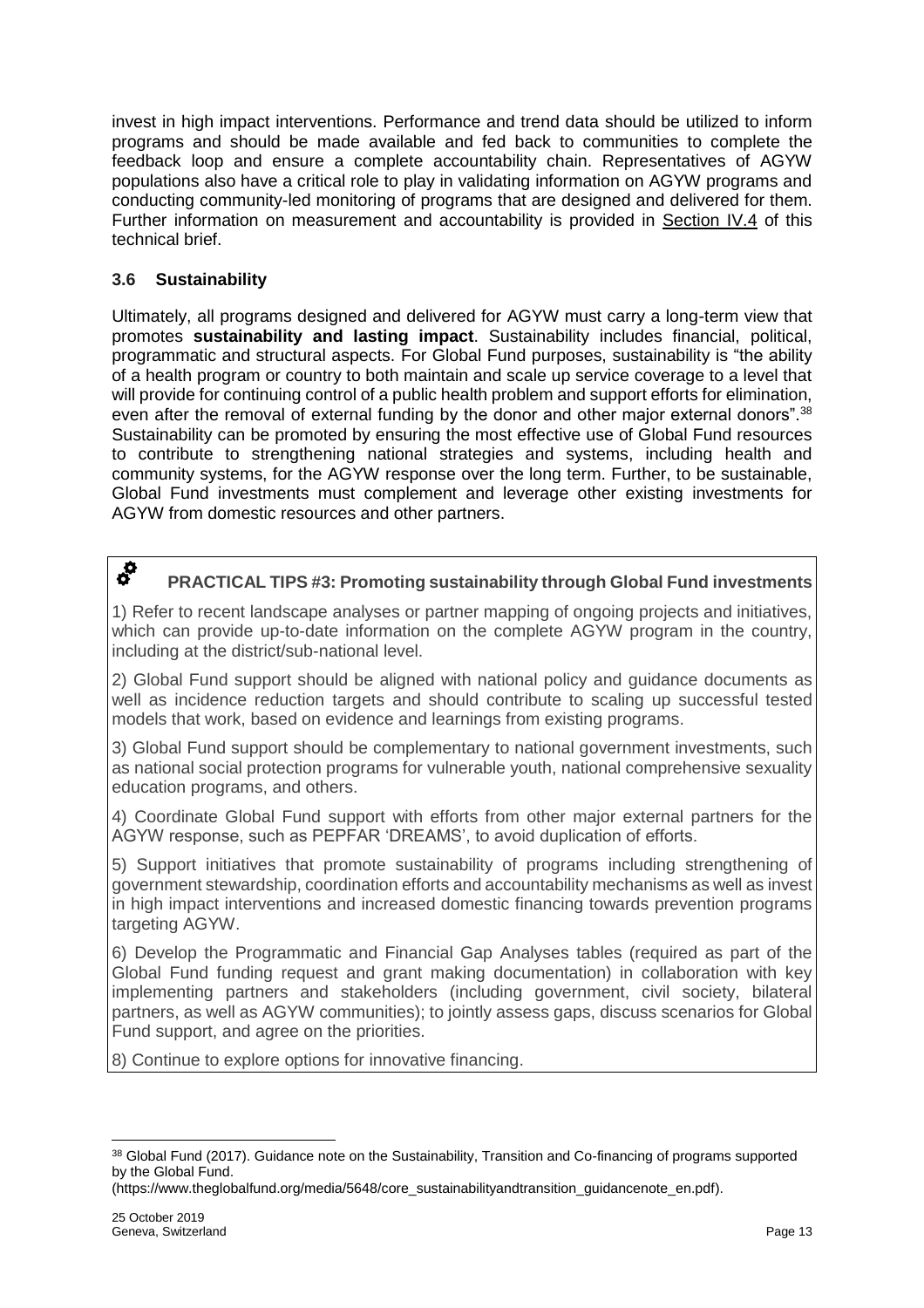# 4. Strategic investment approach

This section provides an overview of the latest normative guidance from technical partners on programming for AGYW and suggests practical tips to help strategically plan and use Global Fund resources to fill gaps and accelerate progress in the national response for AGYW.

A strategic approach to AGYW investments involves the following steps:

- 1 Understand the epidemic situation and response;
- 2 Design: prioritize the intervention mix for maximum impact;
- 3 Deliver;
- 4 Measure and sustain.

### **4.1 Understand the epidemic situation and response**

There are aspects to consider at the planning stage for an effective response: program teams need to gather and analyze data to understand the HIV epidemic among AGYW, including its patterns, underlying determinants and response to date (see Box 4). This analysis should then be used to identify appropriate interventions for AGYW in accordance with their risk profiles.

#### **BOX 4: Factors that influence high HIV incidence among AGYW<sup>39</sup>**

The main risk factors that drive HIV acquisition and transmission by and to AGYW can be grouped into three categories:

- *Behavioral factors –* Including age-disparate relationships involving unequal power dynamics that may prevent safer sex, multiple partnerships, transactional sex, sex work, early sexual debut, gaps in knowledge of HIV prevention, risk factors for HIV and health in general, and limited personalized risk perception.

- *Biological factors* – Including higher biological susceptibility of women and specifically of adolescent girls, high HIV viral load among male partners, low prevalence of male circumcision, harmful sexual practices, and the presence of other untreated sexually transmitted and reproductive tract infections.

- *Structural factors –* Including harmful social and gender norms, gender inequality and unequal power dynamics, marriage patterns, low secondary school attendance, barriers to accessing services for HIV and sexual and reproductive health, child sexual abuse, genderbased violence, labor migration and spousal separation, and poverty.

### **a) Gather and analyze data**

Effective program planning requires a wide range of data on epidemic trends, population size and profile, service coverage and outcomes, and underlying risk factors. The main types of information required, and the sources of data are summarized in Table 1.

<sup>39</sup> UNAIDS (2016). HIV Prevention Among Adolescent Girls and Young Women

 $\overline{a}$ 

[<sup>\(</sup>https://www.unaids.org/sites/default/files/media\\_asset/UNAIDS\\_HIV\\_prevention\\_among\\_adolescent\\_girls\\_and\\_](https://www.unaids.org/sites/default/files/media_asset/UNAIDS_HIV_prevention_among_adolescent_girls_and_young_women.pdf) [young\\_women.pdf\)](https://www.unaids.org/sites/default/files/media_asset/UNAIDS_HIV_prevention_among_adolescent_girls_and_young_women.pdf).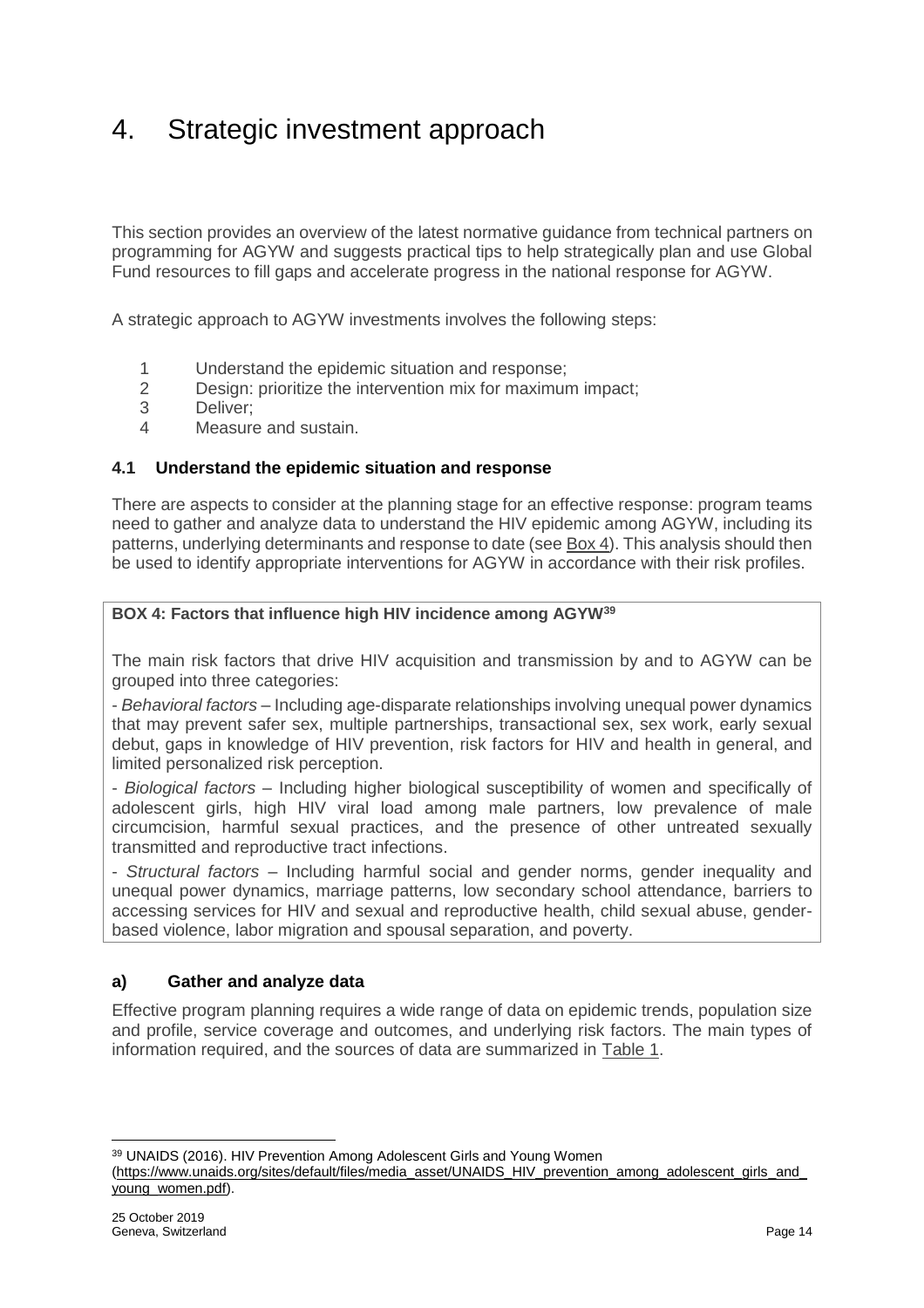| <b>Information</b><br>category                                 | <b>Description</b>                                                                                                                                                                                                                                                            | <b>Sources of data</b>                                                                                                                                                                                                                                |
|----------------------------------------------------------------|-------------------------------------------------------------------------------------------------------------------------------------------------------------------------------------------------------------------------------------------------------------------------------|-------------------------------------------------------------------------------------------------------------------------------------------------------------------------------------------------------------------------------------------------------|
|                                                                |                                                                                                                                                                                                                                                                               |                                                                                                                                                                                                                                                       |
| Epidemiological<br>data                                        | Including data on HIV prevalence, HIV<br>incidence and HIV mortality among<br>AGYW; with disaggregation by sub-<br>age groups (e.g. 10-14, 15-19, 20-24<br>years), location and other relevant<br>population characteristics.                                                 | - Routine surveillance and program<br>records from various service delivery<br>points such<br>as<br>health<br>facilities,<br>communities.<br>Surveys, including<br>national<br>population-based surveys such as the<br>Demographic and Health Surveys |
| Demographic<br>data and other<br>population<br>characteristics | the<br><b>AGYW</b><br><b>Including</b><br>data<br>on<br>population<br>size and<br>geographic<br>distribution; school enrollment rates;<br>marital status; childbearing; rates of                                                                                              | (DHS), bio-behavioral surveillance<br>surveys among specific population<br>groups, Violence Against Children<br>(VAC) surveys, and others.                                                                                                            |
|                                                                | gender-based violence; economic<br>indicators; population mobility; and<br>others relevant for the program, with                                                                                                                                                              | - Civil registration and vital statistics,<br>including data on mortality among<br>AGYW.                                                                                                                                                              |
|                                                                | relevant disaggregation.                                                                                                                                                                                                                                                      | - Program reviews, evaluations and<br>special studies.                                                                                                                                                                                                |
| Service coverage<br>and outcomes<br>data                       | Including data on the availability,<br>coverage and outcomes of various<br>interventions delivered to AGYW,                                                                                                                                                                   | - Qualitative information, including<br>from community-based<br>reporting<br>surveillance.                                                                                                                                                            |
|                                                                | including:<br>biomedical (e.g. coverage of HIV<br>$\overline{\phantom{0}}$<br>testing, HIV treatment; and treatment<br>outcomes<br>such<br>adherence,<br>as<br>retention, and others);                                                                                        | - Data from relevant non-health sectors<br>such as education (e.g. data on school<br>enrolment and drop-out rates), welfare<br>data<br>social<br>protection<br>on<br>(e.g.<br>programs), trade and industry (e.g.<br>on economic empowerment<br>data  |
|                                                                | behavioral<br>(e.g. coverage<br>0f<br>comprehensive sexuality education<br>programs, coverage of life skills-<br>based education; and outcomes such<br>as knowledge of HIV prevention,<br>condom use, decreased risky sexual<br>behavior, and others.); and                   | programs), and others.                                                                                                                                                                                                                                |
|                                                                |                                                                                                                                                                                                                                                                               | This data can be obtained through<br>ministries of health, national HMIS,<br>national statistics offices, other related<br>national ministries, technical and<br>implementing partners and                                                            |
|                                                                | - structural (e.g. coverage of gender-<br>violence<br>related services;<br>based<br>social protection interventions; and<br>outcomes such as reduced rates of<br>gender-based<br>violence,<br>reduced<br>school drop-out rates, and others);<br>with relevant disaggregation. | community-based organizations.                                                                                                                                                                                                                        |

A number of **analysis tools** from technical partners are available to support the triangulation and analysis of this data once it has been gathered; for example, the HIV Gender Assessment Tool from UNAIDS that provides guidance to countries in assessing the HIV epidemic, context and response from a gender perspective, is specifically designed to support the development and review of national strategic plans, investment cases and funding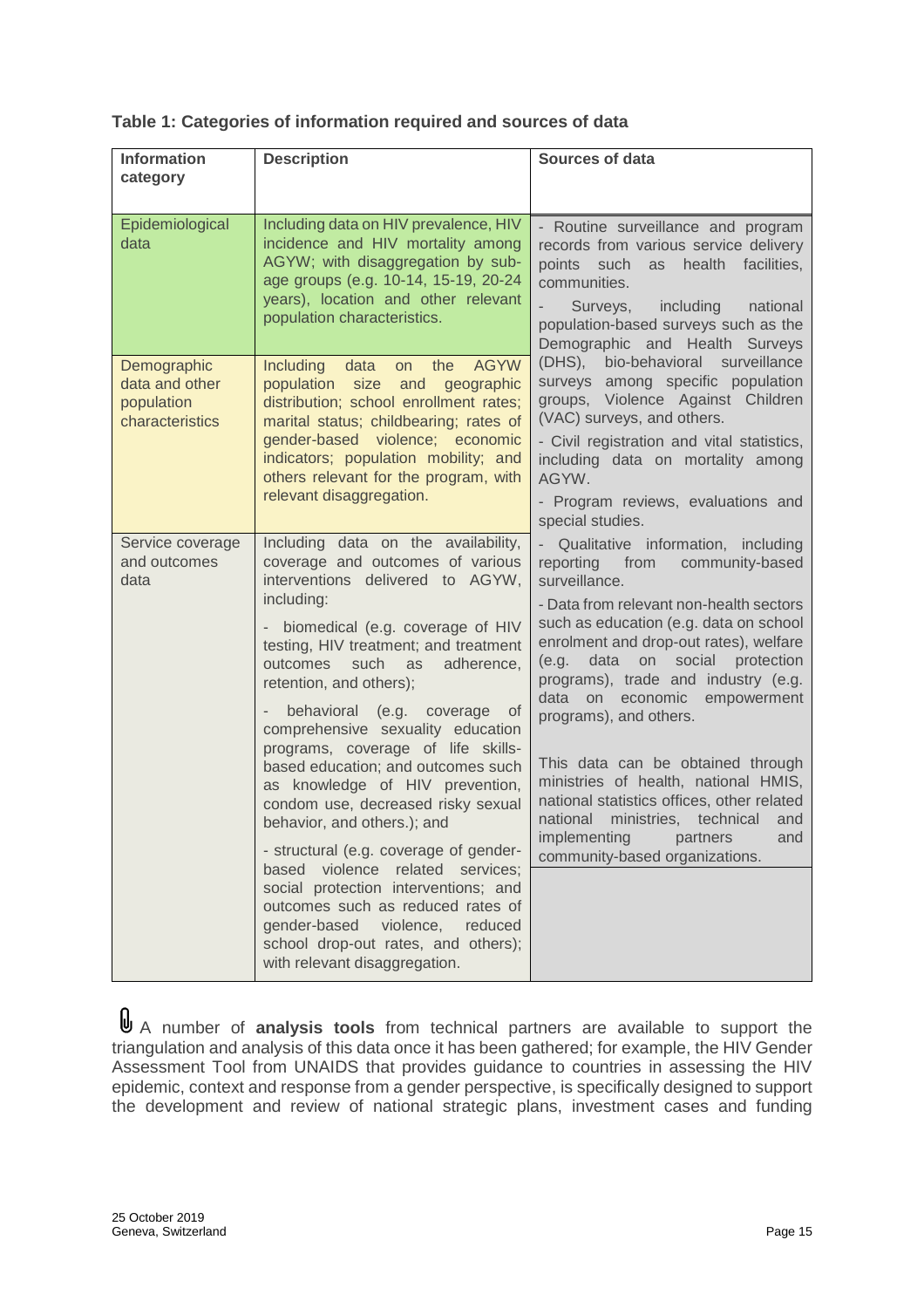requests to partners such as the Global Fund.<sup>40</sup> Further details on various aspects of M&E of AGYW programs are also provided in Section IV.4 of this technical brief.

### **b) Identify and prioritize girls to enroll them in the program aimed at reducing HIV incidence**

The second step is to use the data analysis to identify and prioritize the 'most vulnerable' or 'most in need' AGYW by geographical location, age and other characteristics relevant to the local context; and enroll them into the program to receive the appropriate interventions aimed at reducing HIV incidence.

#### $\boldsymbol{s}^{\circ}$ **PRACTICAL TIPS #4: Profiling AGYW sub-populations based on vulnerability and need**

#### Technical and implementing partners have developed practical tools that can be used to identify the AGYW sub-populations at risk and segment them to facilitate enrollment into the program. **!**

Some of these tools include:

- *"The [Girl Roster"](https://www.popcouncil.org/research/girl-roster)* (Population Council, 2015): This is a practical tool to help practitioners understand the community and elicit information to identify and intentionally link girls to the resources, facilities and services that they need.<sup>41</sup>

- *["I'm Here: Steps to Reach Adolescent Girls in Crisis"](https://www.google.com/url?sa=t&rct=j&q=&esrc=s&source=web&cd=1&ved=2ahUKEwjKyMKgoZTkAhWxyKYKHW66BYUQFjAAegQIABAC&url=https%3A%2F%2Fwww.womensrefugeecommission.org%2Fresources%2Fdocument%2Fdownload%2F1371&usg=AOvVaw3dz0HqJ7dB10jvZblUuOL7)* (Women's Refugee Commission, 2016): This tool provides a series of steps to produce a context-specific profile of the hardestto-reach adolescent girls (and boys) in humanitarian settings, identify their needs, and provide services necessary for their safety and well-being.<sup>42</sup>

These tools, and practical experience from programs, can guide countries to profile and prioritize AGYW sub-populations to enroll them into the right services:

1) Identify the priority geographic areas for the program using available data, such as epidemiological data (e.g. HIV prevalence/incidence) or socio-economic indicators (e.g. school drop-out rates) by location. (Note: HIV incidence surveys are not available in many countries; hence in the absence of these data, programs can use incidence data from cohort studies or modelled estimates. HIV prevalence among young women aged 15-24 years can also serve as a proxy for HIV incidence in the absence of other data but with limitations.<sup>43</sup>)

2) Enumerate the AGYW in the identified geographic areas by meaningful segments (e.g. by age, schooling, marital or partnership status, childbearing and other characteristics relevant to the context); keeping in mind that AGYW are not a homogenous group. This could be done through paper-based tools or GPS-based technology.

3) Develop locally relevant and inclusive processes for screening the identified AGYW for need and vulnerability. Choose approaches that could be mainstreamed into routine ongoing

(https://www.unaids.org/en/resources/documents/2019/unaids-gender-assessment-tool)

<sup>41</sup> Population Council (2015). The Girl Roster: A practical tool for strengthening girl-centered programming. (https://www.popcouncil.org/research/girl-roster)

<sup>42</sup> Women's Refugee Commission (2016). I'm Here: Steps to Reach Adolescent Girls in Crisis.

(https://www.google.com/url?sa=t&rct=j&q=&esrc=s&source=web&cd=1&ved=2ahUKEwjKyMKgoZTkAhWxyKYK HW66BYUQFjAAegQIABAC&url=https%3A%2F%2Fwww.womensrefugeecommission.org%2Fresources%2Fdoc ument%2Fdownload%2F1371&usg=AOvVaw3dz0HqJ7dB10jvZblUuOL7)

<sup>43</sup> UNAIDS (2016). HIV Prevention Among Adolescent Girls and Young Women

 $\overline{a}$ <sup>40</sup> UNAIDS (2018) Gender Assessment Tool: Towards a Gender-Transformative HIV Response.

[<sup>\(</sup>https://www.unaids.org/sites/default/files/media\\_asset/UNAIDS\\_HIV\\_prevention\\_among\\_adolescent\\_girls\\_and\\_](https://www.unaids.org/sites/default/files/media_asset/UNAIDS_HIV_prevention_among_adolescent_girls_and_young_women.pdf) [young\\_women.pdf\)](https://www.unaids.org/sites/default/files/media_asset/UNAIDS_HIV_prevention_among_adolescent_girls_and_young_women.pdf).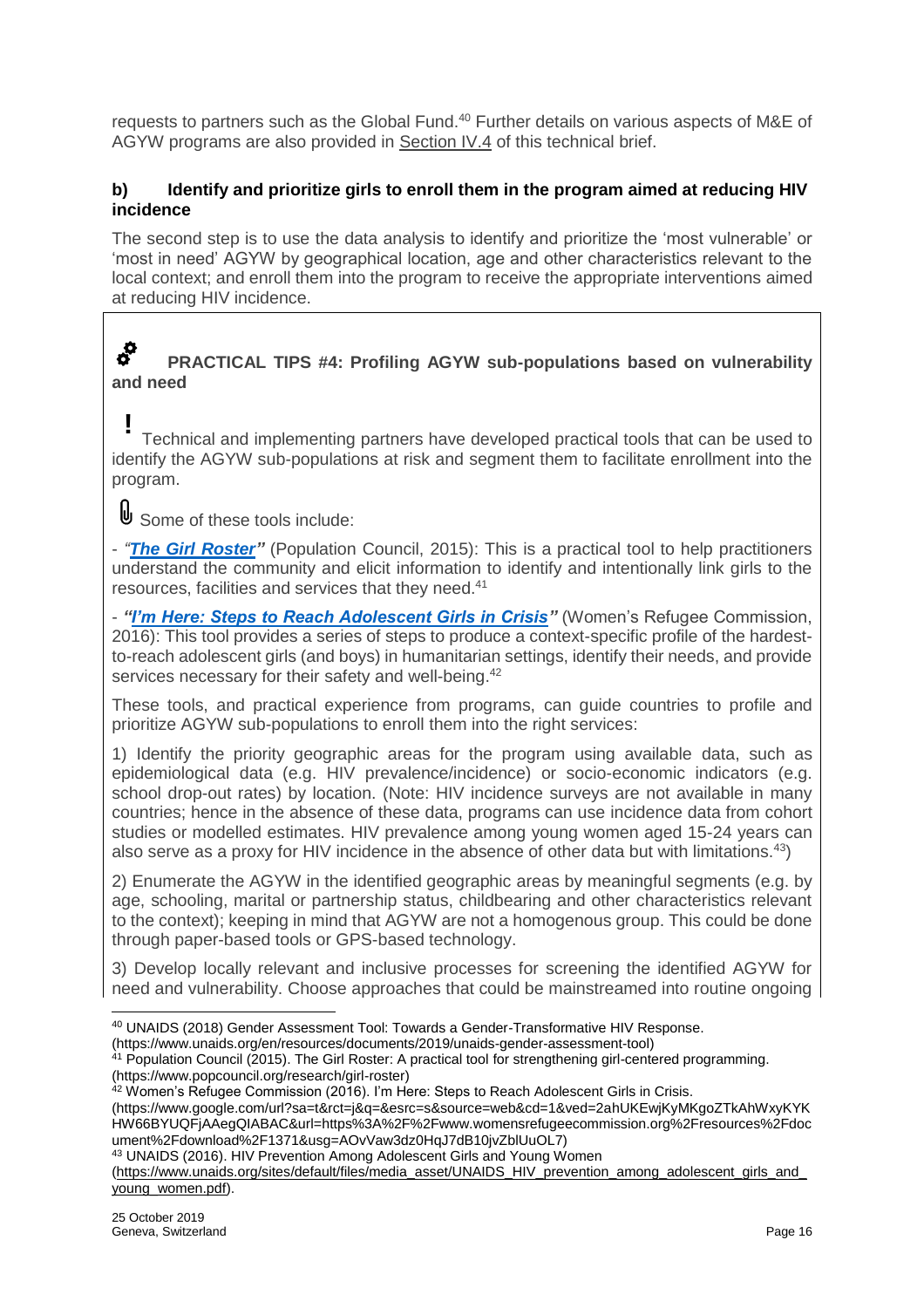processes within the health, education or social sectors (e.g. through conducting group meetings with AGYW, using assessments completed by teachers or social workers who are in regular contact with AGYW, or using self-assessments by AGYW themselves).

4) Use a combination of recruitment methods to enroll AGYW into the program – such as through schools, parents, community-based groups, media – keeping in mind that each approach may reach a different set of girls. Understand and document what type of girl is likely to be reached or missed by specific recruitment methods. Intentionally recruit those identified as being most in need of an intervention (rather than relying on demand-led recruitment into the program alone).

5) Use venue-based methods to generate insights and data on the community-based locations where girls socialize with their potential sexual partners; particularly for understanding socialization linked to higher risk sex and exposures to risk.

6) Conduct a sub-national (e.g. district) level mapping exercise to identify entities providing interventions for AGYW, to find gaps and support referrals to other services based on need.

7) Elaborate implementation plans that respond to the context-specific profile of girls.

8) Identify safe spaces to deliver the interventions that are accessible, private and secure as perceived by AGYW; and where AGYW can meet regularly with peers and mentors.

8) Recognize that vulnerability is not constant but dynamic, and factors of risk and vulnerability evolve over the life course and age progression of an AGYW. Therefore, programs should adjust and adapt accordingly.

9) Gathering data and document the profile of likely male sexual partners of AGYW is important, including those at higher risk of HIV, to reach them effectively with complementary interventions.

In many settings, the decisions to target sub-populations of AGYW with Global Fund support can involve **complex trade-offs**, **especially in the context of limited resources**. For example, countries will need to determine how Global Fund resources should be prioritized – such as aiming to reach the most vulnerable girls (or all girls); in selected sub-national areas (or nationally); for selected interventions (or a full package). Such prioritization decisions are fully context-specific and depend on many factors, but some common principles or guiding questions can support the decision-making process. The table below provides some guidance and suggestions.

#### $\bm{s}^{\bm{\rho}}$ **PRACTICAL TIPS #5: Prioritizing AGYW sub-populations for Global Fund support**

While decisions on which sub-populations to target will be context-specific, some suggestions for Global Fund grant applicants and implementers include:

1) Apply existing national criteria or mechanisms to define the vulnerability of young people and their eligibility to receive social protection interventions. Such information may often be available with ministries of social welfare, gender, social protection, and others, and could be adapted/updated if necessary.

2) Focus Global Fund resources in a limited number of high-burden priority geographic areas (e.g. districts/sub-national areas) within the country where Global Fund support can have maximum impact, rather than nationally<sup>44</sup>. The priority areas can be selected using various relevant indicators such as HIV burden, school drop-out rates, teenage pregnancy rates,

 <sup>44</sup> UNAIDS (2013). Location, Location. Connecting people faster to HIV services. [\(https://www.unaids.org/sites/default/files/media\\_asset/LocationLocation\\_en.pdf](https://www.unaids.org/sites/default/files/media_asset/LocationLocation_en.pdf) )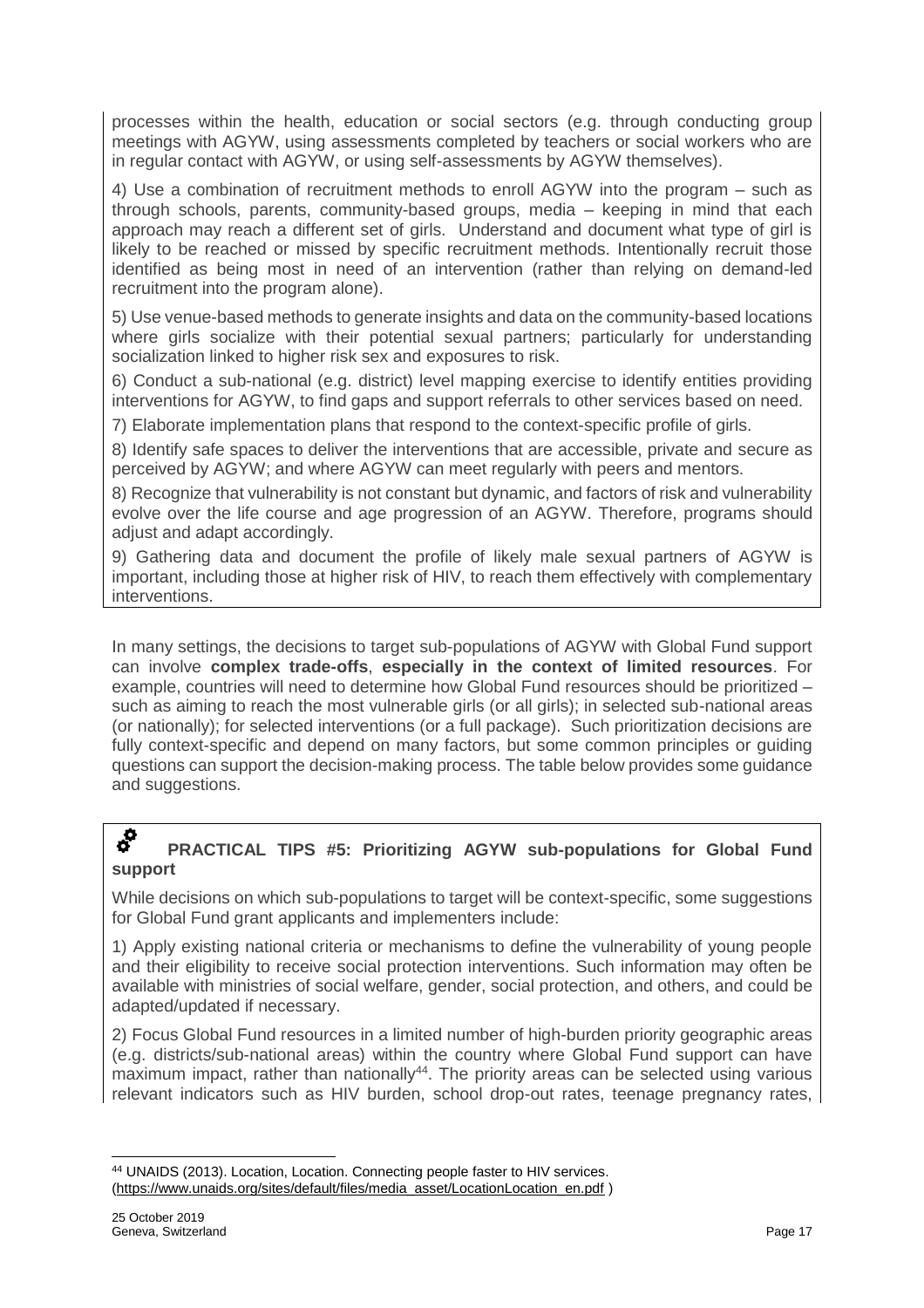socio-economic indicators, and others, as well as other factors such as the presence of other partners or projects, health and community system capacity, and more.

3) Ensure that Global Fund financing is complementary to other support being provided in other geographic areas through other partners, such as the PEPFAR DREAMS initiative in high-HIV burden countries.

## **4.2 Design - Prioritize the intervention mix for maximum impact**

This section presents an overview of the **key evidence-based biomedical, behavioral and structural interventions for AGYW supported by the Global Fund, based on the latest normative guidance from technical partners** including WHO, UNAIDS, UNICEF, UNFPA and UN Women <sup>45,46</sup> to support countries in the design of a national package and strategic mix of interventions. It is also aligned with the Prevention 2020 Road Map of the Global HIV Prevention Coalition, which prioritizes combination prevention for AGYW and their male partners as one of five central pillars of HIV prevention.<sup>47</sup>

Interventions funded under a Global Fund grant are part of a broader national program and complement other investments that seek to reduce HIV incidence among AGYW. Global Fund applicants should propose a prioritized mix of interventions at sufficient coverage and scale, which is expected to accelerate progress in the national response. **Global Fund support should be used to prioritize** interventions that address needs and gaps building on structures already in place.

There are two aspects to consider when prioritizing the strategic intervention mix for AGYW with Global Fund support – layering interventions for AGYW based on needs, and prioritizing interventions based on the pathway of change through which the interventions lead to the desired impact on HIV incidence reduction.

### **a) Layer interventions based on need**

There is a large range of possible interventions for AGYW to address different needs, gaps in current coverage of interventions, and vulnerabilities; and not all AGYW require the same mix and intensity of services. Further, HIV prevention for AGYW must always be considered as part of their overall health needs, including broader sexual and reproductive health, mental health and other needs. In the context of Global Fund financing, applicants could therefore consider a layered approach to prioritization; with some interventions defined as '**core'** and supported for all AGYW; with other **'layered** interventions to be added depending on the local context. **!**

<sup>45</sup> UNAIDS (2016). HIV Prevention Among Adolescent Girls and Young Women

[<sup>\(</sup>https://www.unaids.org/sites/default/files/media\\_asset/UNAIDS\\_HIV\\_prevention\\_among\\_adolescent\\_girls\\_and\\_](https://www.unaids.org/sites/default/files/media_asset/UNAIDS_HIV_prevention_among_adolescent_girls_and_young_women.pdf) [young\\_women.pdf\)](https://www.unaids.org/sites/default/files/media_asset/UNAIDS_HIV_prevention_among_adolescent_girls_and_young_women.pdf).

<sup>46</sup> UNESCO (2018). International technical guidance on sexuality education – an evidence-informed approach. (https://unesdoc.unesco.org/ark:/48223/pf0000260770)

 $47$  HIV Prevention Scorecards from the HIV Prevention Coalition are available at the following link -

https://hivpreventioncoalition.unaids.org/global-dashboard-and-country-scorecards/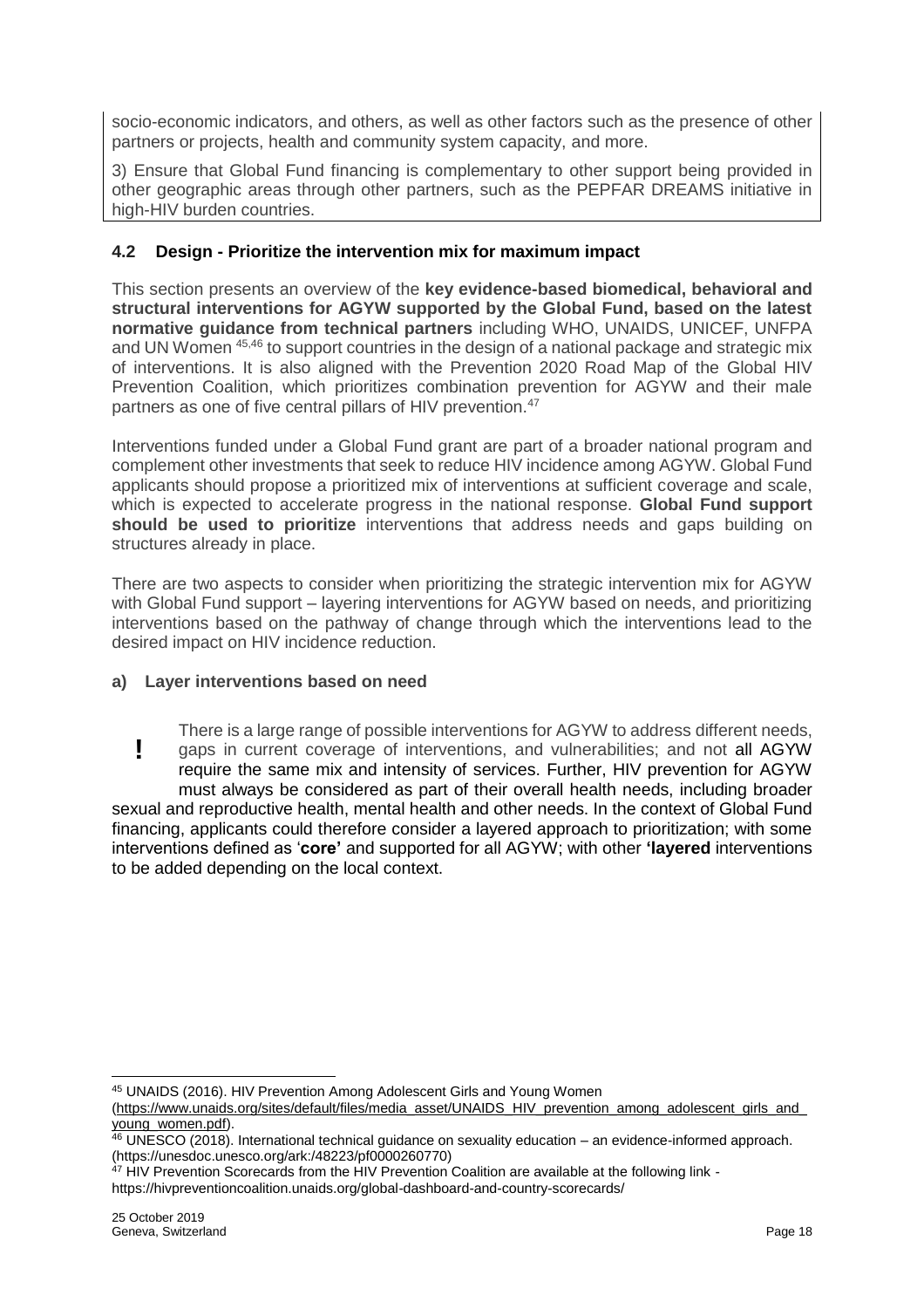**Figure 2: An illustration of a layered package of interventions and prioritization of Global Fund support**



# **PRACTICAL TIPS #6: Defining a layered mix of interventions**

Some guiding principles to inform the design of a layered mix of interventions for Global Fund support are summarized below.

1) Consider layering 'core' interventions with additional interventions, each delivered through various platforms (see illustration in Figure 2). A tiered approach is beneficial in the context of limited resources. While there is no standard definition of 'core' vs. 'layered as these are context-specific, some examples from a country with a generalized epidemic and a high burden among AGYW are illustrated below.

- *Core interventions*: A core or minimum standard package of interventions that all AGYW should have access to; such as comprehensive sexuality education through schools; HIV prevention, testing, treatment and care; STI prevention and treatment, gender-based violence prevention and post-violence care through community setting or health care setting. This core package would be determined by available data and evidence on the drivers of HIV as relevant to the context. Given the recent evidence on the need to ensure that AGYW have access to reproductive health services, including family planning, countries must demonstrate the effective and efficient integration of HIV and reproductive health services for AGYW. Further, countries are strongly encouraged to consider the roll-out of PrEP for at-risk AGYW in line with the national policy framework.

- *Layered needs-aligned interventions*: Additional interventions for AGYW based on specific circumstances, needs and risk; such as pre-exposure prophylaxis for high risk AGYW and social protection for most vulnerable AGYW.

2) Ensure that interventions supported by the Global Fund grant are aligned with, and are contributing to, the larger comprehensive national package of interventions for AGYW.

3) Carefully consider the prioritization and long-term sustainability of enhanced packages before rolling out the interventions, as these may involve higher delivery costs.

 $\boldsymbol{s}^{\boldsymbol{\rho}}$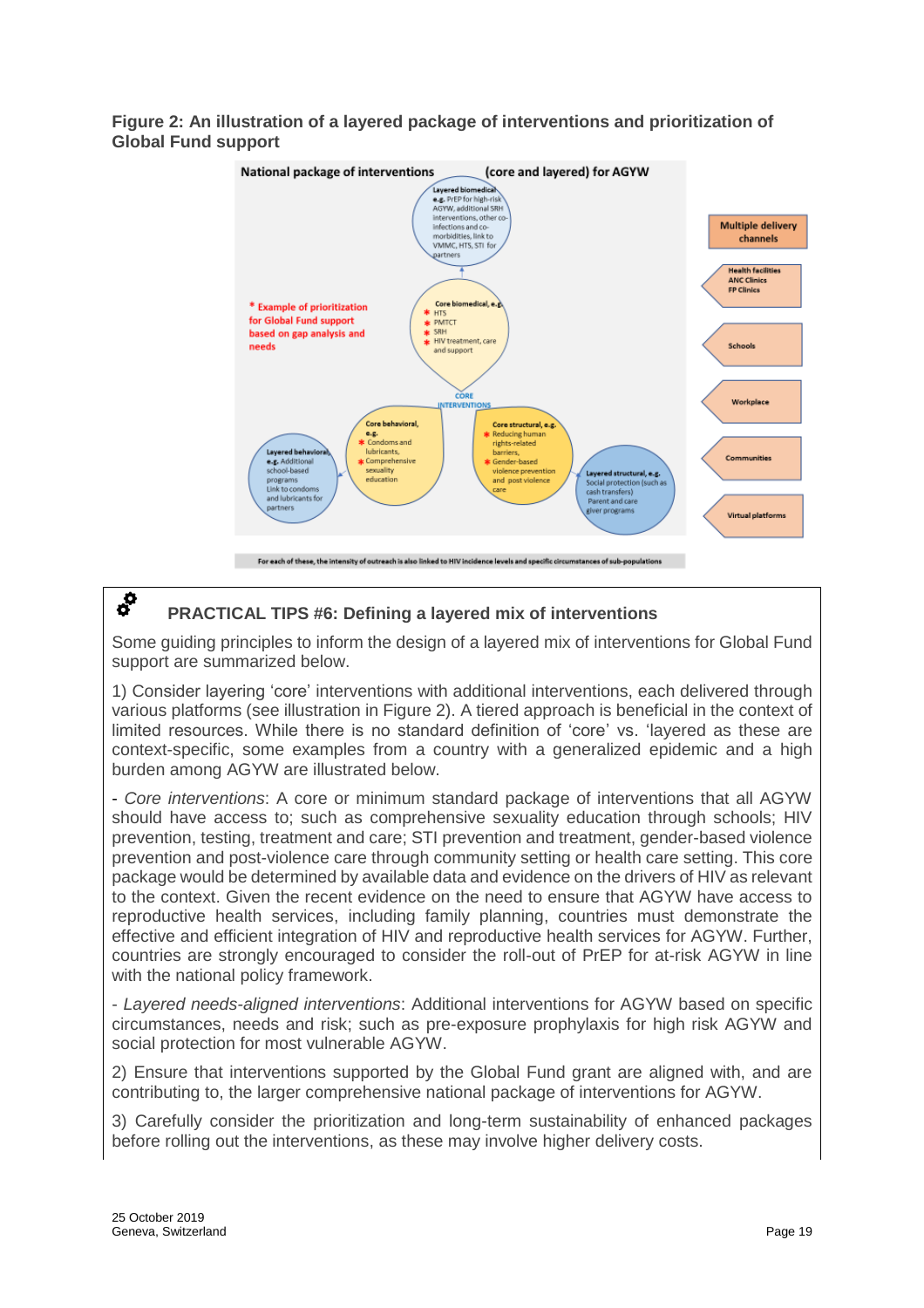4) Keep in mind that the intensity of the interventions may also differ for different subpopulations. Use past program experience, as well as consultations with beneficiary AGYW populations, to determine the optimal dosage or intensity of interventions for the particular context; for example, to identify the frequency of behavior change interventions (such as girls club meetings or counselling sessions) and community-led outreach or referrals (such as mobile or school-based HIV prevention services or HIV testing); or the quantities of commodities provided (such as condoms or dignity packs) and their regularity, and others.

5) Consider the complementary needs of adolescent boys and young men. Further, AGYW programs should link with as well as complement programs adapted to reach high-risk men such as voluntary medical male circumcision (VMMC), differentiated testing, condom promotion, treatment and adherence.

## **b) Prioritize interventions along the pathway of change for maximum impact**

The second aspect of prioritizing interventions for Global Fund support is to ensure that the interventions selected are contributing to the desired overall program impact. It is helpful to apply a **logical framework** for such analysis, using a 'theory of change' or 'pathway of change' approach which helps to link program objectives with the inputs, outputs and the desired outcomes and impact. Figure 3 below illustrates such a pathway of change.<sup>48</sup>

**Note**: The categorization of interventions listed in Figure 3 is based on the Global Fund's **Modular Framework**. The Modular Framework sets out the full list of 'modules' or program/intervention areas supported by the Global Fund, with budget categories and indicators for monitoring progress. The modules are meant to be used by applicants and implementers of Global Fund grants, during application, grant making, budgeting and reporting.

<sup>48</sup> Adapted from UNAIDS (2016). HIV Prevention Among Adolescent Girls and Young Women [\(https://www.unaids.org/sites/default/files/media\\_asset/UNAIDS\\_HIV\\_prevention\\_among\\_adolescent\\_girls\\_and\\_](https://www.unaids.org/sites/default/files/media_asset/UNAIDS_HIV_prevention_among_adolescent_girls_and_young_women.pdf) [young\\_women.pdf\)](https://www.unaids.org/sites/default/files/media_asset/UNAIDS_HIV_prevention_among_adolescent_girls_and_young_women.pdf) and the Global Fund's Measurement Framework for AGYW programs, 2018 (https://www.theglobalfund.org/media/8076/me\_adolescentsgirlsandyoungwomenprograms\_frameworkmeasure ment\_en.pdf?u=6370443159700000000).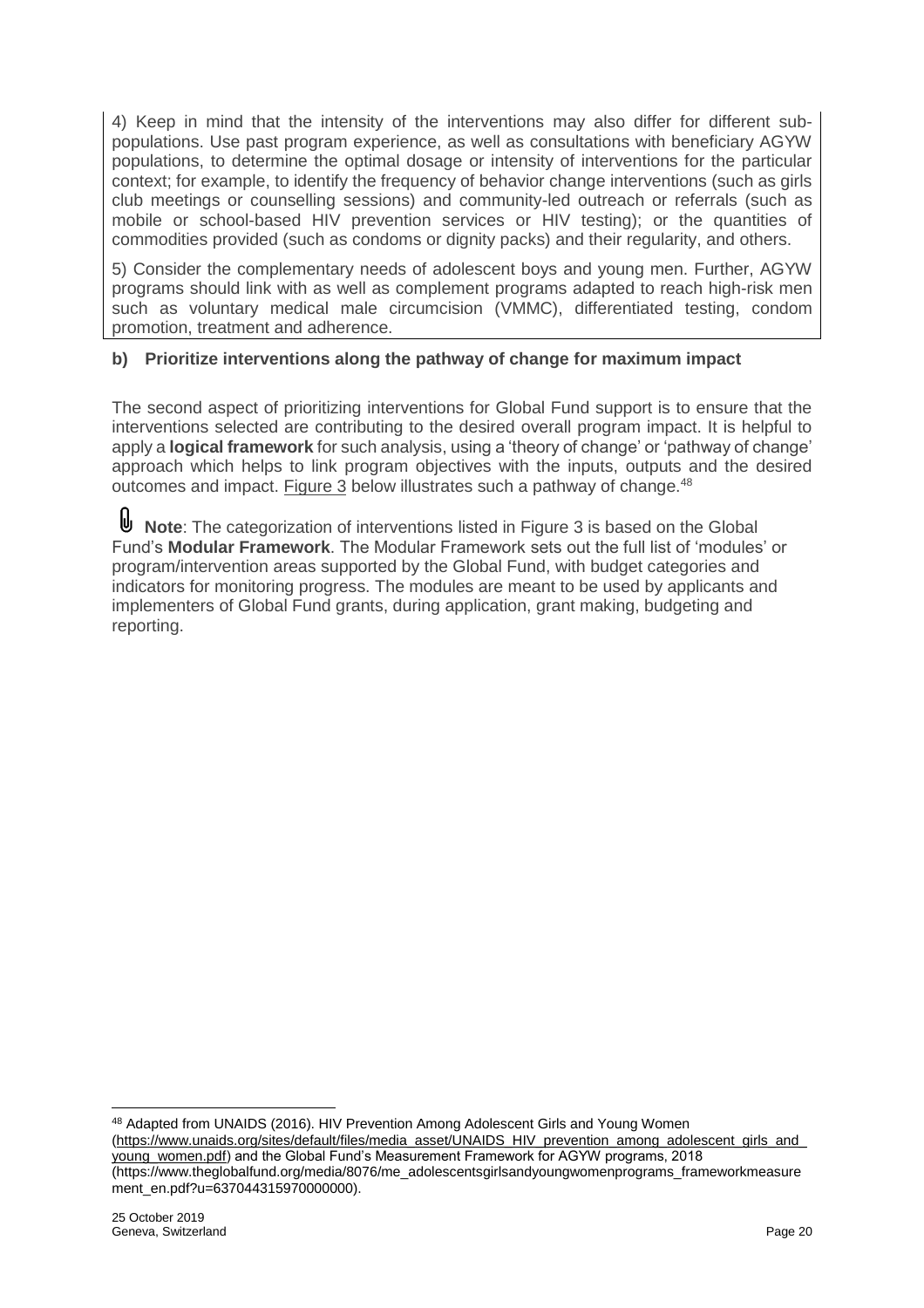### **Figure 3: Key interventions for AGYW in high-HIV burden settings: Menu of options and pathways of change**

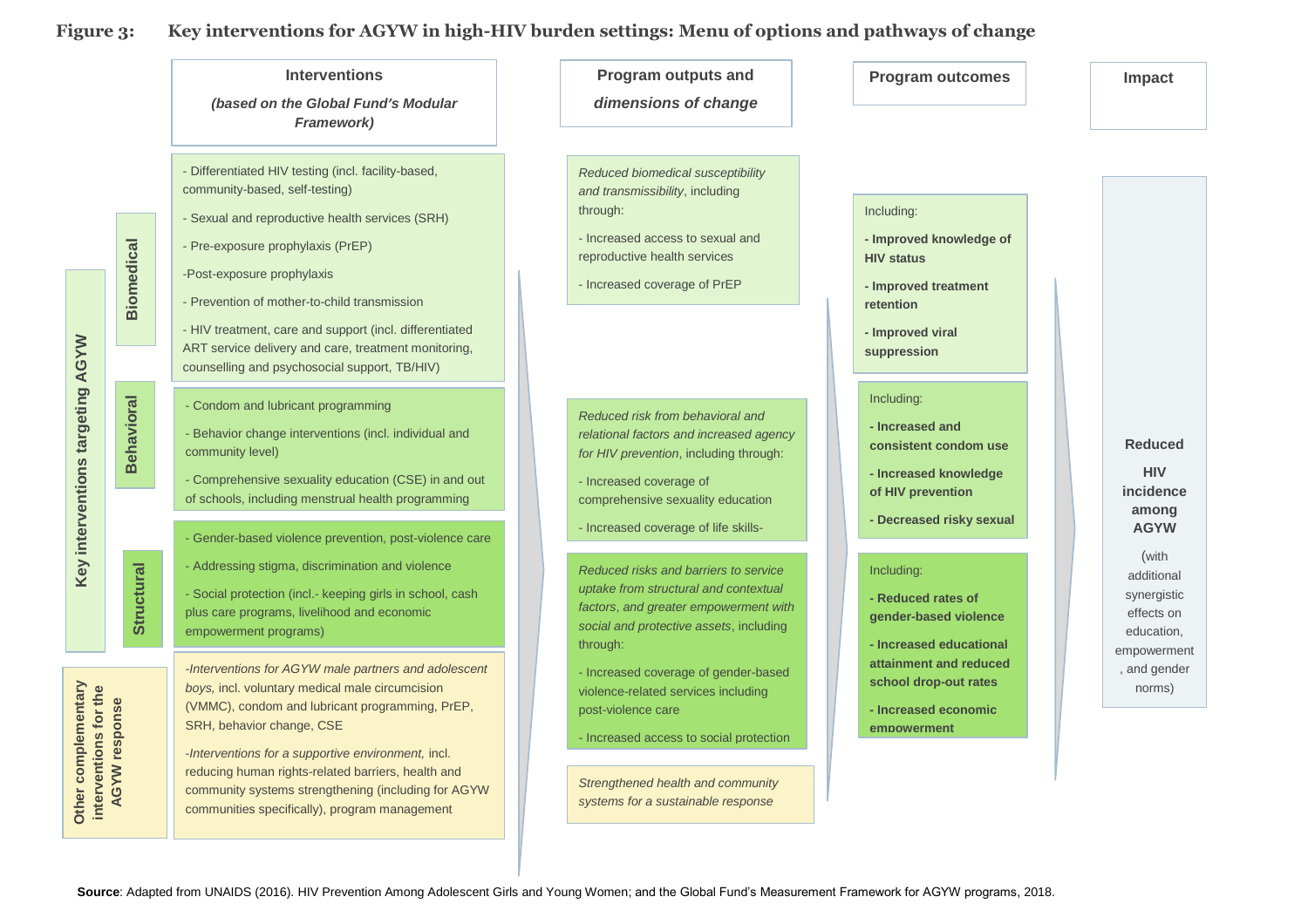**The sections below describe each of these key interventions for AGYW in further detail**, following the different sections of the Global Fund's Modular Framework. Some interventions are specific to AGYW; others are for the general population, but their delivery should still be tailored to the needs of AGYW.

### **Biomedical interventions**

These are interventions that aim to reduce the risk of HIV transmission and ensure adequate treatment and care for AGYW living with HIV, based on medical and clinical approaches. To increase utilization, uptake and retention, interventions and service delivery should be adolescents and youth friendly. Further guidance on delivery is provided in Section IV.3 below.

### **Differentiated HIV testing services**

HIV testing services are an important entry point for other prevention interventions and for treatment and care. Differentiated approaches to HIV testing help to deliver customized interventions that meet the specific needs of people based on their context and environment. Differentiated services include facility-based testing (such as through antenatal/postnatal, family planning, TB, primary health care, sexual and reproductive health and male circumcision services), community-based testing (such as through outreach, door-to-door, fixed community sites, workplace or educational institutions), indexlinked testing and self-testing (may also be facility-, community- or social network based). Each of these should be considered for AGYW to define the optimal mix of the most effective testing modalities. Providing evidence-based risk reduction counselling and ensuring that AGYW are linked to the services they need upon receipt of test results, is also critical. HIV service delivery should also be integrated within the context of where various sexual reproductive health (SRH) services, such as family planning and antenatal care, are provided. Innovative testing approaches such as selftesting should be used as method to reach high-risk populations that do not access health services, such as young men, including male partners of AGYW. The WHO HIV self-testing strategic framework provides for a six-step approach to differentiated HIV testing.<sup>49</sup>

### **Sexual and reproductive health, including for sexually-transmitted infections**

Evidence shows that the integration of sexual and reproductive health (SRH) services with HIV services improves cost-effectiveness, uptake, access to and quality of care. Countries should routinely provide HIV prevention services as part of sexual and reproductive health for AGYW. Activities related to SRH services that are supported by the Global Fund include pregnancy testing; screening for sexually transmitted infections; screening for gender based violence and providing post violence care; screening for cervical cancer and HPV; linking HIV prevention activities to HPV vaccine programs as relevant to the country context; providing health care provider training on delivering SRH programs that are AGYW friendly; and removal of legal barriers that prevent access to SRH services for AGYW – according to the Global Fund Co-infections and Co-morbidities framework.<sup>5051</sup>

### **Pre-exposure prophylaxis**

Pre-exposure prophylaxis (PrEP) is the use of antiretrovirals by HIV-negative individuals to prevent HIV infection and should be included as an additional prevention choice for AGYW at substantial risk of HIV infection. Normative guidance from WHO recommends PrEP for all people at substantial risk

[\(https://www.theglobalfund.org/media/4167/bm33\\_11-co-infectionsandco](https://www.theglobalfund.org/media/4167/bm33_11-co-infectionsandco-morbidities_report_en.pdf?u=636917017450000000)[morbidities\\_report\\_en.pdf?u=636917017450000000](https://www.theglobalfund.org/media/4167/bm33_11-co-infectionsandco-morbidities_report_en.pdf?u=636917017450000000) )

<sup>51</sup> Further information can be found in the Global Fund's Technical Brief on Strengthening reproductive, maternal, newborn, child and adolescent health (RMNCAH) in funding requests to the Global Fund (https://www.theglobalfund.org/media/8833/core\_reproductivematernalnewbornchildadolescenthealth\_technicalbrief\_en. pdf?u=6370665457900000000).

-

<sup>49</sup> WHO Strategic Framework: a guide for planning, introducing and scaling up, which includes a six-step approach to differentiated HIV testing [\(https://www.who.int/hiv/pub/self-testing/strategic-framework/en/\)](https://www.who.int/hiv/pub/self-testing/strategic-framework/en/) <sup>50</sup> The Global Fund (2015). Global Fund support for co-infections and co-morbidities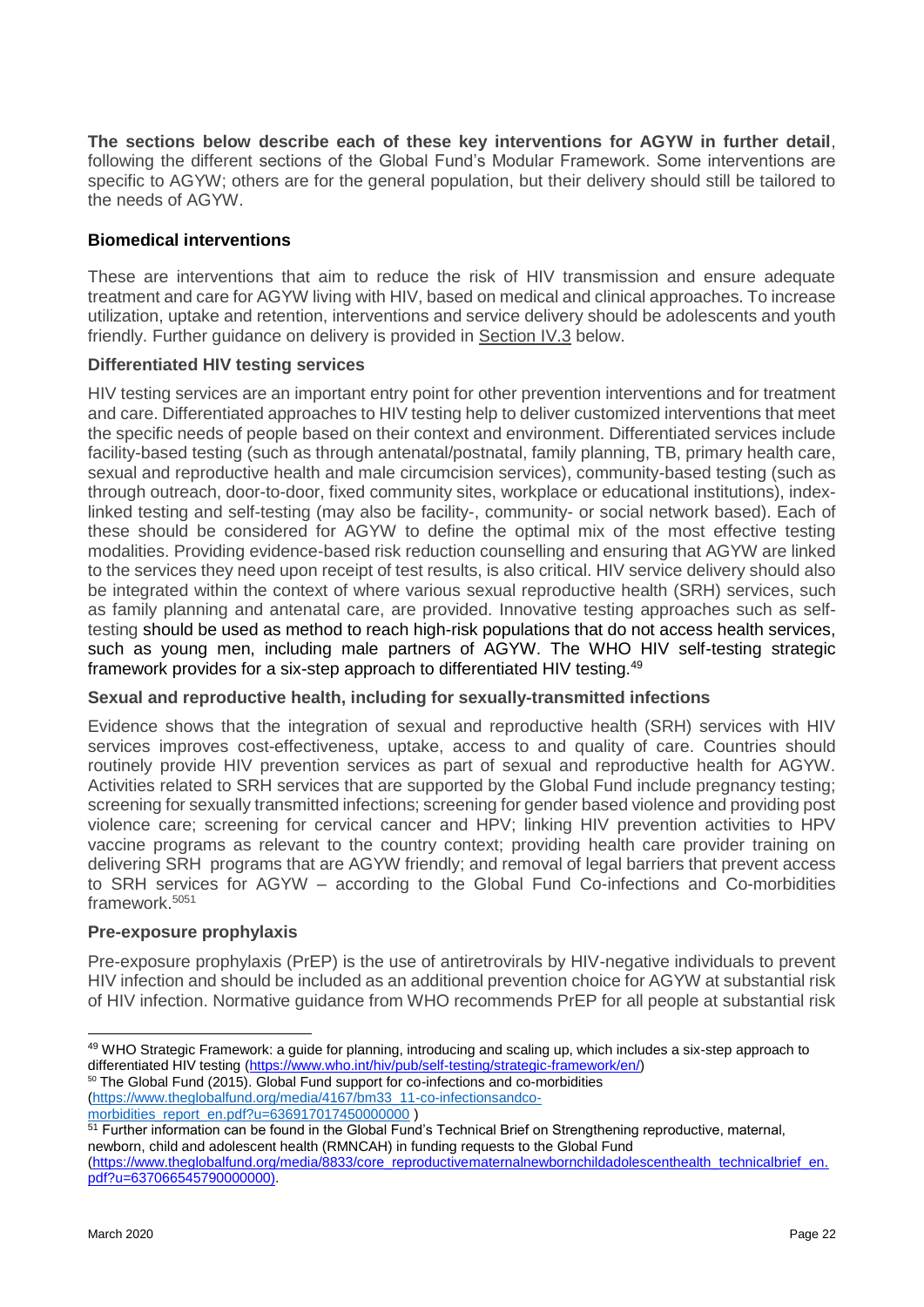of HIV, including adolescents who may benefit from it. Data thus far indicates that due to poor risk perception, PrEP uptake and its continuation among youth is a challenge. Situating PrEP services in accessible, youth-friendly locations and having structures and plans in place for follow-up, including with the use of social media, may be beneficial and may be offered following normative guidance and national policies.

## **Post-exposure prophylaxis**

Post-exposure prophylaxis (PEP) is short-term antiretroviral treatment to reduce the likelihood of HIV infection after potential exposure, either occupationally or through sexual intercourse. The Global Fund supports the provision of post-exposure prophylaxis for post-violence care, along with counselling, support for clinical investigations, medical management, clinical care and psychosocial support (also see gender-based violence prevention and post-violence care under Section IV.2.3 below).

## **Prevention of mother-to-child transmission**

The global community has committed to the elimination of mother-to-child transmission (PMTCT) of HIV and syphilis as a public health problem.<sup>52</sup> Essential services for PMTCT include a four-pronged approach – primary prevention of HIV infection among women of childbearing age, preventing unintended pregnancies among women living with HIV, preventing vertical transmission from pregnant women living with HIV, and providing treatment, care and support to mothers living with HIV, their children and families. The Global Fund supports these interventions for AGYW in need, to be tailored and delivered in a way that is responsive to their requirements.

### **Treatment, care and support**

Supporting access, retention and adherence of HIV services is critical for AGYW who are HIVpositive, as they are prone to higher rates of loss to follow-up and sub-optimal adherence as compared with older adults.53,54 Adolescent-responsive services, through the training of health care providers and the use of community-based approaches, are needed to ensure that AGYW can access and benefit fully from these interventions. Services for AGYW must also consider the transition from pediatric to adult HIV services. Peer-based interventions are particularly wellaccepted among adolescents.

### **Voluntary medical male circumcision and other interventions for male partners**

Effective programming for AGYW also includes interventions for male partners of AGYW. Engaging men and boys in sexual and reproductive health and rights and broader gender-transformative programs is not only essential to achieve gender equality for AGYW, but also for positively impacting the health and lives of men and boys themselves. There is evidence that voluntary medical male circumcision (VMMC) (of sex partners of AGYW) contributes towards reducing HIV incidence of AGYW. In addition, there is a need to expand VMMC programs to a more comprehensive service package for adolescent boys and young men, to improve the broader uptake of health services for their own health.

-

<sup>52</sup> WHO (2017). Global quidance on criteria and processes for validation: elimination of mother-to-child transmission of HIV and syphilis, 2<sup>nd</sup> edition. [\(https://apps.who.int/iris/bitstream/handle/10665/259517/9789241513272](https://apps.who.int/iris/bitstream/handle/10665/259517/9789241513272-eng.pdf?sequence=1) [eng.pdf?sequence=1\)](https://apps.who.int/iris/bitstream/handle/10665/259517/9789241513272-eng.pdf?sequence=1)

 $\frac{53}{2}$  Lamb, Matthew R., et al. "High attrition before and after ART initiation among youth (15–24 years of age) enrolled in HIV care." AIDS (London, England) 28.4 (2014): 559. Auld, Andrew F., et al. "Antiretroviral therapy enrollment characteristics and outcomes among HIV- infected adolescents and young adults compared with older adults-seven African countries, 2004-2013." (2014).

<sup>54</sup> WHO (2015): What's new in adolescent treatment and care. [http://www.who.int/hiv/pub/arv/arv2015-adolescent](http://www.who.int/hiv/pub/arv/arv2015-adolescent-factsheet/en/)[factsheet/en/](http://www.who.int/hiv/pub/arv/arv2015-adolescent-factsheet/en/)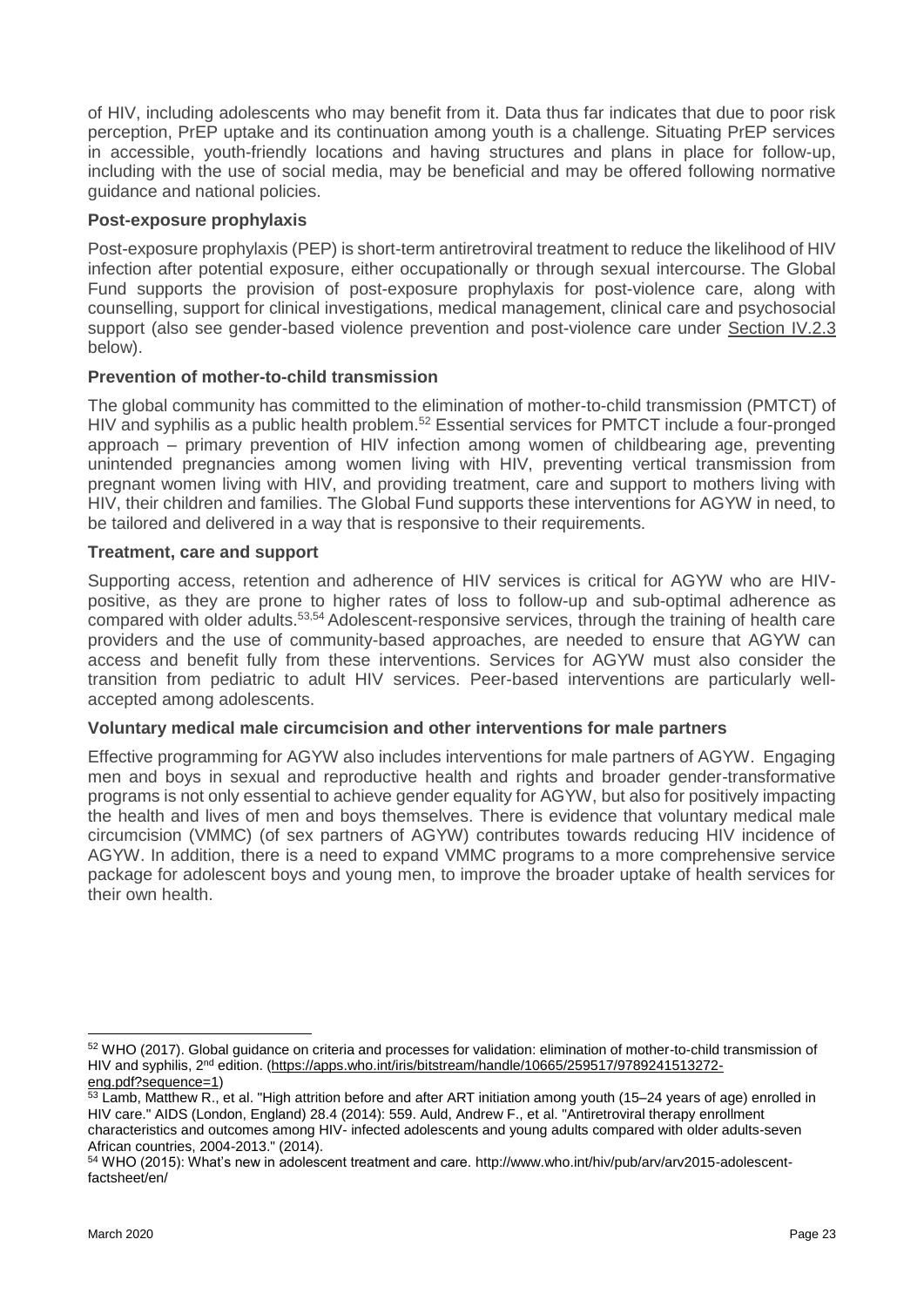# **BOX 5: Linking with programming for men and boys**

Programs targeting AGYW should complement efforts to reach men and boys with comprehensive HIV services that include differentiated HIV testing, condom programming, VMMC, treatment and adherence.

U UNFPA provides technical guidance on how to work with the male sexual partners of AGYW and engaging men and boys more broadly as supporters of gender equality and health. Some key messages are summarized below. <sup>55</sup>

1) Engage young men as partners of AGYW in sexual and reproductive health services (such as services for screening for HIV and other conditions; clinical diagnoses and treatment; and information, education and counselling) to promote couple communication and joint decisionmaking.

2) Ensure that men and boys are included in comprehensive sexuality education alongside AGYW, and content is appropriately tailored to their respective needs.

3) Provide outreach through components of out-of-school comprehensive sexuality education programs: peer-to-peer education, informal schooling programs and entertainment education programs for boys who have dropped out of school.

4) Provide services and support to adolescent fathers and engage boys and men in caregiving.

5) Help men and boys understand the negative impacts of traditional ideas of masculinity, and the benefits of ending violence against women.

6) Provide information on sexual orientation and gender identity.

#### **Table 2: Biomedical interventions for AGYW supported by the Global Fund**

The table below highlights components under biomedical interventions aimed at reducing risk of HIV among AGYW in high prevalence settings that could be funded under Global Fund grants. Interventions that are essential but cannot be funded under Global Fund grants are also highlighted. For ease of budgeting and planning purposes, reference is made to specific sections of the Global Fund's Modular Framework.

| Key interventions targeting<br>(or indirectly benefitting)<br><b>AGYW</b>                     | <b>Eligibility for</b><br><b>Global Fund support</b> | <b>Reference to Global Fund</b><br><b>Modular Framework</b>                                                       |
|-----------------------------------------------------------------------------------------------|------------------------------------------------------|-------------------------------------------------------------------------------------------------------------------|
| Differentiated<br>HIV.<br>testing                                                             | Yes.                                                 | Disease Component: HIV                                                                                            |
| services including facility-based<br>testing, community-based<br>testing and self-testing and |                                                      | <b>Module: Differentiated HIV</b><br>testing services                                                             |
| partner testing                                                                               |                                                      | <b>Intervention: Facility-based</b><br>testing, Community-based<br>testing and Self-testing related<br>activities |
|                                                                                               |                                                      | Target population:<br>Adolescent girls and young<br>women in high-burden setting                                  |

<sup>-</sup><sup>55</sup> UNFPA and Promundo-US (2016). Adolescent Boys and Young Men: Engaging them as supporters of gender equality and health and understanding their vulnerabilities. [\(https://www.unfpa.org/sites/default/files/pub-pdf/Adolescent-Boys](https://www.unfpa.org/sites/default/files/pub-pdf/Adolescent-Boys-and-Young-Men-final-web_0.pdf)[and-Young-Men-final-web\\_0.pdf\)](https://www.unfpa.org/sites/default/files/pub-pdf/Adolescent-Boys-and-Young-Men-final-web_0.pdf).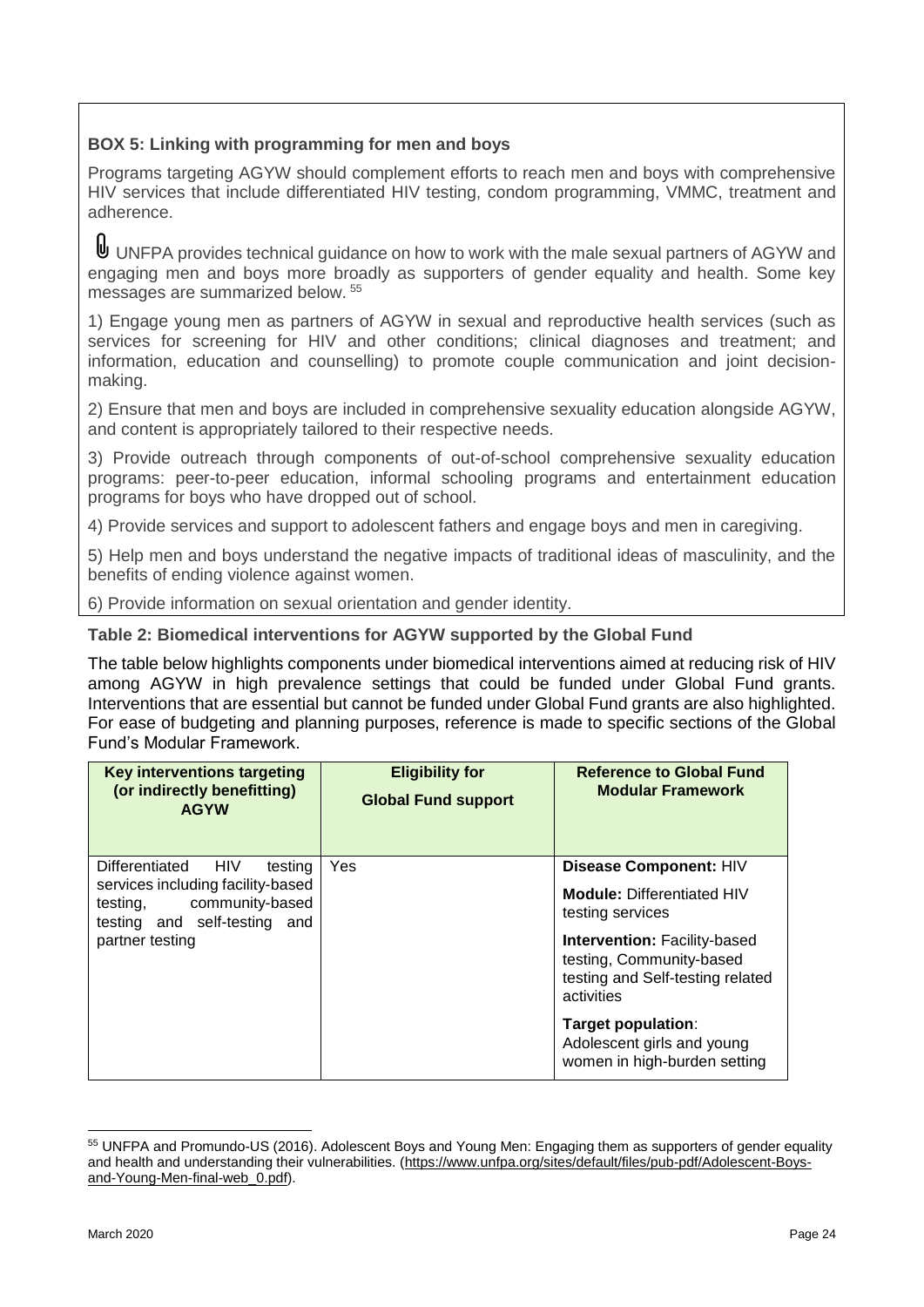| Diagnosis, prevention and co-                                                                                                                                                                                                  | Yes, in accordance with the                                                                  | Disease Component: HIV                                                                                                                            |  |
|--------------------------------------------------------------------------------------------------------------------------------------------------------------------------------------------------------------------------------|----------------------------------------------------------------------------------------------|---------------------------------------------------------------------------------------------------------------------------------------------------|--|
| management of STIs                                                                                                                                                                                                             | Global Fund's Policy on Co-<br>infections and Co-morbidities                                 | <b>Module: Prevention</b>                                                                                                                         |  |
|                                                                                                                                                                                                                                |                                                                                              | Intervention: Sexual and<br>reproductive health services,<br>including STIs and Prevention<br>and management of<br>coinfections and comorbidities |  |
|                                                                                                                                                                                                                                |                                                                                              | Target population:<br>Adolescent girls and young<br>women in high-burden settings                                                                 |  |
| Family planning counseling and                                                                                                                                                                                                 | Yes                                                                                          | Disease Component: HIV                                                                                                                            |  |
| services<br>related<br>including<br>of<br>contraceptive<br>provision                                                                                                                                                           |                                                                                              | <b>Module: PMTCT</b>                                                                                                                              |  |
| infertility<br>commodities<br>and                                                                                                                                                                                              |                                                                                              | Intervention: Prongs 1, 2, & 4                                                                                                                    |  |
| treatment                                                                                                                                                                                                                      |                                                                                              | Target population: unspecific                                                                                                                     |  |
| of unintended<br>Management<br>pregnancy                                                                                                                                                                                       | <b>No</b>                                                                                    |                                                                                                                                                   |  |
| <b>HIV</b><br>Primary prevention<br>of                                                                                                                                                                                         | Yes                                                                                          | Disease Component: HIV                                                                                                                            |  |
| during pregnancy                                                                                                                                                                                                               |                                                                                              | <b>Module: PMTCT</b>                                                                                                                              |  |
|                                                                                                                                                                                                                                |                                                                                              | <b>Intervention: Prong 1</b>                                                                                                                      |  |
|                                                                                                                                                                                                                                |                                                                                              | Target population: unspecific                                                                                                                     |  |
| Cervical cancer screening and                                                                                                                                                                                                  | Yes, in accordance with the                                                                  | Disease Component: HIV                                                                                                                            |  |
| treatment, as well as the<br>provision of HPV vaccination for<br>prevention                                                                                                                                                    | Global Fund's Policy on Co-<br>infections and Co-morbidities.<br>Countries are encouraged to | <b>Module: Prevention and</b><br>Treatment, care and support                                                                                      |  |
|                                                                                                                                                                                                                                | identify opportunities for co-<br>financing for HPV vaccination<br>activities.               | Intervention: Prevention and<br>management of coinfection<br>and comorbidities                                                                    |  |
|                                                                                                                                                                                                                                |                                                                                              | Target population: unspecific                                                                                                                     |  |
| Pre-exposure prophylaxis                                                                                                                                                                                                       | Yes                                                                                          | Disease Component: HIV                                                                                                                            |  |
| (PrEP)<br>related<br>activities targeting AGYW at                                                                                                                                                                              |                                                                                              | <b>Module: Prevention</b>                                                                                                                         |  |
| substantial risk of HIV                                                                                                                                                                                                        |                                                                                              | <b>Intervention: PrEP</b>                                                                                                                         |  |
| infection, such as: designing<br>the implementation of PrEP<br>program, adherence support<br>including peer-led support and<br>peer-led PrEP literacy and<br>awareness (in accordance with<br>national policies and protocols) |                                                                                              | <b>Target Population:</b><br>Adolescent girls and young<br>women in high-burden settings                                                          |  |
| Post-exposure prophylaxis                                                                                                                                                                                                      | Yes                                                                                          | Disease Component: HIV                                                                                                                            |  |
|                                                                                                                                                                                                                                |                                                                                              | Module: Treatment, care and<br>support                                                                                                            |  |
|                                                                                                                                                                                                                                |                                                                                              | <b>Intervention: PEP</b>                                                                                                                          |  |
|                                                                                                                                                                                                                                |                                                                                              | <b>Target Population:</b><br>Adolescent girls and young<br>women in high-burden settings                                                          |  |
| PMTCT Prongs 1-4                                                                                                                                                                                                               | Yes                                                                                          | Disease component: HIV                                                                                                                            |  |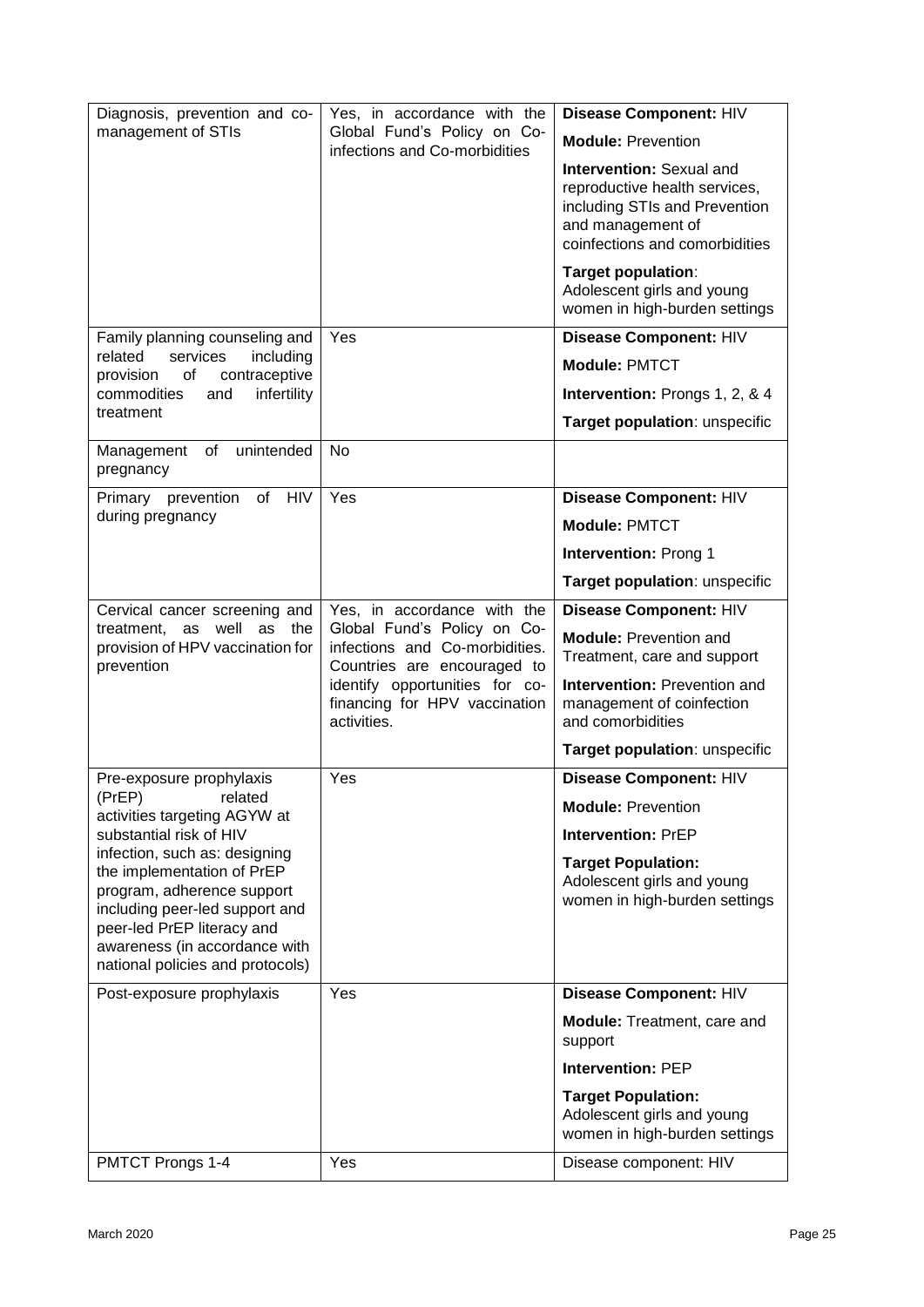|                                                                 |     | Module: PMTCT                                                |
|-----------------------------------------------------------------|-----|--------------------------------------------------------------|
|                                                                 |     | Intervention: Prongs 1-4                                     |
|                                                                 |     | <b>Target population:</b>                                    |
|                                                                 |     | unspecific                                                   |
| medical<br>Voluntary<br>male                                    | Yes | Disease Component: HIV                                       |
| of AGYW<br>circumcision<br>sex<br>partners                      |     | <b>Module: Prevention</b>                                    |
|                                                                 |     | Intervention:<br>Voluntary<br>medical male circumcision      |
|                                                                 |     | Target population: Men in<br>high-prevalence settings        |
| Treatment, care and support for                                 | Yes | Disease Component: HIV                                       |
| adolescent girls and young<br>women living with HIV             |     | <b>Module: Treatment, Care and</b><br>Support                |
|                                                                 |     | <b>Intervention: Multiple</b><br>interventions               |
|                                                                 |     | Target population: unspecific                                |
| Mental health and psychosocial                                  | Yes | Disease Component: HIV                                       |
| support for adolescent girls and<br>young women living with HIV |     | <b>Module: Treatment, Care and</b><br>Support                |
|                                                                 |     | <b>Intervention: Counseling and</b><br>psycho-social support |
|                                                                 |     | Target population: unspecific                                |
|                                                                 |     |                                                              |

### **Behavioral interventions**

These interventions aim to foster positive behavior change, towards reducing vulnerability to HIV infection for oneself or others, including those that impact on social and sexual behavior change.

#### **Condom and lubricant programming**

Condoms, when used consistently and correctly, are highly effective in preventing sexual transmission of HIV and other infections as well as unintended pregnancy. Barriers to condom use among AGYW include gaps in knowledge, skills and empowerment among AGYW; supply side barriers; legal barriers for adolescents to buy condoms; criminalization of the possession of condoms; policy barriers such as prohibition of their distribution in schools; and stigma towards those asking for condoms and a lack of privacy and confidentiality. These should be analyzed, and interventions designed to ensure that AGYW can receive condoms through delivery channels that are accessible to them, and have the knowledge, skills and empowerment to use them correctly and consistently.56,57

#### **Comprehensive sexuality education**

Comprehensive sexuality education (CSE) is a curriculum-based process for children and young people to learn about the cognitive, emotional, physical and social aspects of sexuality. It aims to empower them to realize their health, well-being and dignity, develop respectful social and sexual

-

<sup>&</sup>lt;sup>56</sup> UNFPA, WHO and UNAIDS (2015). (Position statement on condoms and the prevention of HIV, other sexually [transmitted infections and](http://www.unaids.org/en/resources/presscentre/featurestories/2015/july/20150702_condoms_prevention) [unintended pregnancy.\)](http://www.unaids.org/en/resources/presscentre/featurestories/2015/july/20150702_condoms_prevention)

<sup>57</sup> USAID, PEPFAR, SHOPS (2015): Using Total Market Approaches in Condom Programs.

[<sup>\(</sup>http://www.rhsupplies.org/uploads/tx\\_rhscpublications/Using%20Total%20Market%20Approaches%20in%20Condom%](http://www.rhsupplies.org/uploads/tx_rhscpublications/Using%20Total%20Market%20Approaches%20in%20Condom%20Programs%20v2) [20Programs%20v2](http://www.rhsupplies.org/uploads/tx_rhscpublications/Using%20Total%20Market%20Approaches%20in%20Condom%20Programs%20v2)[-1.pdf\)](http://www.rhsupplies.org/uploads/tx_rhscpublications/Using%20Total%20Market%20Approaches%20in%20Condom%20Programs%20v2-1.pdf)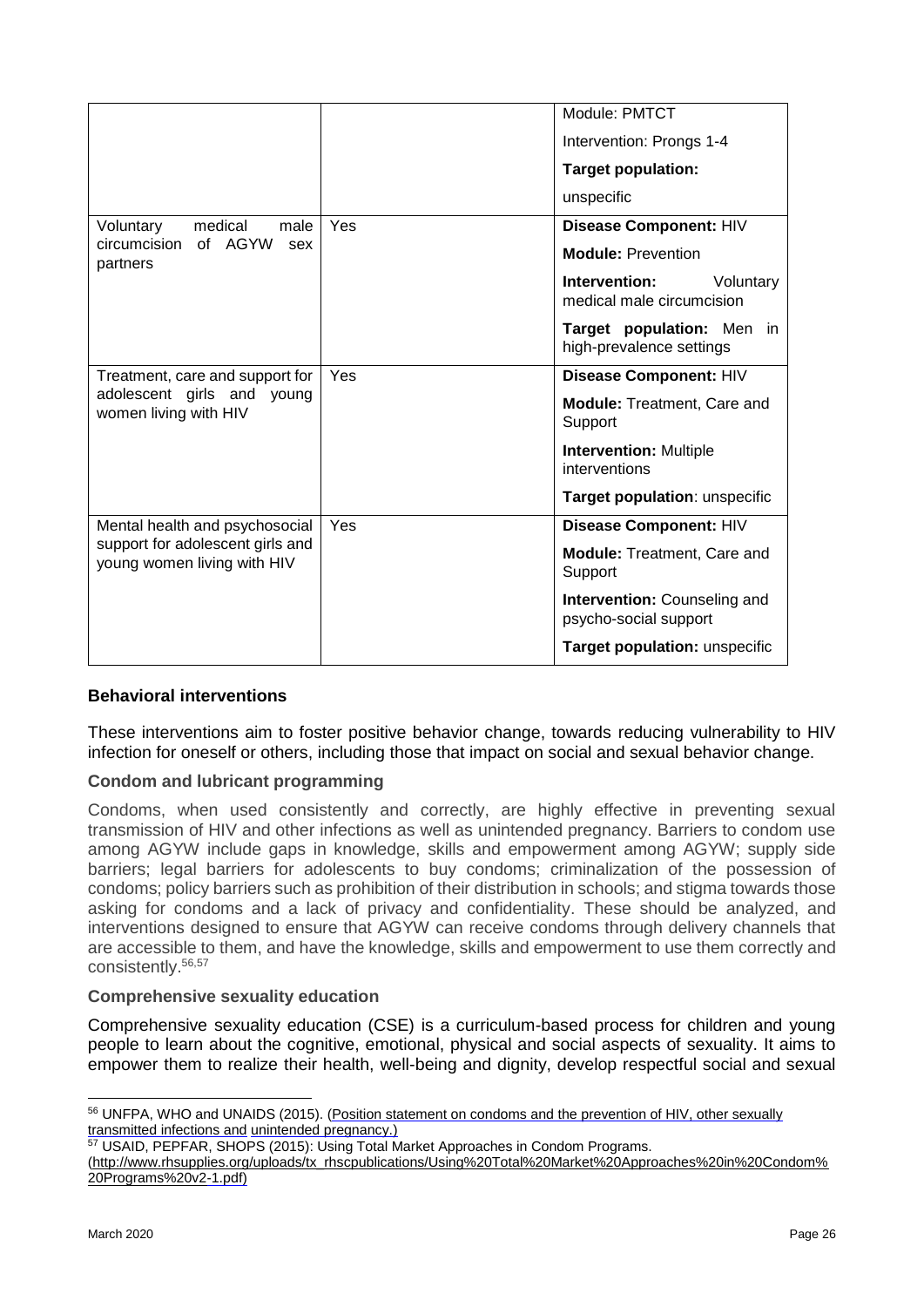relationships, and understand and protect their rights.<sup>58,59,60</sup> CSE is provided through school-based approaches and can also be complemented with out-of-school programs to reach the most vulnerable AGYW. To be effective, CSE content and messaging must be age-appropriate and respond to the specific needs and concerns of children and young people, with attention to the quality and accuracy of materials being provided. Teacher training and supportive supervision is required to ensure that CSE is provided in a secure and adolescent-friendly way. Parents and communities must be proactively equipped to promote their awareness and appreciation of the need for early, preventive intervention. The safe use of information and communication technologies, including social media platforms, can be an effective way to reach AGYW, and innovative approaches should continue to be explored. CSE interventions targeting AGYW should also include adolescent boys and young men and be combined with linkage to services.

### **Table 3**: **Behavioral interventions for AGYW supported by the Global Fund**

The table below highlights components under behavioral interventions aimed at reducing risk of HIV among AGYW in high prevalence settings that could be funded under Global Fund grants. For ease of budgeting and planning purposes, reference is made to specific sections of the Global Fund's Modular Framework.

| <b>Key interventions targeting</b><br>(or indirectly benefitting)<br><b>AGYW</b>                                                                                                                                                        | <b>Eligibility for</b><br><b>Global Fund support</b> | <b>Reference to Global Fund</b><br><b>Modular Framework</b>                                                                                                                                               |
|-----------------------------------------------------------------------------------------------------------------------------------------------------------------------------------------------------------------------------------------|------------------------------------------------------|-----------------------------------------------------------------------------------------------------------------------------------------------------------------------------------------------------------|
| Condom<br><b>lubricant</b><br>and<br>programming activities related<br>to promotion and distribution of<br>female and male condoms,<br>condom-compatible lubricants,<br>targeted condom distribution<br>and demand creation activities. | Yes                                                  | Disease Component: HIV<br><b>Module: Prevention</b><br>Intervention: Condom and<br>lubricant programming<br><b>Target Population: Adolescent</b><br>girls and young women in high<br>prevalence settings  |
| Comprehensive sexual health<br>education activities in and out<br>Ωf<br>school<br>including<br>development and provision of<br>information, education<br>and<br>communication through various<br>platforms and media                    | Yes                                                  | Disease Component: HIV<br><b>Module: Prevention</b><br>Intervention: Comprehensive<br>sexuality education<br><b>Target Population: Adolescent</b><br>girls and young women in high<br>prevalence settings |
| Addressing<br>stigma,<br>discrimination<br>and violence<br>prevention                                                                                                                                                                   | Yes                                                  | Disease Component: HIV<br><b>Module: Prevention</b><br>Intervention: Addressing stigma,<br>discrimination and violence                                                                                    |

<sup>-</sup><sup>58</sup> UNESCO, UNFPA, WHO, UNICEF, UNAIDS, UN Women (2018). International technical guidance on sexuality education. (https://unesdoc.unesco.org/ark:/48223/pf0000260770)

<sup>59</sup> Mason-Jones, Amanda Jayne, Sinclair, David, Matthews, Catherine et al. (2016): School-based interventions for preventing HIV, sexually transmitted infections, and pregnancy in adolescents. Cochrane Database of Systematic Reviews. CD006417. ISSN 1469-493X.

<sup>60</sup> UNESCO and UNFPA (2015): Emerging evidence, lessons and practice in comprehensive sexuality education. A global review. [\(http://www.unfpa.org/publications/emerging-evidence-lessons-and-practice-comprehensive-sexuality](http://www.unfpa.org/publications/emerging-evidence-lessons-and-practice-comprehensive-sexuality-education-global-review)[education-global-review\)](http://www.unfpa.org/publications/emerging-evidence-lessons-and-practice-comprehensive-sexuality-education-global-review)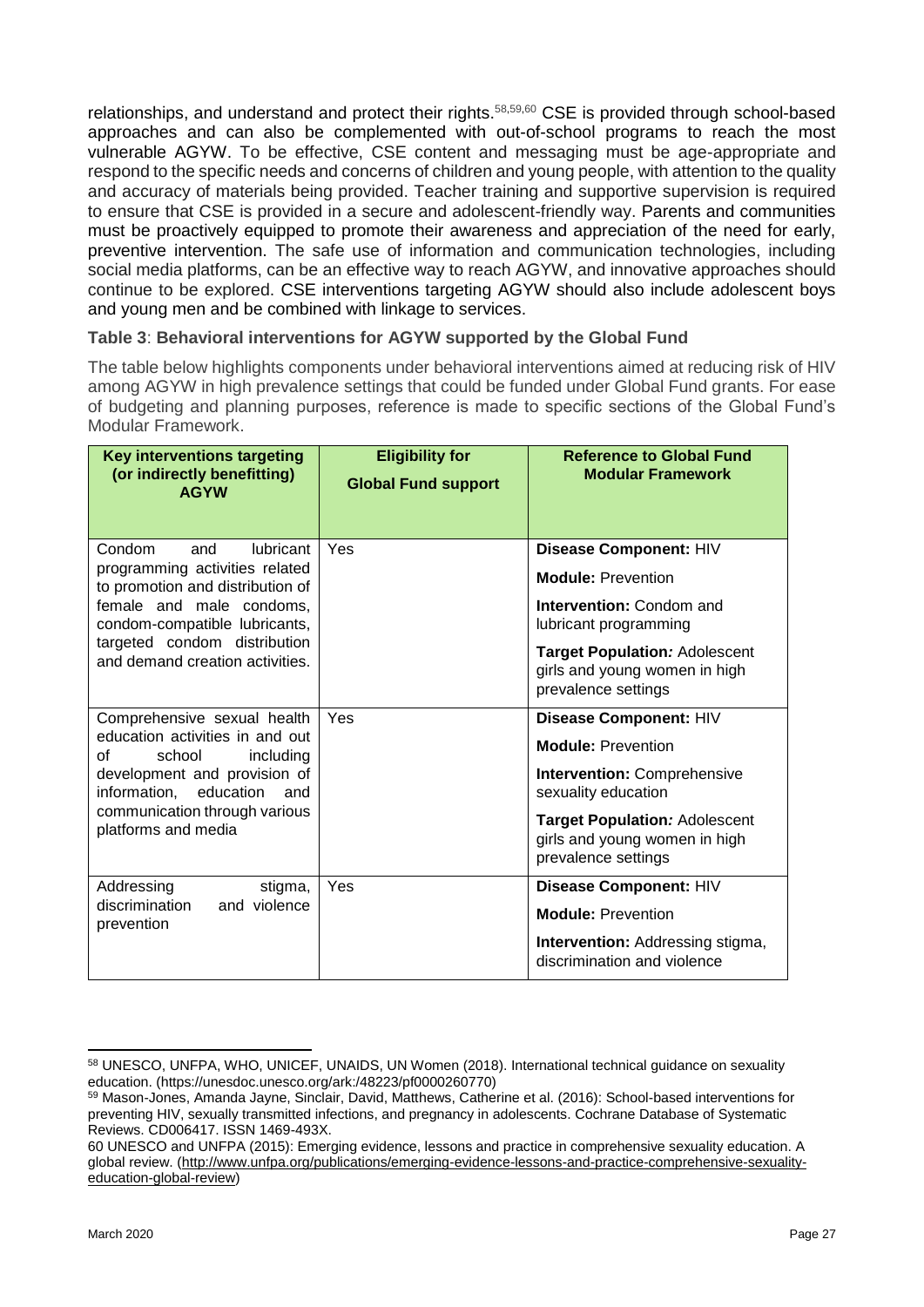| Target Population: Adolescent                        |
|------------------------------------------------------|
| girls and young women in high<br>prevalence settings |

### **Structural interventions**

Addressing structural drivers is key to reducing the vulnerability to HIV infection and unplanned or unwanted pregnancies as they influence and affect behavior, decisions and interaction with sexual partners as well as uptake of health services. Gender inequality, stigma and discrimination (including in the health care setting), harmful social and cultural practices, limited access to education as well livelihood options and economic opportunities affect AGYW's health and wellbeing and prevent them from reaching their full potential.

#### **Social norms change interventions**

These aim to address harmful social and cultural norms that increase vulnerability to HIV infection and impact. They include primary prevention for gender-based violence (GBV) as well as development and enforcement of laws and policies that strive for gender equality and equity. HIV programs should be integrated with norms changing and GBV prevention programs. The Global Fund supports prevention activities such as empowerment and training on sexual consent, ending early child marriage, and addressing gender norms, through program approaches such as SASA and Stepping Stones<sup>61,62</sup>. Engagement of men and boys, community and religious leaders, and law enforcement officials is of critical importance and should be part of these interventions. $63$ 

#### **Gender-based violence response**

Interventions to address gender-based violence (GBV) should be delivered within a continuum of prevention and response. Interventions should focus on strengthening linkages between health, police or law enforcement, and legal sectors as well as creating awareness and availability of emergency medical, psychosocial and legal services. High stigma associated with GBV, a culture of impunity and intimidation with poor legal precedent, as well as limited information on rights and available services within communities leads to under-reporting of cases and late presentation for emergency care. Assessment of risk factors as well as protective factors at the societal, community, interpersonal and individual levels is key to effective programming. Planners and implementers are encouraged to utilize such evidence when designing and responding to GBV.

### **Social protection interventions**

Social protection programs aim to reduce vulnerability and promote individual, household and community resilience to economic shocks and stresses through improved income opportunities and access to basic and social services. Such programs range from cash and in-kind support, social health insurance and economic empowerment interventions. Overall, evidence suggests that cash transfers alone are not enough to empower adolescents and support them to reach their full capabilities. Rather, integrated approaches that combine cash support with other interventions such as safe spaces, life skills, vocational training, and others are more effective.<sup>64</sup>

The Global Fund supports a range of interventions for social protection. Increased school attendance can reduce the risk of acquisition of HIV among adolescents by reducing early marriage and risky sexual partnerships and increasing HIV prevention information and agency for their own health.

<sup>-</sup><sup>61</sup> SASA! By Raising Voices. A community mobilization approach for preventing violence against women and HIV. (http://raisingvoices.org/sasa/)

<sup>&</sup>lt;sup>62</sup> Stepping Stones: Training package on gender, HIV, communication and relationship skills.

<sup>(</sup>https://steppingstonesfeedback.org/training/)

<sup>63</sup> Social Norms: http://raisingvoices.org/influence/global-dialogue/

<sup>&</sup>lt;sup>64</sup> UN Women (2019) Gender and age-responsive social protection: The potential of cash transfers to advance adolescent rights and capabilities (http://www.unwomen.org/en/digital-

library/publications/2019/03/gender-and-age-responsive-social-protection#view)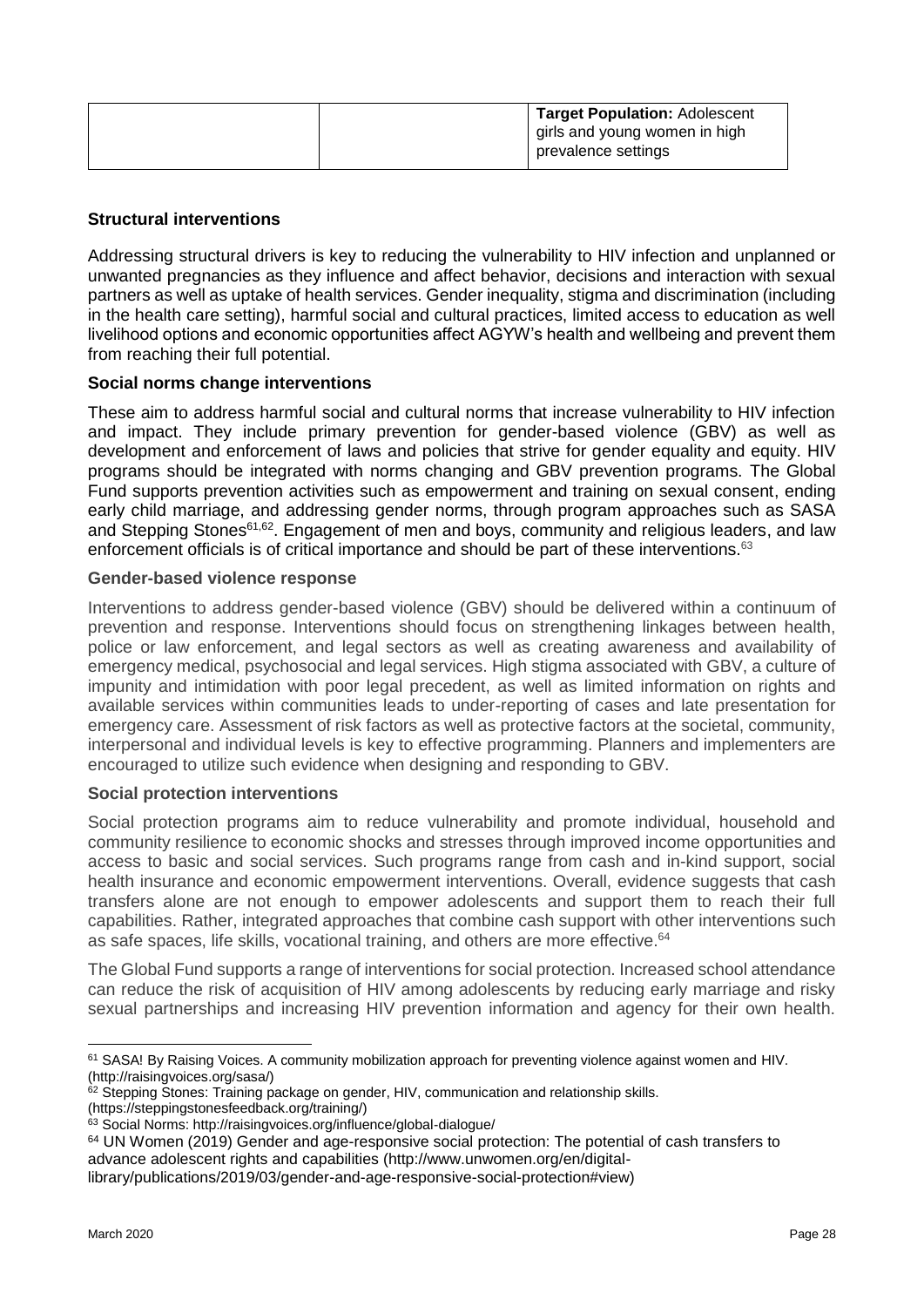Interventions for keeping girls in school include education subsidies; cash transfer programs; support for education materials and dignity packs; school-based or community-based trainings of teachers and parents to promote keeping girls in school and supporting the transition from primary to secondary school; training of school staff for adolescent-friendly school environments; support for catch-up programs for AGYW who want to return to school and reintegration services for pregnant and parenting girls; and programs to assure safety of AGYW on the way to and from schools.

The Global Fund also supports Cash Plus Care programs, which provide cash payments in combination with complementary support such as health or education services; as well as livelihood and economic empowerment programs like vocational training, loan savings schemes, clubs and savings groups, and others, which are important for girls that are out of school. It also includes 'second chance' education and vocational learning programs for women who have missed out on education.

### **Addressing stigma, discrimination and violence**

Programs to prevent and treat HIV must incorporate efforts to address human rights barriers, including stigma and discrimination, that may be limiting access to prevention, treatment, care and support services. Legal and policy environments often create barriers to AGYW receiving services, such as age of consent laws to receive sexual and reproductive health services, or discriminatory school policies that force pregnant girls to drop out of school. Some AGYW, such as those who may be engaged in transactional sex, also face stigma and discrimination in the health care setting. The Global Fund supports a range of activities aimed to challenge and address stigma, discrimination and violence, including training of law enforcement officials to enforce existing laws around equal protection; advocacy and programs to remove punitive laws and practices against AGYW; promoting adolescent-friendly behaviors and attitudes by health workers; educating women, men and communities on the equal rights of women and AGYW; and others.

### **Table 4**: **Structural interventions for AGYW supported by the Global Fund**

The table below highlights components under structural interventions aimed at reducing risk of HIV among AGYW in high prevalence settings that could be funded under Global Fund grants. For ease of budgeting and planning purposes, reference is made to specific sections of the Global Fund's Modular Framework.

| <b>Key interventions targeting</b><br>(or indirectly benefitting)<br><b>AGYW</b>                                                                                                                                                                                    | <b>Eligibility for</b><br><b>Global Fund support</b> | <b>Reference to Global Fund</b><br><b>Modular Framework</b>                                                                                                                                                                       |
|---------------------------------------------------------------------------------------------------------------------------------------------------------------------------------------------------------------------------------------------------------------------|------------------------------------------------------|-----------------------------------------------------------------------------------------------------------------------------------------------------------------------------------------------------------------------------------|
| Primary prevention of gender-<br>based violence, engagement of<br>men and boys and other<br>community actors (teachers,<br>elders, religious<br>leaders,<br>police, health workers, parents<br>$etc.$ )                                                             | Yes                                                  | Disease Component: HIV<br><b>Module: Prevention</b><br><b>Intervention: Gender based</b><br>violence and post violence<br>care<br><b>Target population:</b><br>Adolescent girls and young<br>women in high prevalence<br>settings |
| Keeping girls in school-related<br>interventions such as provision<br>of education subsidies and<br>supplies, policies and laws<br>reforms, catch up programs<br>including those<br>aimed<br>at<br>supporting the return to school<br>by girls who dropped out; and | Yes                                                  | Disease Component: HIV<br><b>Module: Prevention</b><br><b>Intervention:</b> Social protection<br>interventions<br><b>Target population:</b><br>Adolescent girls and young                                                         |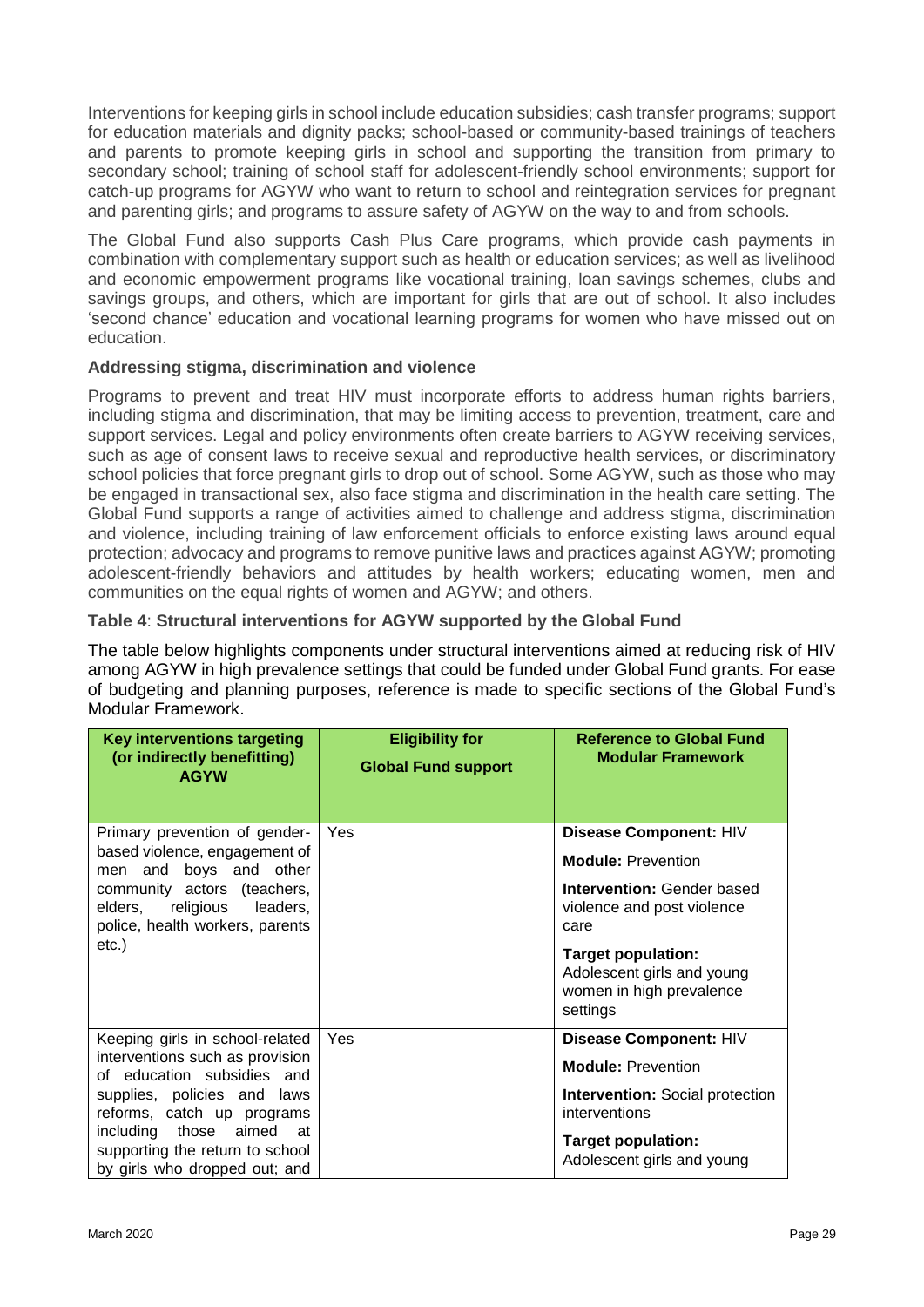| training of community actors<br>(teachers, elders, parents etc.)<br>to ensure girls stay in school                                                                                                              |     | women in high prevalence<br>settings                                                                                                                                                                              |
|-----------------------------------------------------------------------------------------------------------------------------------------------------------------------------------------------------------------|-----|-------------------------------------------------------------------------------------------------------------------------------------------------------------------------------------------------------------------|
| Cash plus care programs that<br>utilize cash payments<br>in.<br>combination<br>with<br>complimentary support such as<br>education subsidies and health<br>services targeting AGYW in<br>impoverished households | Yes | Disease Component: HIV<br><b>Module: Prevention</b><br><b>Intervention: Social protection</b><br>interventions<br><b>Target population:</b><br>Adolescent girls and young<br>women in high prevalence<br>settings |
| Livelihoods and<br>economic<br>empowerment interventions<br>such as support for vocational<br>training, design of loan and<br>savings schemes, savings<br>clubs and groups                                      | Yes | Disease Component: HIV<br><b>Module: Prevention</b><br><b>Intervention:</b> Social protection<br>interventions<br><b>Target population:</b><br>Adolescent girls and young<br>women in high prevalence<br>settings |

### **Other complementary interventions**

In addition to complementary interventions for adolescent boys and young men $65$ , there are key interventions that support responses for AGYW including programs to reduce human rights-related barriers<sup>66</sup>, community mobilization and community-systems strengthening (including for AGYW communities specifically) $67$ , and effective program management.

#### **4.3 Deliver**

The large range of interventions for AGYW are delivered through multiple service delivery platforms; therefore, the optimal channels should be context-specific and designed so AGYW can be reached where they are. This includes schools, mobile clinics, antenatal and family planning clinics and community-based centers.

In all contexts, services for AGYW should be **tailored and respond to the needs of AGYW**; i.e. they should be accessible, acceptable, appropriate and effective for AGYW. Some examples of adolescent-friendly service delivery for AGYW include adapting service hours to accommodate school or working hours, providing dedicated safe spaces for adolescents, providing information and signage that is relevant for adolescents, addressing user fees barriers, using digital and other media that have high outreach among AGYW, ensuring that service providers are trained to deliver adolescent-responsive services, or using mobile clinics to deliver services closer to targeted groups of AGYW, such as at schools, shelters or other places where they live and work. The participation of AGYW in the design and delivery of services is critical to making them adolescent-responsive.

The main channels of service delivery to AGYW are listed below.

<sup>-</sup>65 Global Fund HIV Information Note [\(https://www.theglobalfund.org/media/4765/core\\_hiv\\_infonote\\_en.pdf](https://www.theglobalfund.org/media/4765/core_hiv_infonote_en.pdf)) 66 Further information can be found in the Global Fund Technical Brief on Human Rights

<sup>(</sup>https://www.theglobalfund.org/media/6348/core\_hivhumanrightsgenderequality\_technicalbrief\_en.pdf)

<sup>67</sup> Global Fund Technical Brief on Community Systems Strengthening [\(https://www.theglobalfund.org/media/4790/core\\_communitysystems\\_technicalbrief\\_en.pdf](https://www.theglobalfund.org/media/4790/core_communitysystems_technicalbrief_en.pdf) )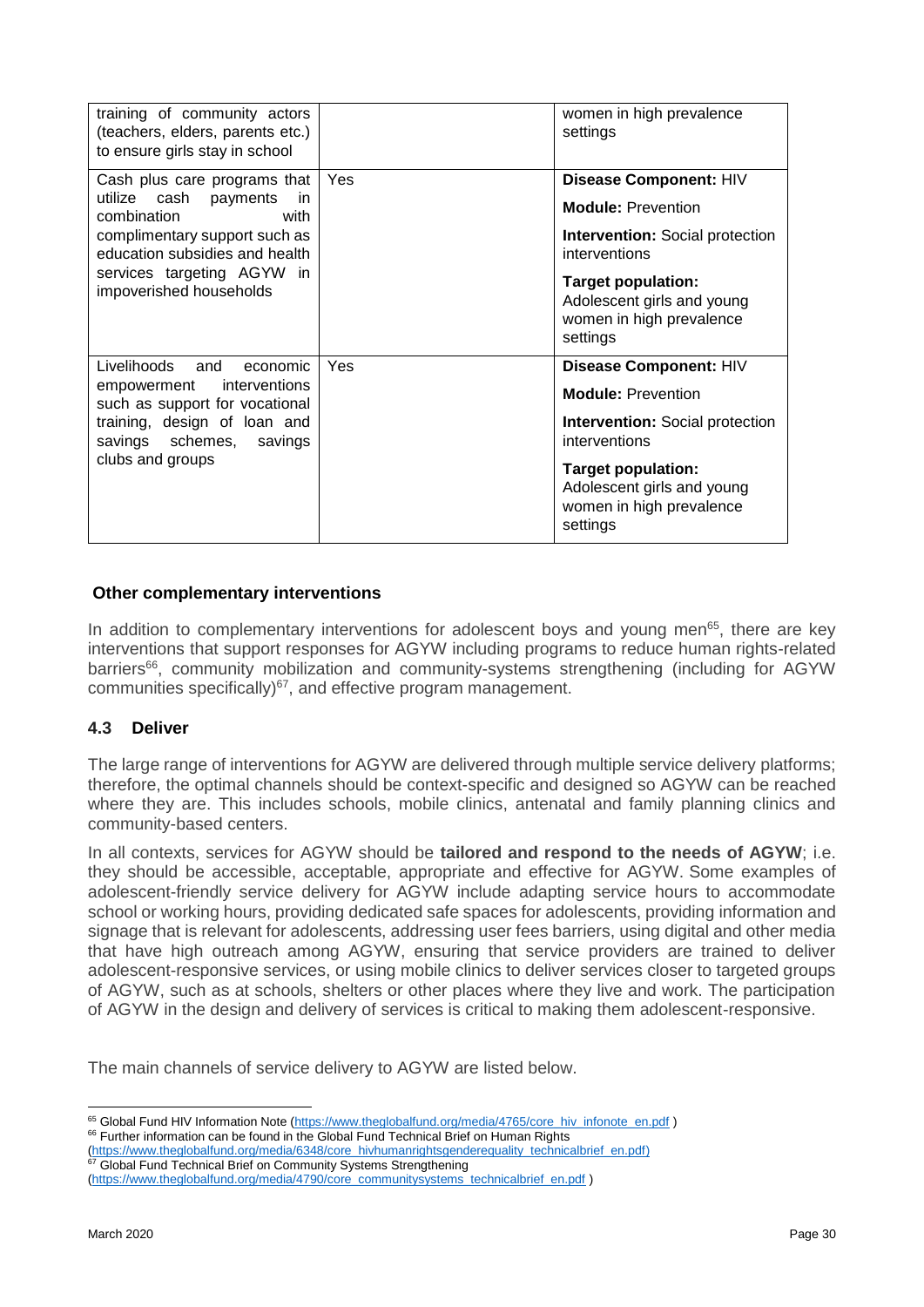- *Health facility-based interventions*: Many biomedical interventions are provided through health facilities. Programs should explore various approaches to service delivery that are responsive to the needs of AGYW, such as decentralizing services; using mobile clinics, extension workers, mobile-based outlets; reducing the frequency of appointments for antiretroviral drug refills, and others. Health facilities must be adolescent-friendly with trained health workers who are well-equipped to address the needs of AGYW in an acceptable and accessible way.
- *School-based interventions*: Schools are an important and effective delivery channel to reach enrolled AGYW with interventions such as comprehensive sexuality education (including menarche education) and social protection. Depending on the legal, regulatory and sociocultural environment, health services such as HIV prevention and testing services, sexual and reproductive health services, and referrals, may also be provided within the school setting.
- -
- *Community-based and Community-led interventions*: Various interventions such as prevention, testing, treatment and adherence support, behavior change, community mobilization and structural interventions can be delivered though outreach in the communities where AGYW live. This is particularly important for AGYW who are not enrolled in schools, and for young key populations. Community-based and community-led organizations are a key service provider in delivering programs for AGYW and as such, should be part of the service delivery platforms. Community-based health facilities run by local government authorities are also key in the provision of various services and should be part of the service providers either directly or through the referral system.
- *Workplace-based interventions*: Similarly, interventions such as condom distribution, behavior change communication, testing and referrals can also be delivered through work place settings to reach older AGYW in the location where they work.
- *Virtual platforms*: A wide range of virtual platforms, including the use of social media platforms, are also being increasingly used to deliver information and communication interventions to AGYW. Such platforms, when used carefully and safely, provide an additional opportunity to reach large numbers of AGYW.

Further, **linking HIV services with related services** such as those for sexual, reproductive, maternal, newborn, child and adolescent health, TB, cervical cancer, mental health, and genderbased violence can improve cost-effectiveness, uptake, access to and quality of care for AGYW. Examples of integrated programming and delivery include providing HIV services to all antenatal care or sexual and reproductive health clients and vice-versa in high HIV incidence settings; integrating HIV prevention into family planning services; providing regular screening of AGYW living with HIV for TB and cervical cancer. Similarly, integration of HIV prevention with prevention of gender-based violence and post-violence care can also have positive benefits on HIV incidence and gender-based violence. A good referral and linkage system across different service providers is critical to ensure effective people-centered delivery and tracking of multiple services.

# **4.4 Measure and sustain**

Sound monitoring and evaluation (M&E) frameworks for the AGYW response are critical for monitoring progress, ensuring accountability and impact, and continuous learning and improvement. M&E for AGYW programs must be anchored within broader national health information systems to ensure harmonization and sustainability of investments by building on national M&E plans, indicator frameworks and data collection and reporting systems.

The key principles of M&E for AGYW programs are outlined in Box 6.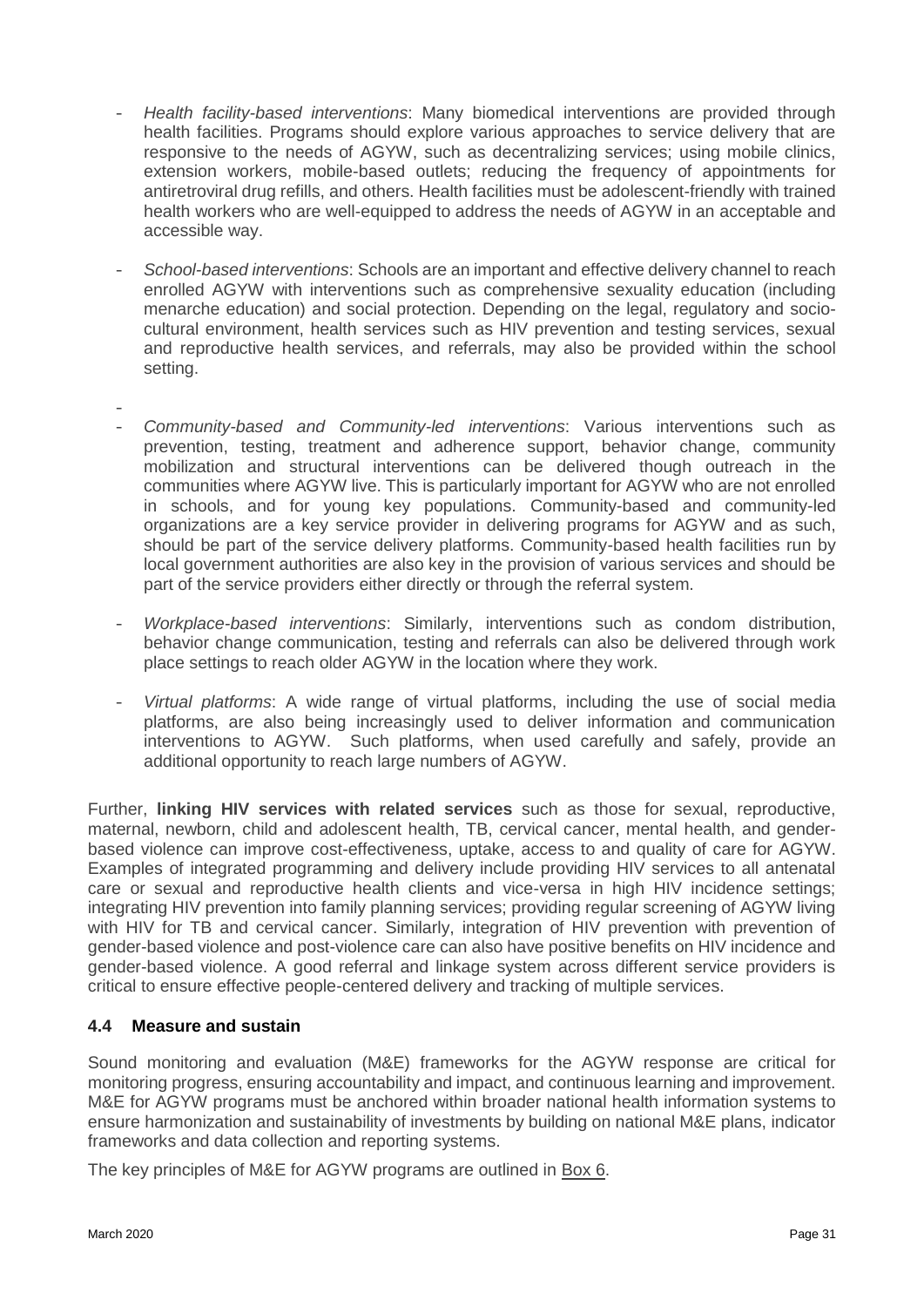## **Box 6: Key principles of M&E for AGYW programs**

- Country ownership with programs anchored to national M&E plans, frameworks and data collection and reporting systems at facility and community levels.

- Efforts to strengthen national systems and capacities at facility and community levels, including for routine age and sex disaggregation of data.

- Alignment with international normative guidance on M&E.
- Coordination and harmonization across partner efforts.
- Learning and adaptability to continuously adjust and improve programs.

Programs need to assess the existing national M&E system in relation to the main functionalities required by the AGYW program – such as the mechanisms for identification and enrollment of girls; the availability of indicator definitions, measurement and reporting mechanisms – including disaggregation; systems for tracking and referrals; ways of ensuring unique identification of beneficiaries; data quality assurance mechanisms; and data analysis capabilities – and use the findings of such assessments to identify gaps and inform future system strengthening efforts.

Detailed guidance on strengthening M&E of AGYW programs is provided in the Global Fund's Measurement Framework for AGYW programs.<sup>68</sup> Some of the more critical aspects are summarized below, with practical tips for Global Fund applicants and implementers.

### **Aligning with national indicators and targets**

M&E-related efforts for AGYW investments should build on existing national M&E frameworks that define the key indicators and targets of the national AGYW program; where this data is collected (including facility- and community-based platforms) and by whom; how frequently this data needs to be available; to whom they need to be reported; and the systems for reporting up the results chain from decentralized to national levels.

#### å, **PRACTICAL TIPS #7: Indicator selection for Global Fund grants**

The Global Fund requires a Performance Framework as part of its grant agreement, which outlines the impact, outcome and coverage indicators that will be used to monitor progress and reported to the Global Fund over the grant period. The Global Fund has identified a core list of indicators for M&E of AGYW programs, derived from global guidance from technical partners. This core list is available in the Modular Framework and listed in Annex 1.

Some practical tips to support indicator selection from the recommended core list include:

1) Apply a logic model with a 'theory of change' approach to link the overall objectives of Global Fund-supported programs with the inputs, outputs and expected coverage targets, outcomes and impact.

2) Select indicators that are relevant to the national context and aligned to the national M&E plans and measurement frameworks.

3) Select indicators that are relevant to the interventions being supported by the Global Fund grant.

 $\frac{1}{68}$ 

[https://www.theglobalfund.org/media/8076/me\\_adolescentsgirlsandyoungwomenprograms\\_frameworkmeasurement\\_en.](https://www.theglobalfund.org/media/8076/me_adolescentsgirlsandyoungwomenprograms_frameworkmeasurement_en.pdf?u=636979130640000000) [pdf?u=636979130640000000](https://www.theglobalfund.org/media/8076/me_adolescentsgirlsandyoungwomenprograms_frameworkmeasurement_en.pdf?u=636979130640000000)0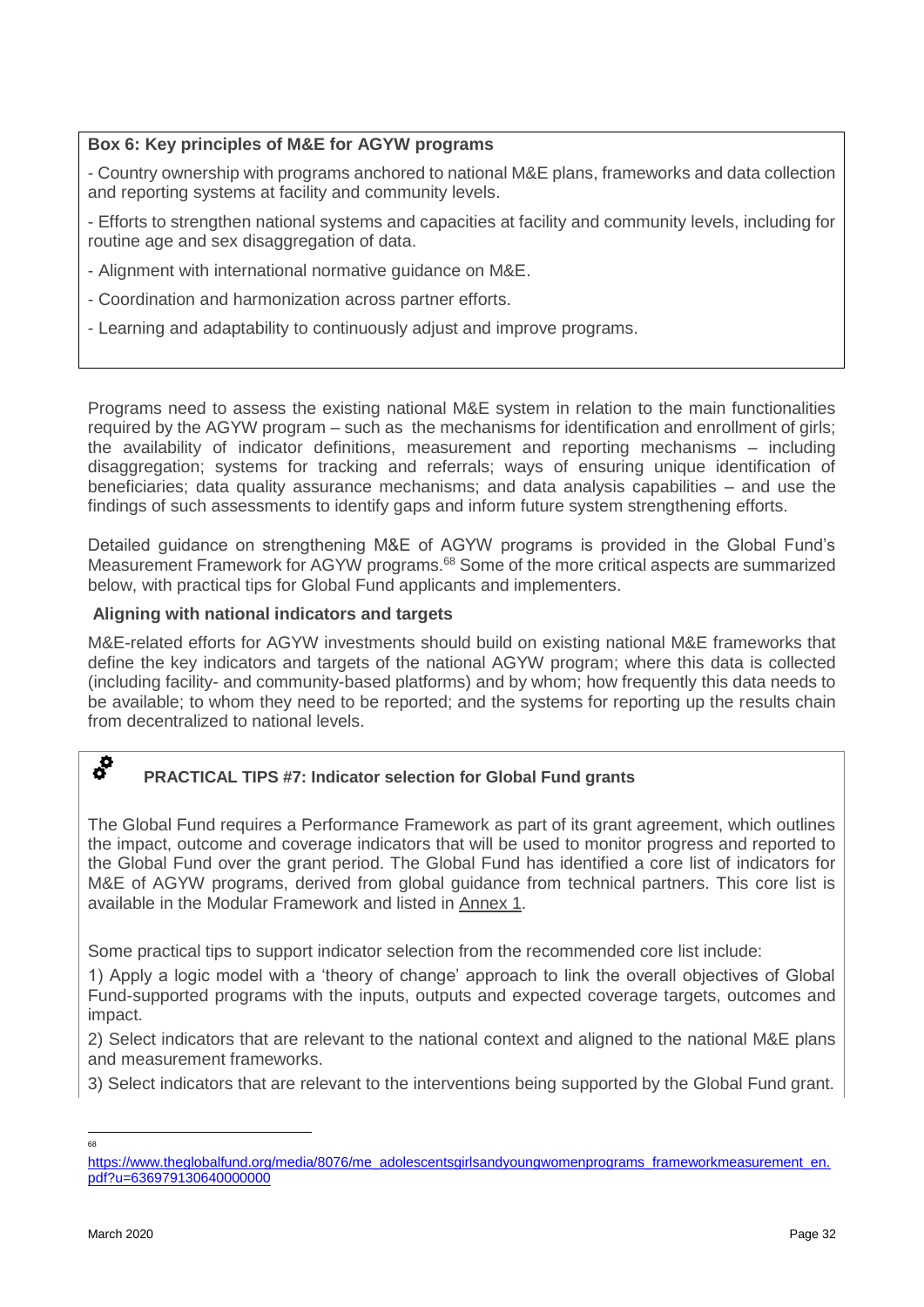4) Select indicators that are supported by adequate systems to collect and report the data, including with the relevant disaggregation.

The Global Fund supports investments in M&E system strengthening, including investments in tools and systems, trainings, routine monitoring, surveys, evaluations and operational research. The Global Fund also supports program reviews, program evaluations or evaluations of specific interventions, impact evaluations, as well as operational research for continued accountability, learning and improvement.

# **PRACTICAL TIPS #8: Setting coverage targets for Global Fund grants**

Many factors need to be considered to define the optimal population coverage level of interventions or intervention packages that programs should aim to achieve, to have the desired ultimate impact on reducing HIV incidence among AGYW.

Some aspects to consider while defining coverage targets for Global Fund grants include:

1) Align with national coverage targets as defined in national M&E frameworks and plans.

2) Ensure the availability of the core data elements required to define coverage targets:

For example, the indicator on the *"Percentage of young people aged 15-24 years reached with HIV prevention programs – defined package of services"* would require

-- the total population in this age group in need (denominator)

-- the target number of the population that will be reached by the defined intervention or package (numerator)

-- the underlying definition of 'being reached', i.e. the definition of the package, and the pre-requisites for a beneficiary to be counted as having been reached by the package  $-$  i.e. which interventions are measured in the indicator definition, and what is included (for example, a program could determine that an AGYW is considered as having been reached with comprehensive sexuality education in the school setting if she participated in at least 4 sessions in the year).

3) Where resources are limited, and prioritization decisions need to be made on the optimal mix and intensity of interventions, consider developing different coverage scenarios with different targets in relation to the resources available, such as a high-coverage, medium-coverage and low-coverage scenario, to support prioritization and decision-making on the most effective use of available resources.

4) Use mathematical modeling where feasible and appropriate.

### **Strengthening data disaggregation capabilities**

It is critical to invest resources to strengthen the availability and quality of disaggregated data in the national M&E system, by sex and by age. This data is essential to design and deliver an effective response for different sub-populations of AGYW in relation to their needs. The Global Fund's core indicator list includes requirements for reporting disaggregated data by age groups 15-19 years and 20-24 years and by sex for selected impact, outcome and coverage indicators. Further guidance on disaggregation is provided in the Modular Framework.

#### **Strengthening community-based M&E systems**

 $\bm{c}^{\bm{\Omega}}$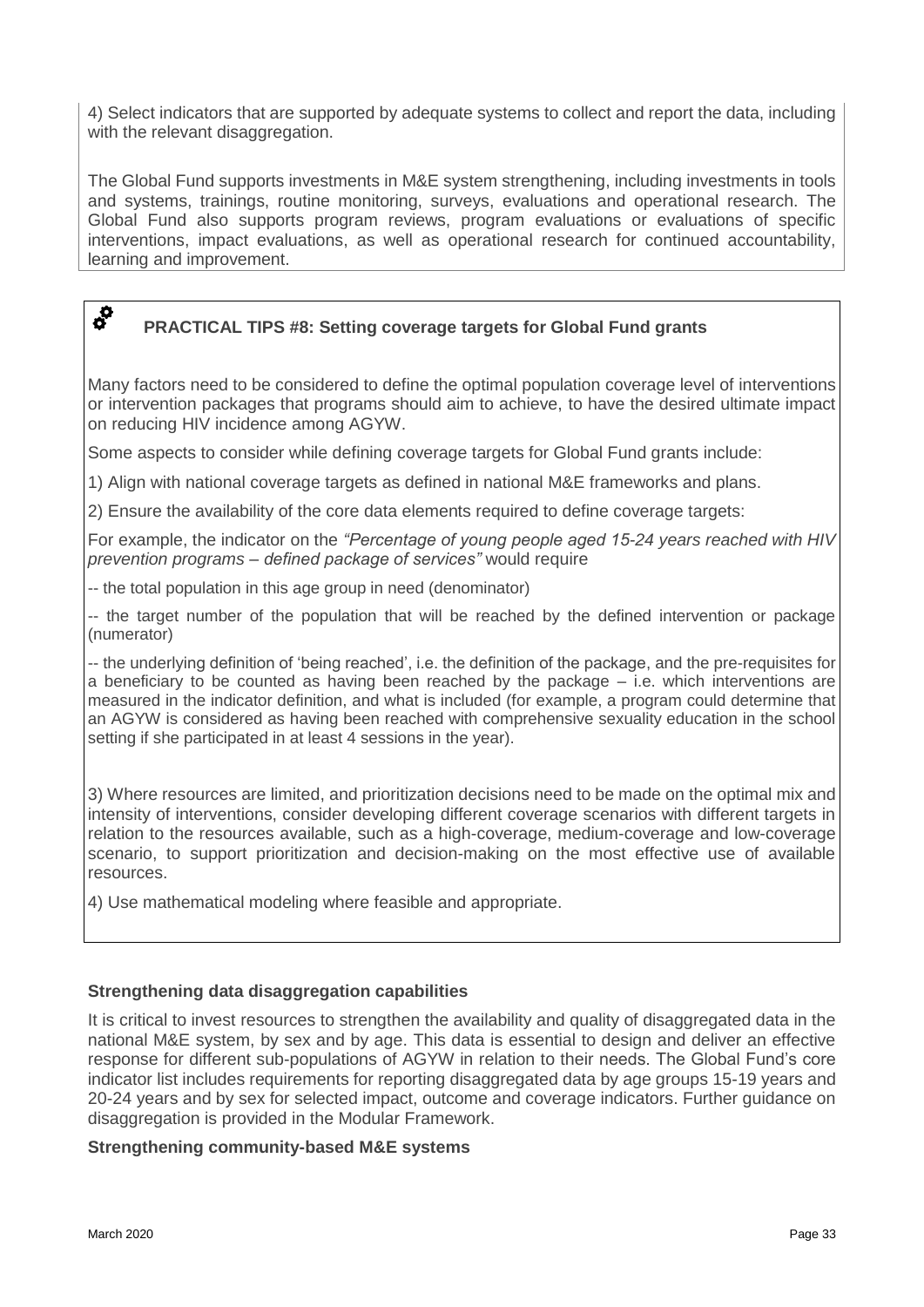Many interventions for AGYW are delivered in the community, which often have weaker data systems as compared to those within health facilities. Deliberate efforts are needed to strengthen the linkages between community-provided services, often through community-based organizations, and the more formal health services' M&E systems at national and sub-national levels. This includes efforts to ensure standardized indicator definitions, recording and reporting tools, skills for data collection and analysis, and efforts to ensure data quality.

It is equally critical to **ensure that data collected through community-based service delivery points are linked with and reported through the national health information system,** for example, by incorporating community-based data into the national DHIS-2 system rather than through parallel or stand-alone data collection and reporting channels. Community-based services are typically a mix of prevention services and messages, health service delivery and social services provided through multiple community-based channels, and therefore involve coordination and efficient reporting channels across multiple ministries at the national level. Community-based data collection must have a formal process of linking to the formal facility-based health information system to capture the data elements necessary for the community response and reflect the critical contribution of the community system to the program.





Another important aspect of community-based M&E is improving program quality through **community-led monitoring of the program by AGYW communities themselves**. This is described further in Box 7 below.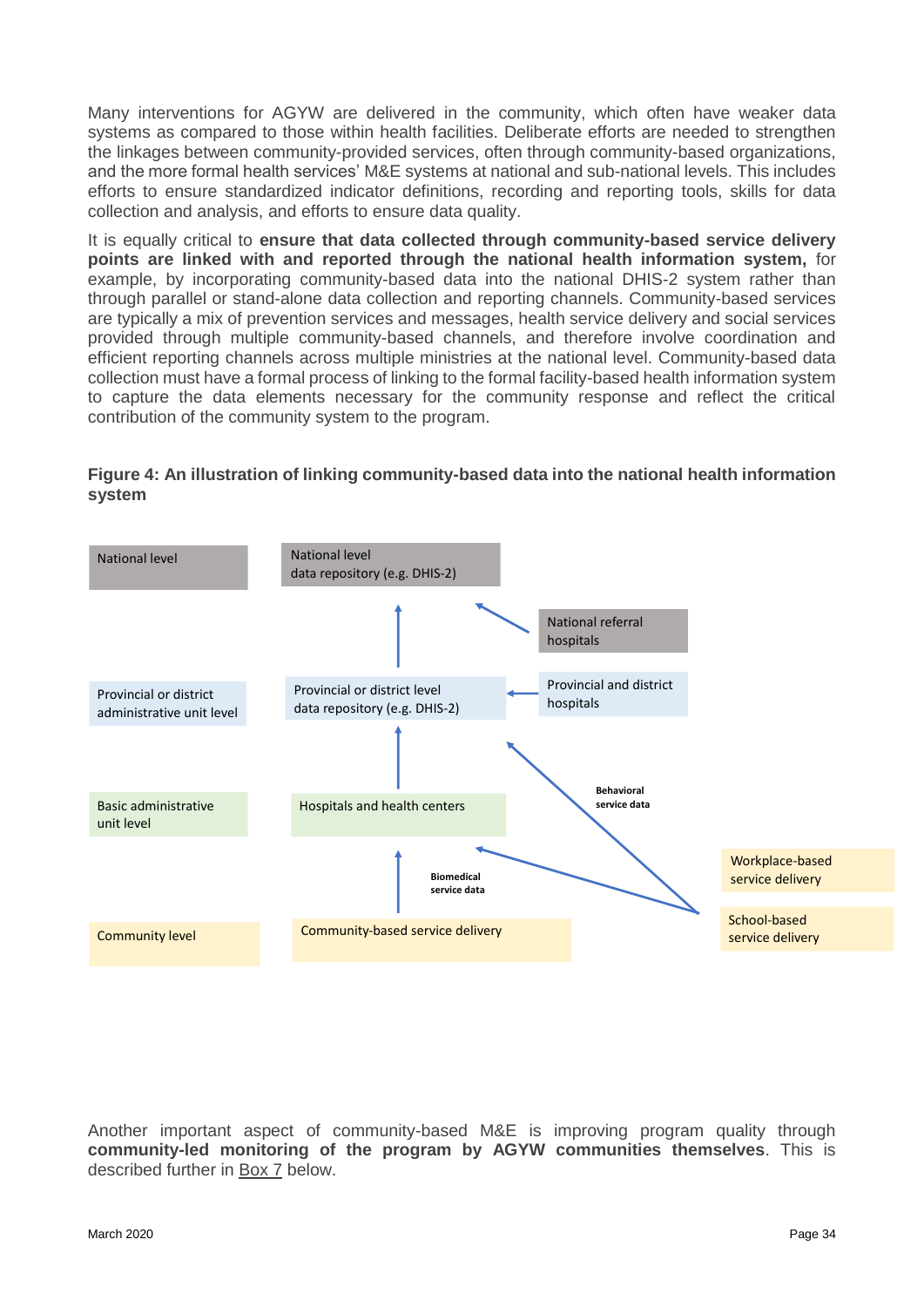### **BOX 7: Community-led monitoring of AGYW programs**

AGYW communities and community-based organizations can be strengthened to independently validate, monitor, document and report information regarding the availability, acceptability and quality of services available to them.

Some examples of the use of such participatory monitoring by AGYWs include the validation of service availability listings; assessment of the actual availability or quality of commodities or services provided in practice; reporting experiences of negative incidents such as stigma and discrimination or other barriers to access; validating official reports; and others. These approaches could rely on simple tools or mechanisms for collection of information which could be shared through existing community-based peer group meetings or digital media. Such efforts strengthen ownership of the response among AGYW communities and promote accountability among stakeholders.

#### **Strengthening referrals across providers at implementation level**

AGYW programs are multi-layered. This means that prevention and treatment interventions are delivered across a wide range of stakeholders and service delivery points at different points in time. Each beneficiary then potentially receives multiple interventions based on their individual needs. To sustain program quality, the M&E system for an AGYW program should include good referral and linkage systems across providers within the same ecosystem to track service delivery and avoid double-counting of unique individuals as they move from one service delivery point to another. Where such systems are not in place, it can lead to duplications, gaps and double-counting of some beneficiaries.

# $\bm{s}^{\bm{\Omega}}$

### **PRACTICAL TIPS #9: Strengthening referrals across service providers**

1) At the start of the grant, ensure that the Principal Recipient has access to a mapping (or undertakes a mapping exercise) of different service providers in the targeted geographic location, to know which services are available and where AGYW may be referred for different needs.

2) Use unique identifiers for every AGYW enrolled in the program, using existing administrative ID codes or numbers if these are already available, which can provide a longitudinal record of service provision to beneficiaries, and can be used by all service providers.

3) Use confidential identifiers when necessary; such as for tracking service delivery to young key populations who may face stigma and discrimination in service access.

4) Use referral forms or referral slips indicating that the beneficiary received the service, which can be shared back with the referring entity to update their records.

5) Ensure that client records are updated every time a beneficiary accesses a service; and work with partners to de-duplicate results.

6) Plan for program reviews and evaluations for more in-depth understanding of the reach and gaps of the program.

Global Fund-supported AGYW programs should not be delivered in isolation, but rather should be part of the larger ecosystem that offers a comprehensive program to AGYW in a catchment area. These programs should respond to national priorities and contribute to nationally or sub-nationally defined incidence reduction indicators and targets across the various interventions. These programs should form part of a national and sub-national multi-sectoral coordination structure that steers their delivery, quality and progress.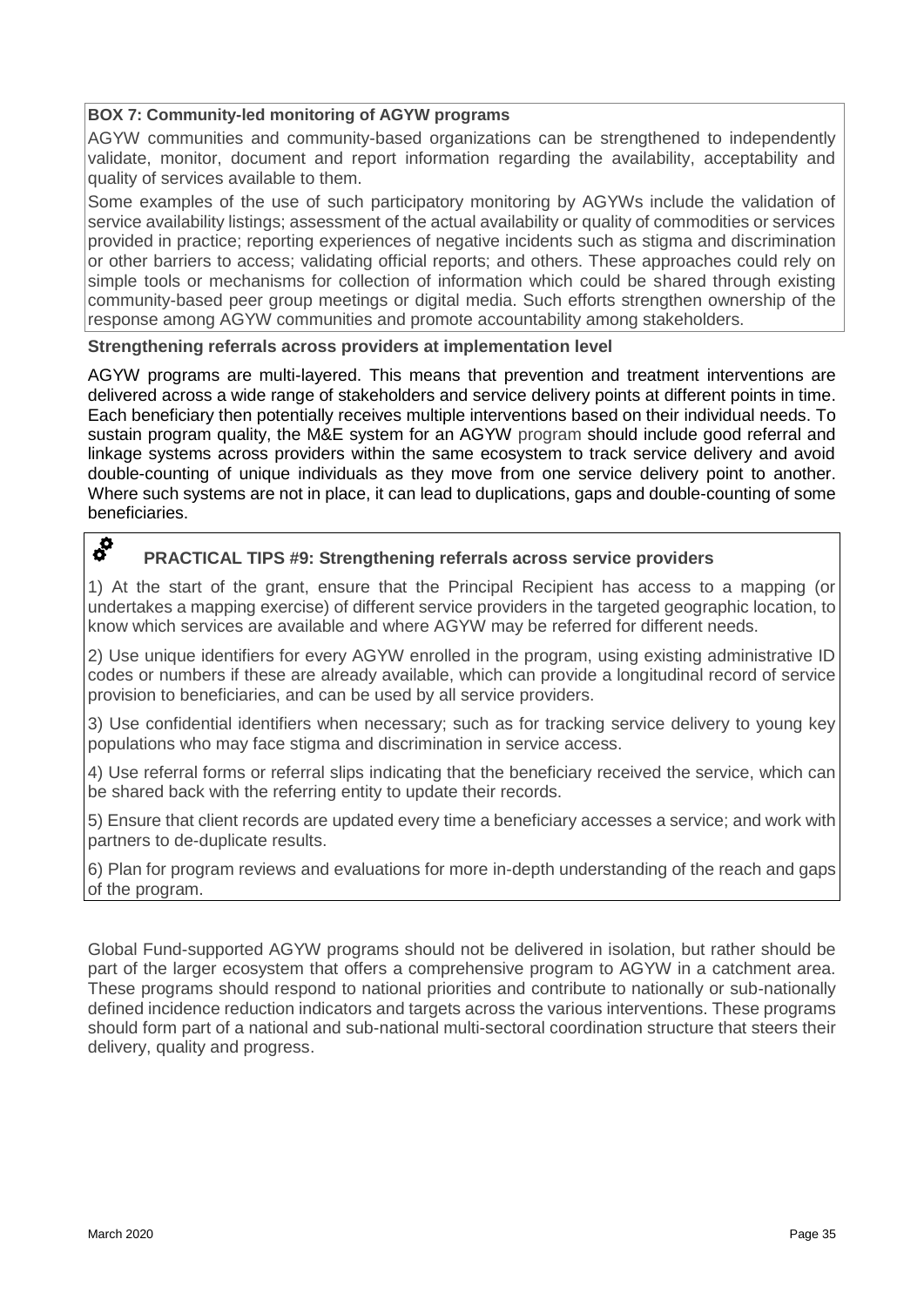# 5. Additional considerations for program quality and management

Global Fund support for AGYW programs increased significantly in the 2017-2019 funding cycle. The large scope and multi-sectoral nature of these activities was new for some Global Fund grant recipients with previous primary experience on disease-specific interventions, and several implementers faced operational challenges and delays in getting started. Some of the main challenges encountered are listed below, with practical tips based on the learnings from the 2017- 2019 funding cycle.

## **5.1 Ensuring timely transition from grant-making to implementation**

During the 2017-2019 funding cycle, several grants experienced operational delays in moving from grant making to operational plans. Many of these delays were linked to gaps in programmatic and budgetary information, and capacity gaps in implementing organizations to get started.

#### $\boldsymbol{s}^{\circ}$ **PRACTICAL TIPS #10**: **Getting started**

1) Ensure that Global Fund applicants, implementers and other stakeholders have access to the latest relevant national guiding documents for AGYW programs (such as national strategic plans, national policy documents and national program packages related to HIV or HIV prevention more specifically, gender, women's health, adolescent health, and others) as a basis for planning and delivery. Global Fund support can also be used to update such national documents when necessary.

2) Draw lessons from past program experience on implementing AGYW interventions within the country to identify previous operational bottlenecks and propose solutions.

3) Develop a program narrative or framework that describes the AGYW program and clearly lays out the interventions, activities, providers and target populations. Such a program narrative would also include operational details of interventions (for example, the geographic scope, delivery modalities, intensity of outreach, and others), and operational definitions for key concepts/terminology for reference to all stakeholders. These include 'safe spaces', 'girls clubs', 'dignity packs' and others, as defined in the particular program context.

4) Develop costing assumptions and detailed budgets by intervention and by implementer in line with these program narratives; using reference unit costs from past program experience or normative guidance (for example, the UNAIDS 2016 guidance provides some indicative unit costs for various HIV prevention services that can be used as a reference in absence of national benchmarks).

5) Review and optimize service delivery arrangements (for example, by looking into total the number of sub-recipients and sub-Sub-recipients involved in the program and their capacities and comparative advantage in relation to the intervention areas of the program) to ensure the most efficient program and financial management arrangements.

6) Develop grant work plans that outline the roles and responsibilities of different stakeholders (including at sub-national/district levels), timelines and deliverables; and validate them during an implementers' meeting at the start of the grant.

### **5.2 Sustaining program quality**

With programs delivered through multiple service providers across multiple sectors, it can be challenging to promote and sustain program quality throughout implementation. It is important that all Global Fund applicants and implementers include adequate processes for program quality monitoring and improvement as part of routine program management.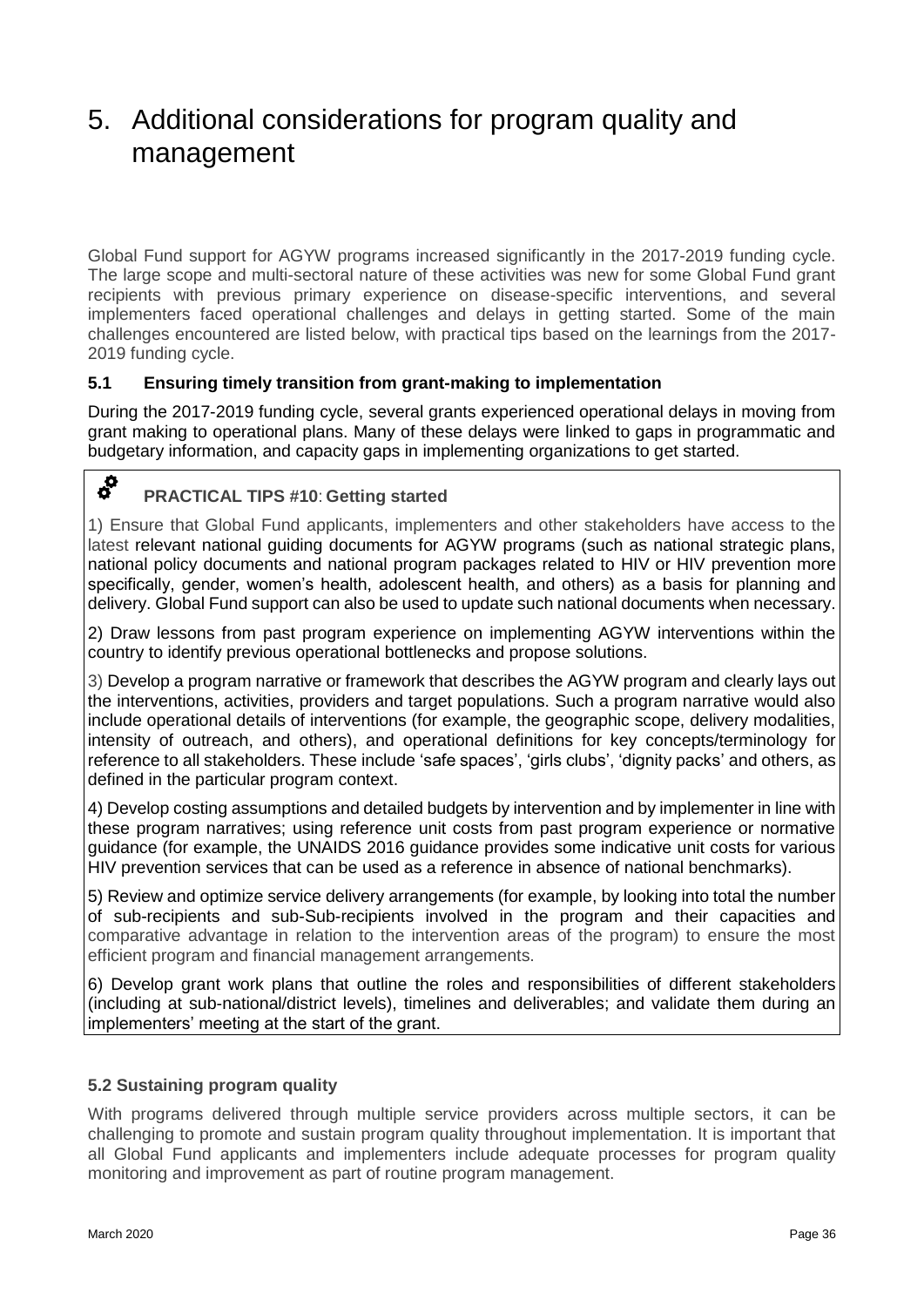#### $\mathbf{o}^{\mathbf{o}}$ **PRACTICAL TIPS #11**: **Sustaining program quality**

1) Ensure that standard reference documents for the program such as Standard Operating Procedures (SOPs), job aids and training manuals are in place, to support implementers to deliver services with consistent approaches. Build on existing documents when available and keep them up-to-date to reflect evolving data and program experience.

2) Develop benchmarks for program quality and undertake regular program quality assessments through regular supervision and monitoring of the program, spot checks, and others.

3) Ensure that CCMs and Principal Recipients perform regular spot checks and verifications themselves and provide feedback for continuous improvement in program and financial management.

4) Support community-led feedback mechanisms and monitoring of programs by AGYW as described in the section on M&E above; and support their capacity development in data analysis and use.

5) Undertake risk assessments at the start of the program in collaboration with all relevant stakeholders and identify assurance mechanisms for key risks. Consider innovative approaches to address some risks; for example, to mitigate financial risks, use of 'mobile money' for payments. Giving mobile phone credit in place of cash incentives, have been successfully used in different settings.

6) Use national coordinating platforms for the AGYW response to share findings from program quality assessments with national and other stakeholders and jointly define quality improvement approaches.

7) Support programs to develop capacity building plans that can help to indigenize and/or institutionalize technical capacity for trainings and quality implementation.

## **5.3 Leveraging technical assistance**

Given the multi-sectoral and context-specific nature of the AGYW response, many countries require dedicated or tailored technical assistance to support program design, implementation, M&E and program quality improvements at all levels. It is important that all Global Fund grant recipients and stakeholders obtain timely technical assistance when required.

#### $\boldsymbol{\delta}^{\boldsymbol{\Omega}}$ **PRACTICAL TIPS #12: Obtaining technical assistance to improve implementation quality of Global Fund grants**

-Ensure that Global Fund grant recipients and stakeholders have complete information on the different mechanisms and opportunities to receive technical assistance. There are several channels to seek such assistance, including through agreements between Global Fund and WHO, UNICEF, UNAIDS and other partners to provide technical assistance for the design and implementation of Global Fund grants. You may consult with your Global Fund country team for further guidance As well as the CRG Strategic Initiative for meaningful engagement.

- Budget for technical assistance needs within Global Fund grants where feasible.

- Actively reach out to partners and stakeholders to leverage financial support for technical assistance and use Global Fund grant budgets where necessary.

- Ensure that the specific technical assistance needs, and terms of reference are clearly defined, and preparatory work conducted in advance, to ensure that the technical assistance can be effective and meet expectations.

- Explore new partnerships with the private sector where relevant and feasible, for direct support or for support with specific expertise, such as in marketing and communications expertise that could inform demand creation and social and behavior change communication programs; logistics and distribution expertise that could benefit supply management of health commodities such as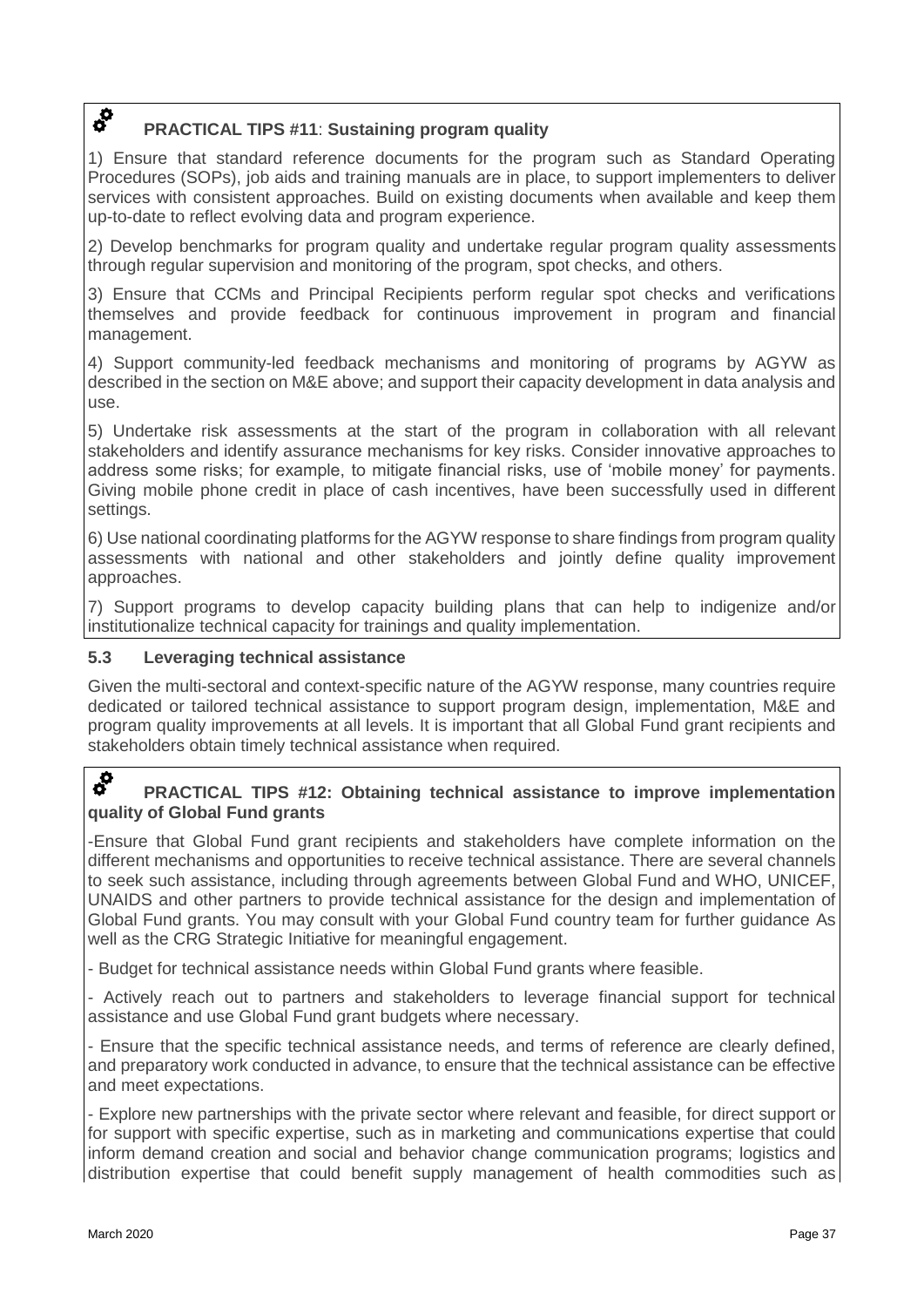condoms; or use of mobile technologies for management and dissemination of information, using apps for digital payments at community level or social media platforms for exchange among AGYW populations and/or with providers, and others.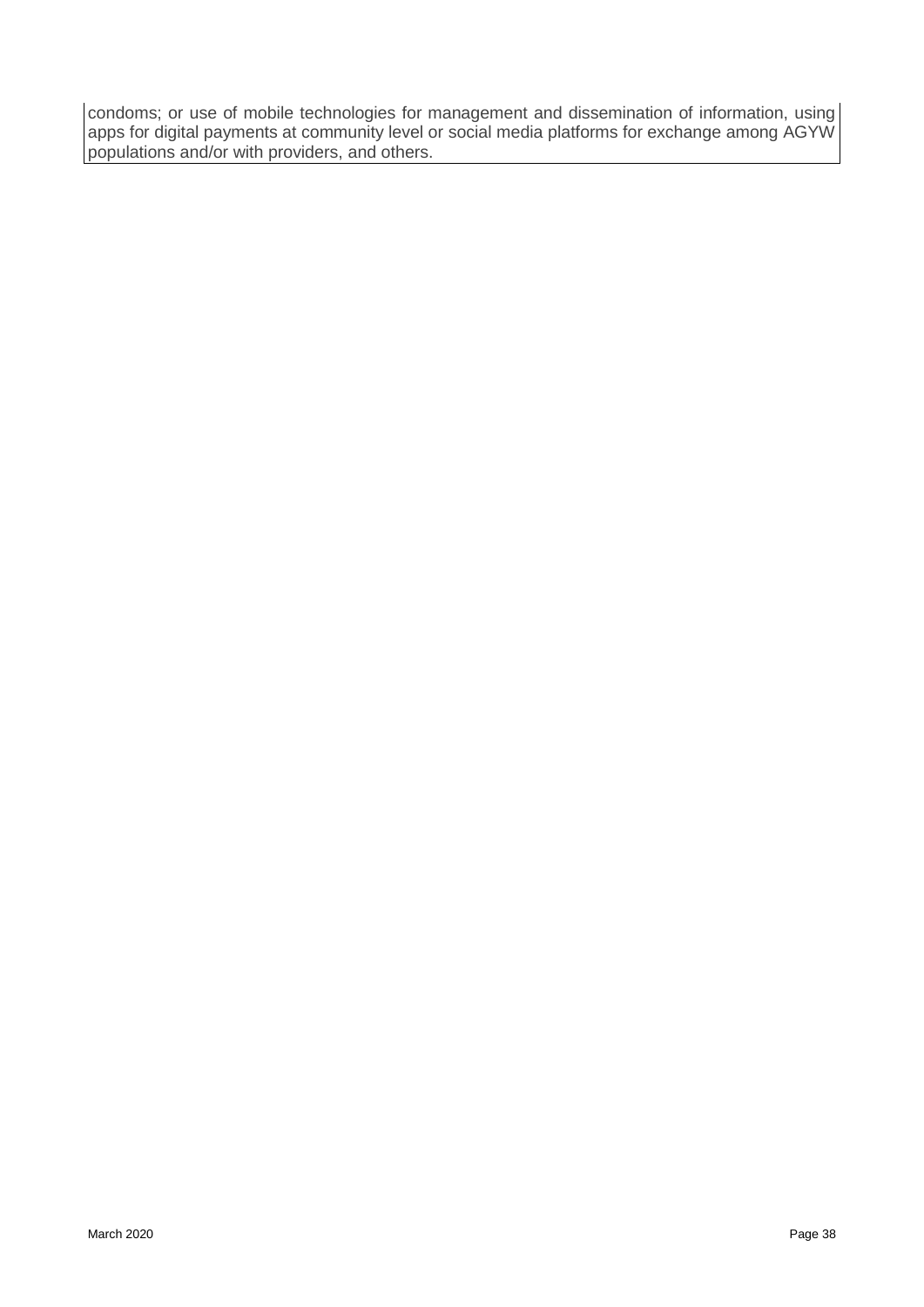# Annex 1: List of Global Fund's core AGYW indicators

The list below includes the indicators from the Core List of HIV indicators of the Modular Framework that are either specifically related to AGYW in high-HIV burden settings or are general population indicators that are recommended to be monitored with disaggregation by both sex and age. The full list of indicators is available in the Global Fund's Modular Framework.

#### **HIV - Core list of indicators**

Last updated: 24Jul2019

Indicators marked with **(M)** are mandatory indicators for "focused" countries if respective modules are supported by the Global Fund grants.

| <b>Module</b>                    | <b>Target</b><br>Population | Type of<br><b>Indicator</b> | Indicator<br>code | <b>Core list of indicators</b>                                                                                                                                                                                 | <b>Disaggregation category</b><br>(s)                                                                                                                                                                 |
|----------------------------------|-----------------------------|-----------------------------|-------------------|----------------------------------------------------------------------------------------------------------------------------------------------------------------------------------------------------------------|-------------------------------------------------------------------------------------------------------------------------------------------------------------------------------------------------------|
|                                  |                             | Impact                      | <b>HIV I-13</b>   | Percentage of people living<br>with HIV                                                                                                                                                                        | Age (U15, 15+);<br>Gender (female, male);<br>Gender   Age* (female 15-<br>19, male 15-19, female 20-<br>24, male 20-24)                                                                               |
| Impact indicators (All modules)  |                             | Impact                      | <b>HIV I-14</b>   | Number of new HIV infections<br>per 1000 uninfected population                                                                                                                                                 | Age (U15, $15+$ );<br>Gender (female, male);<br>Gender   Age* (female 15-<br>19, male 15-19, female 20-<br>24, male 20-24)                                                                            |
|                                  |                             | Impact                      | $HIVI-4$          | Number of AIDS-related<br>deaths per 100,000 population                                                                                                                                                        | Age (U5, 5-14, 15+)<br>Gender (female, male);<br>Gender   Age* (female 15-<br>19, male 15-19, female 20-<br>24, male 20-24)                                                                           |
| Outcome indicators (All modules) |                             | Outcome                     | $HIV O-1(M)$      | Percentage of adults and<br>children with HIV, known to be<br>on treatment 12 months after<br>initiation of antiretroviral<br>therapy                                                                          | Age (U15, 15+); Gender<br>(female, male);Gender   Age<br>(female 15+, male<br>15+)Duration of treatment<br>(24 months after initiation,<br>36 months after initiation, 60<br>months after initiation) |
|                                  |                             | Outcome                     | <b>HIV O-10</b>   | Percent of respondents who<br>say they used a condom the<br>last time they had sex with a<br>non-marital, non-cohabiting<br>partner, of those who have had<br>sex with such a partner in the<br>last 12 months | Age (15-19, 20-24)<br>Gender (female, male)                                                                                                                                                           |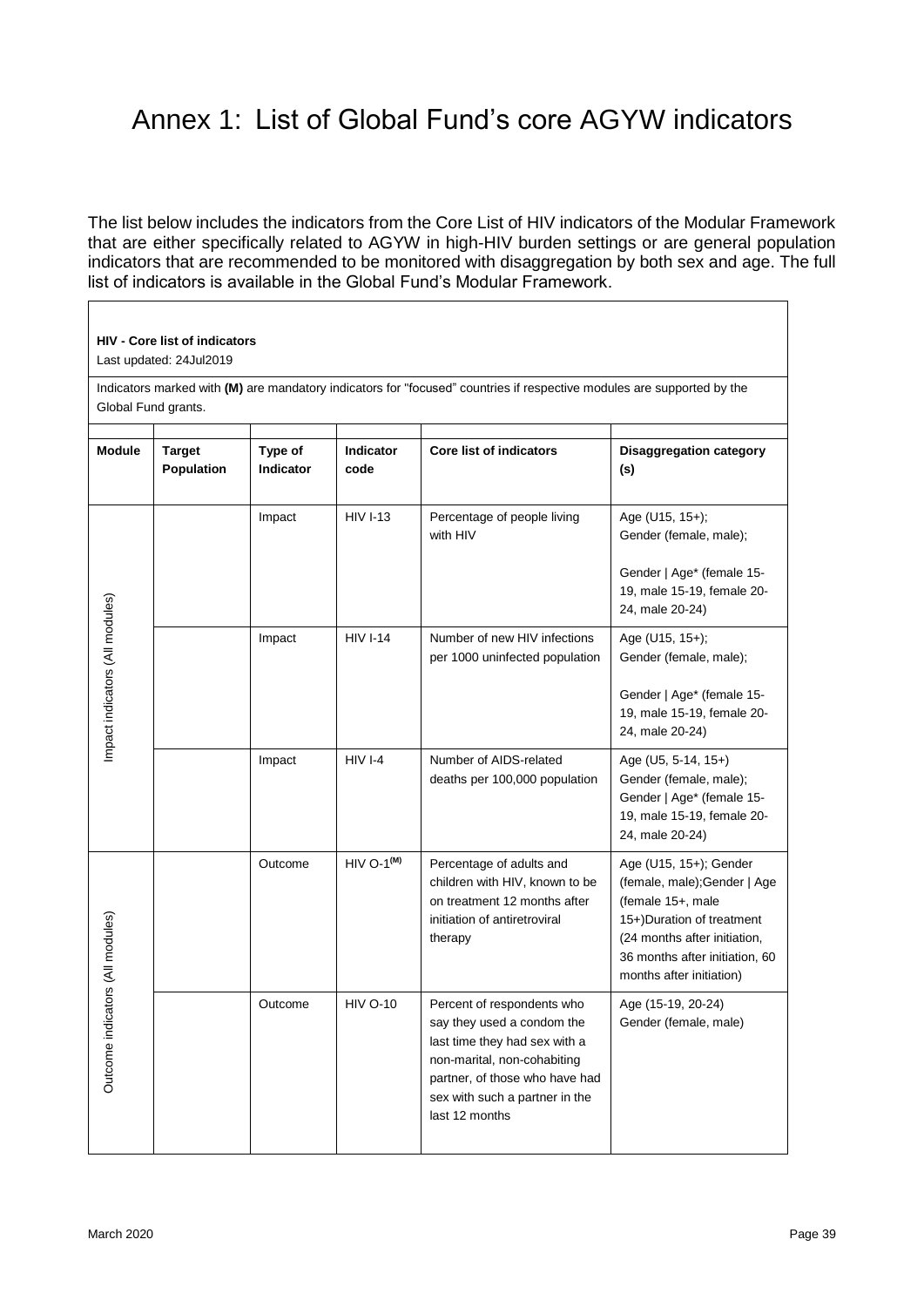|                                        | Outcome  | $HIV O-5(M)$    | Percentage of sex workers<br>reporting the use of a condom<br>with their most recent client                                                                                    | Age (U25, 25+);<br>Gender (female, male)    |
|----------------------------------------|----------|-----------------|--------------------------------------------------------------------------------------------------------------------------------------------------------------------------------|---------------------------------------------|
|                                        | Outcome  | $HIV O-6(M)$    | Percentage of people who<br>inject drugs reporting the use<br>of sterile injecting equipment<br>the last time they injected                                                    | Age (U25, 25+));<br>Gender (female, male)   |
|                                        | Outcome  | HIV O-9         | Percentage of people who<br>inject drugs reporting condom<br>use at the last sexual<br>intercourse                                                                             | Age (U25, $25+$ );<br>Gender (female, male) |
|                                        | Outcome  | $HIV O-11(M)$   | Percentage of people living<br>with HIV who know their HIV<br>status at the end of the<br>reporting period                                                                     | Gender (female, male)                       |
|                                        | Outcome  | <b>HIV O-12</b> | Percentage of people living<br>with HIV and on ART who are<br>virologically suppressed                                                                                         | Gender (female, male)                       |
|                                        | Outcome  | <b>HIV O-13</b> | Proportion of ever-married or<br>partnered women aged 15-49<br>who experienced physical or<br>sexual violence from a male<br>intimate partner in the past 12<br>months         | Age (15-19, 20-24)                          |
|                                        | Outcome  | <b>HIV O-18</b> | Percentage of women age 15 -<br>24 who had 2+ partners in the<br>past 12 months                                                                                                |                                             |
|                                        | Outcome  | <b>HIV O-19</b> | Percentage of women age 15-<br>19 who have had a live birth or<br>are currently pregnant                                                                                       |                                             |
|                                        | Outcome  | <b>HIV O-20</b> | Percentage of females aged 15<br>- 24 who dropped out of school<br>in the last year                                                                                            |                                             |
| prevalence settings<br>AGYW in high    | Coverage | $YP-1a$         | Percentage of young people<br>aged 10-24 years attending<br>school reached by<br>comprehensive sexuality<br>education and/or life skills-<br>based HIV education in<br>schools | Gender (female, male)                       |
| prevalence settings<br>AGYW in high    | Coverage | YP-1b           | Percentage of young people<br>aged 10-24 years reached by<br>comprehensive sexuality<br>education and/or life skills-<br>based HIV education out of<br>schools                 | Gender (female, male)                       |
| AGYW in high<br>prevalence<br>settings | Coverage | $YP-2$          | Percentage of adolescent girls<br>and young women reached<br>with HIV prevention programs-<br>defined package of services                                                      | Age (10-14, 15-19, 20-24)                   |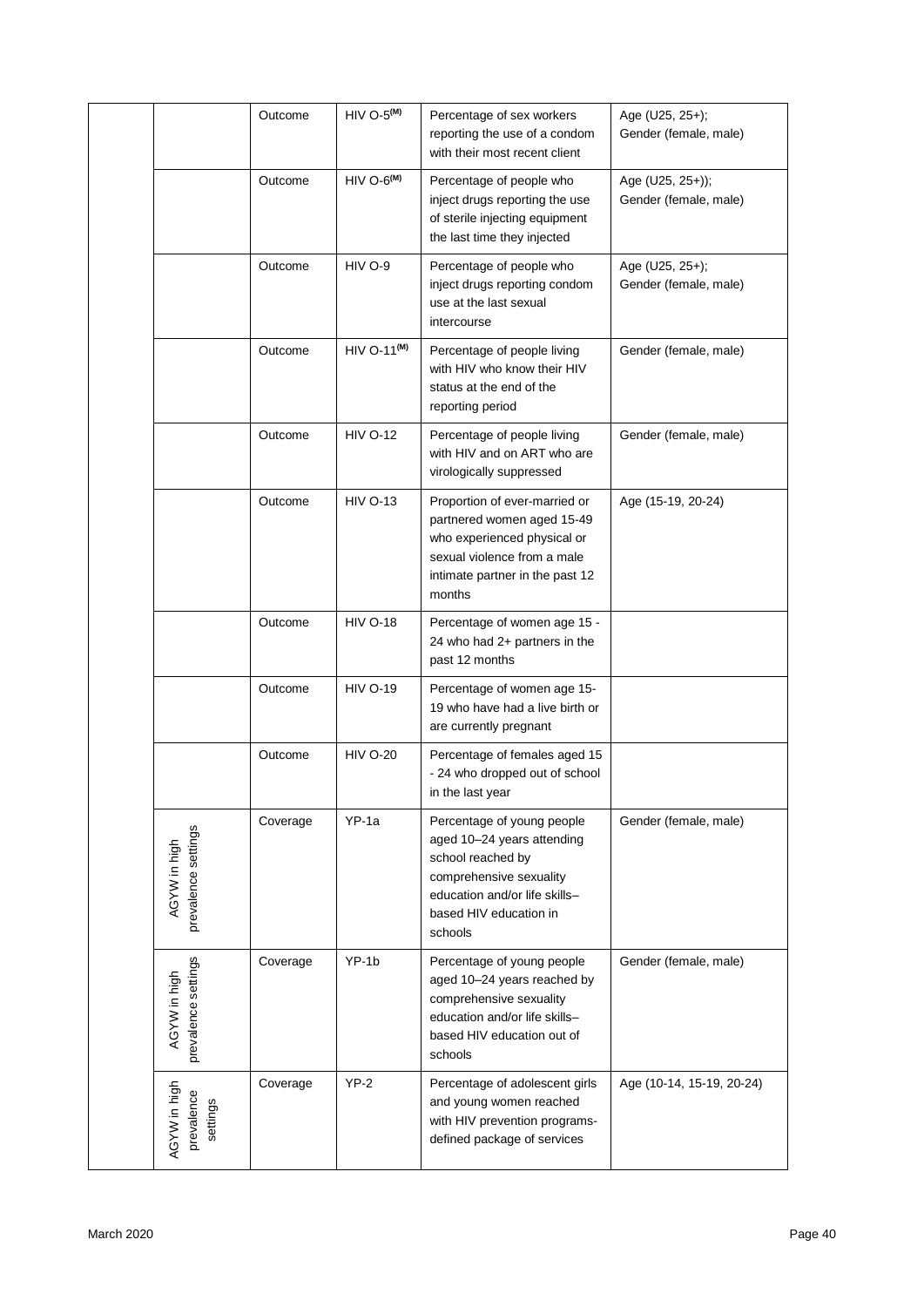|                                               | AGYW in high<br>prevalence<br>settings | Coverage | $YP-4$            | Percentage of eligible<br>adolescent girls and young<br>women who initiated oral<br>antiretroviral PrEP during the<br>reporting period |                                                                                                                                                                                                                                                                                                        |
|-----------------------------------------------|----------------------------------------|----------|-------------------|----------------------------------------------------------------------------------------------------------------------------------------|--------------------------------------------------------------------------------------------------------------------------------------------------------------------------------------------------------------------------------------------------------------------------------------------------------|
| PMTCT                                         |                                        | Coverage | PMTCT-1           | Percentage of pregnant<br>women who know their HIV<br>status                                                                           | HIV test result (positive,<br>negative)                                                                                                                                                                                                                                                                |
|                                               |                                        | Coverage | PMTCT-2.1         | Percentage of HIV-positive<br>pregnant women who received<br>ART during pregnancy                                                      |                                                                                                                                                                                                                                                                                                        |
|                                               |                                        | Coverage | PMTCT-3.1         | Percentage of HIV-exposed<br>infants receiving a virological<br>test for HIV within 2 months of<br>birth                               | HIV test result - positive,<br>negative, indeterminate)                                                                                                                                                                                                                                                |
|                                               |                                        | Coverage | PMTCT-4           | Percentage of antenatal care<br>attendees tested for syphilis                                                                          |                                                                                                                                                                                                                                                                                                        |
| Differentiated HIV<br><b>Testing Services</b> | AGYW in high<br>prevalence<br>settings | Coverage | HTS-2             | Number of adolescent girls and<br>young women who were tested<br>for HIV and received their<br>results during the reporting<br>period  | Age (15-19, 15-24*, 20-24);<br>HIV test status (positive,<br>negative)                                                                                                                                                                                                                                 |
|                                               | All people living with HIV             | Coverage | $TCS-1(M)$        | Percentage of people living<br>with HIV currently receiving<br>antiretroviral therapy                                                  | Age (U15, 15+); Gender<br>(female, male); Gender  <br>Age (female 15+, male<br>15+, female 15-19, male 15-<br>19, female 20-24, male 20-<br>24, female 15-24*, male 15-<br>24*)Target / Risk population<br>group (MSM, PWIDs, sex<br>workers, transgender,<br>prisoners)Newly initiating<br><b>ART</b> |
|                                               | living with HIV<br>All people          | Coverage | <b>TCS-3.1</b>    | Percentage of people living<br>with HIV and on ART, who<br>have a suppressed viral load at<br>12 months (<1000 copies/ml)              | Gender   Age* (female 15-<br>19, male 15-19, female 20-<br>24, male 20-24)                                                                                                                                                                                                                             |
| <b>TB/HIV</b>                                 |                                        | Coverage | TB/HIV-5          | Percentage of registered new<br>and relapse TB patients with<br>documented HIV status                                                  | Gender (female, male);<br>Age (U5, 5-14, 15+);<br>HIV status (positive,<br>negative)                                                                                                                                                                                                                   |
|                                               |                                        | Coverage | TB/HIV-6          | Percentage of HIV-positive<br>new and relapse TB patients<br>on ART during TB treatment                                                | Age (U5, 5-14, 15+)<br>Gender                                                                                                                                                                                                                                                                          |
|                                               |                                        | Coverage | <b>TB/HIV-3.1</b> | Percentage of people living<br>with HIV in care (including<br>PMTCT) who are screened for<br>TB in HIV care or treatment<br>settings   | Age (U5, 5-14, 15+)<br>Gender (female, male);<br>Pregnancy status                                                                                                                                                                                                                                      |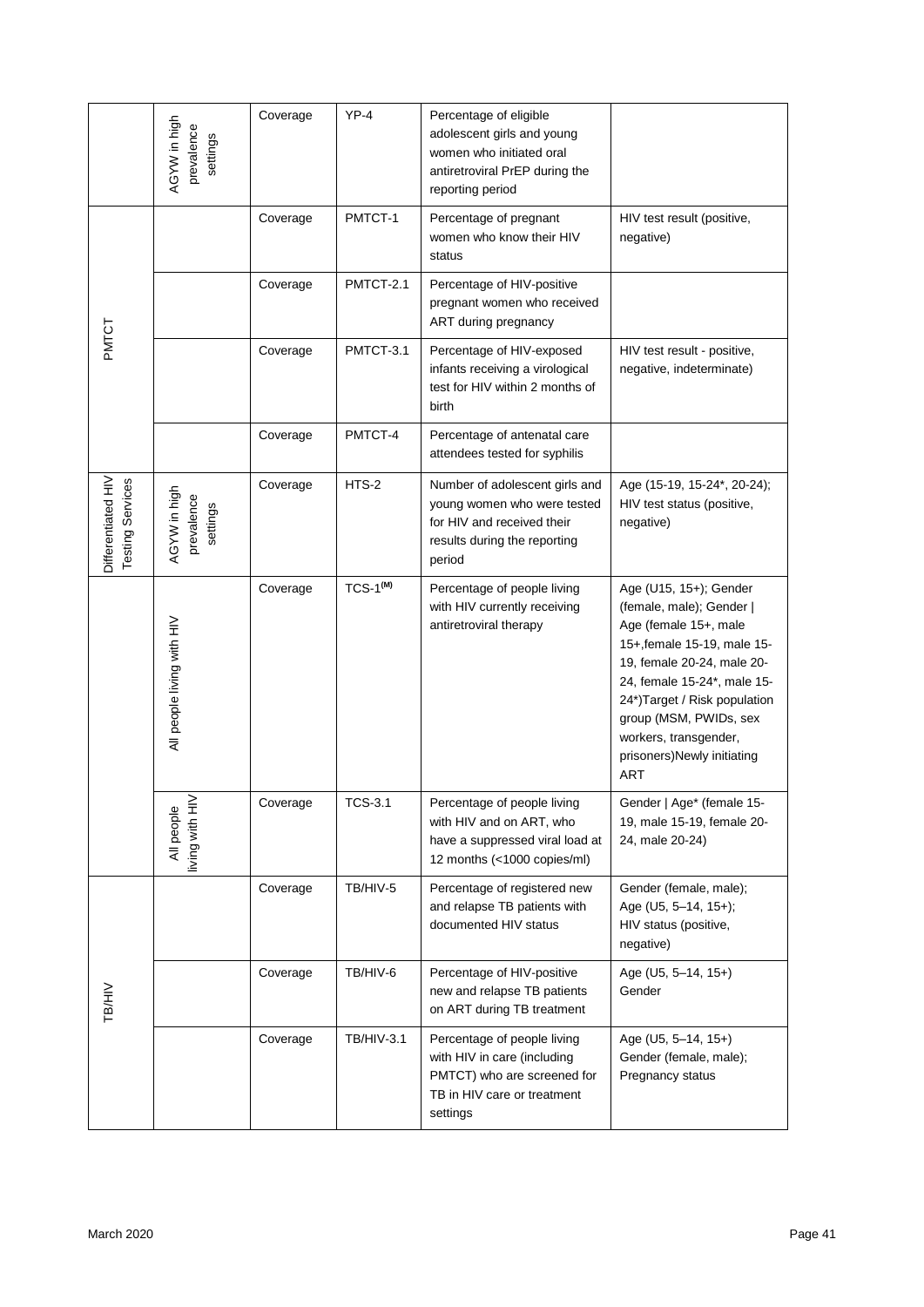|                                                                                                                       |  | Coverage | <b>TB/HIV-4.1</b> | Percentage of people living<br>with HIV newly enrolled in HIV<br>care started on TB preventive<br>therapy | Age (U5, 5-14, $15+$ );<br>Gender (female, male) |  |  |  |  |
|-----------------------------------------------------------------------------------------------------------------------|--|----------|-------------------|-----------------------------------------------------------------------------------------------------------|--------------------------------------------------|--|--|--|--|
| Required disaggregation by age group 15-19 and 20-24 applies only to the following countries- Kenya, Lesotho, Malawi, |  |          |                   |                                                                                                           |                                                  |  |  |  |  |
| Mozambique, South Africa, Swaziland, Tanzania, Uganda, Zambia, Zimbabwe, Cameroon, Namibia and Botswana.              |  |          |                   |                                                                                                           |                                                  |  |  |  |  |

# Annex 2: List of useful guidelines and tools

#### **Global Fund documents**

- Global Fund Strategy 2017-2022 <https://www.theglobalfund.org/en/strategy/>
- Global Fund Applicant's Handbook [https://www.theglobalfund.org/media/4755/fundingmodel\\_applicanthandbook\\_guide\\_en.pdf](https://www.theglobalfund.org/media/4755/fundingmodel_applicanthandbook_guide_en.pdf)
- Global Fund Modular Framework Handbook [https://www.theglobalfund.org/en/funding](https://www.theglobalfund.org/en/funding-model/applying/resources/)[model/applying/resources/](https://www.theglobalfund.org/en/funding-model/applying/resources/)
- Global Fund HIV Information Note [https://www.theglobalfund.org/media/4765/core\\_hiv\\_infonote\\_en.pdf](https://www.theglobalfund.org/media/4765/core_hiv_infonote_en.pdf)
- Global Fund Information Note on Resilient and Sustainable Systems for Health <https://www.theglobalfund.org/en/funding-model/applying/resources/>
- Global Fund Technical Brief on Addressing Gender-Inequalities and Strengthening Responses for Women and Girls [https://www.theglobalfund.org/media/5728/core\\_gender\\_infonote\\_en.pdf](https://www.theglobalfund.org/media/5728/core_gender_infonote_en.pdf)
- Global Fund Technical Brief on Addressing Sex Workers, Men who have Sex with Men, Transgender People, People who use Drugs, and People in Prison and Other Closed Settings in the Context of HIV [https://www.theglobalfund.org/en/funding](https://www.theglobalfund.org/en/funding-model/applying/resources/)[model/applying/resources/](https://www.theglobalfund.org/en/funding-model/applying/resources/)
- Global Fund Information Note on Strategic Investments for Adolescents in HIV, Tuberculosis and Malaria Programs [https://www.theglobalfund.org/media/5955/publication\\_ierg2015\\_report\\_en.pdf?u=63706652](https://www.theglobalfund.org/media/5955/publication_ierg2015_report_en.pdf?u=637066527930000000) [7930000000](https://www.theglobalfund.org/media/5955/publication_ierg2015_report_en.pdf?u=637066527930000000)
- Global Fund Technical Brief on Community Systems Strengthening [https://www.theglobalfund.org/media/4790/core\\_communitysystems\\_technicalbrief\\_en.pdf](https://www.theglobalfund.org/media/4790/core_communitysystems_technicalbrief_en.pdf)
- Global Fund Technical Brief on HIV, Human Rights and Gender Equality [https://www.theglobalfund.org/media/6348/core\\_hivhumanrightsgenderequality\\_technicalbri](https://www.theglobalfund.org/media/6348/core_hivhumanrightsgenderequality_technicalbrief_en.pdf) [ef\\_en.pdf](https://www.theglobalfund.org/media/6348/core_hivhumanrightsgenderequality_technicalbrief_en.pdf)
- Global Fund's Measurement Framework for Adolescent Girls and Young Women Programs [https://www.theglobalfund.org/media/8076/me\\_adolescentsgirlsandyoungwomenprograms\\_f](https://www.theglobalfund.org/media/8076/me_adolescentsgirlsandyoungwomenprograms_frameworkmeasurement_en.pdf?u=636979130640000000) [rameworkmeasurement\\_en.pdf?u=636979130640000000](https://www.theglobalfund.org/media/8076/me_adolescentsgirlsandyoungwomenprograms_frameworkmeasurement_en.pdf?u=636979130640000000)
- Global Fund's Sustainability, Transition, and Co-Financing Guidance Note <https://www.theglobalfund.org/en/sustainability-transition-and-co-financing/>
- The Global Fund (2015). Global Fund support for co-infections and co-morbidities [https://www.theglobalfund.org/media/4167/bm33\\_11-co-infectionsandco](https://www.theglobalfund.org/media/4167/bm33_11-co-infectionsandco-morbidities_report_en.pdf)[morbidities\\_report\\_en.pdf](https://www.theglobalfund.org/media/4167/bm33_11-co-infectionsandco-morbidities_report_en.pdf)
- The Global Fund (2019). Investing in the Future: Women and Girls in All Their Diversity [https://www.theglobalfund.org/media/8484/crg\\_investinginthefuturewomengirls\\_report\\_en.pd](https://www.theglobalfund.org/media/8484/crg_investinginthefuturewomengirls_report_en.pdf?u=637066568260000000) [f?u=637066568260000000](https://www.theglobalfund.org/media/8484/crg_investinginthefuturewomengirls_report_en.pdf?u=637066568260000000)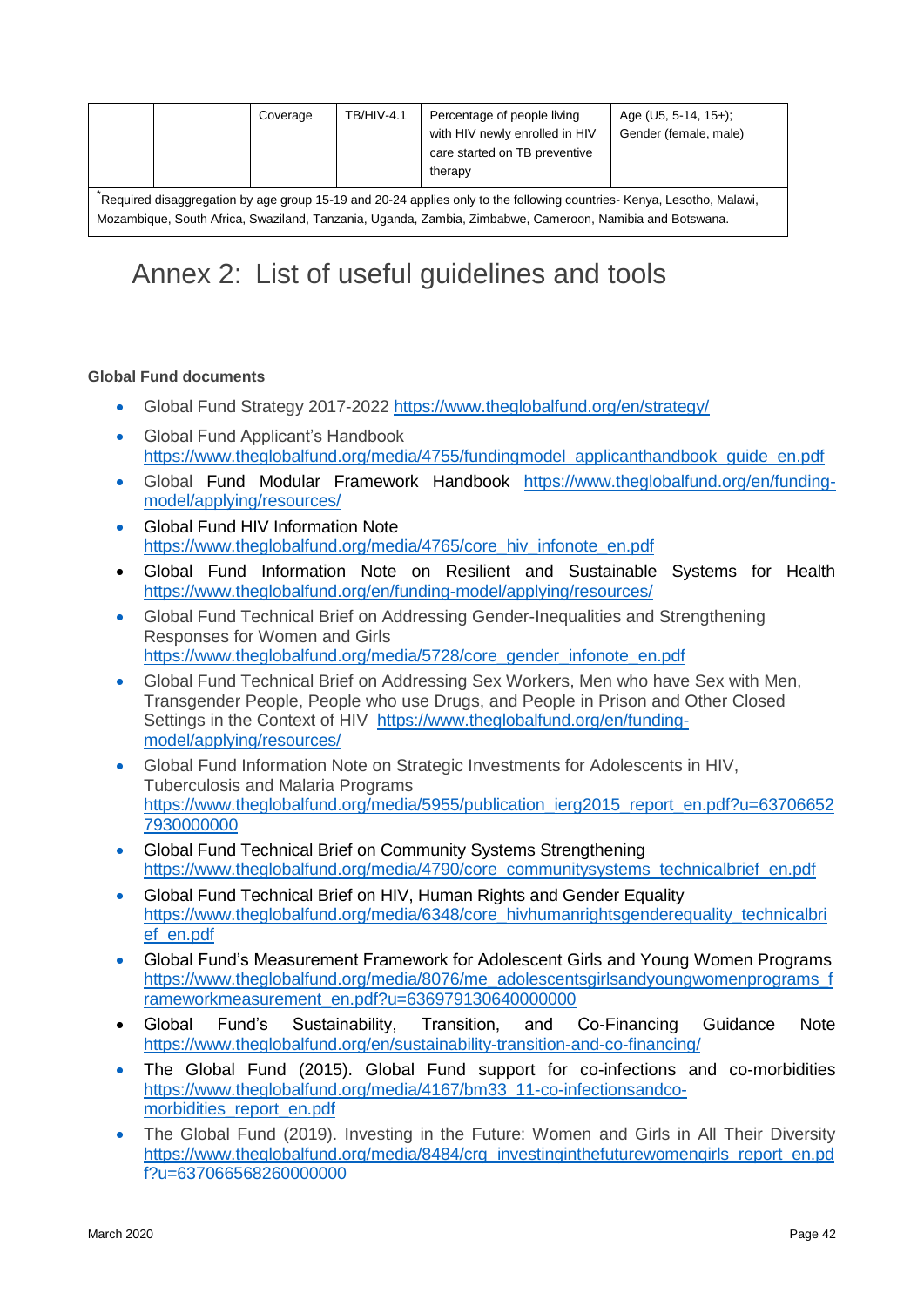- Global Fund 2017-2022 Strategic Key Performance Indicator Framework [https://www.theglobalfund.org/media/4230/bm35\\_07a-2017-](https://www.theglobalfund.org/media/4230/bm35_07a-2017-2022keyperformanceindicatorframeworknarrative_report_en.pdf?u=636488964120000000) [2022keyperformanceindicatorframeworknarrative\\_report\\_en.pdf?u=636488964120000000](https://www.theglobalfund.org/media/4230/bm35_07a-2017-2022keyperformanceindicatorframeworknarrative_report_en.pdf?u=636488964120000000)
- Global Fund Financial Management Handbook for Grant Implementors [https://www.theglobalfund.org/media/7034/financial\\_grantimplementersmanagement\\_handb](https://www.theglobalfund.org/media/7034/financial_grantimplementersmanagement_handbook_en.pdf?u=637066556720000000) [ook\\_en.pdf?u=637066556720000000](https://www.theglobalfund.org/media/7034/financial_grantimplementersmanagement_handbook_en.pdf?u=637066556720000000)

#### **Key guidelines and tools from technical partners**

- UNAIDS (2016). HIV Prevention Among Adolescent Girls and Young Women [\(https://www.unaids.org/sites/default/files/media\\_asset/UNAIDS\\_HIV\\_prevention\\_among\\_a](https://www.unaids.org/sites/default/files/media_asset/UNAIDS_HIV_prevention_among_adolescent_girls_and_young_women.pdf) dolescent girls and young women.pdf).
- UNAIDS (2019). Fact sheet on Gender. [\(https://www.unaids.org/en/topic/gender\)](https://www.unaids.org/en/topic/gender).
- UNAIDS (2018) Gender Assessment Tool: Towards a Gender-Transformative HIV Response. (https://www.unaids.org/en/resources/documents/2019/unaids-genderassessment-tool)
- UNAIDS (2019). Women and HIV: A spotlight on adolescent girls and young women. [\(https://www.unaids.org/sites/default/files/media\\_asset/2019\\_women-and-hiv\\_en.pdf\)](https://www.unaids.org/sites/default/files/media_asset/2019_women-and-hiv_en.pdf).
- UNESCO (2018). International technical guidance on sexuality education an evidenceinformed approach. (https://unesdoc.unesco.org/ark:/48223/pf0000260770)
- UNESCO and UNFPA (2015): Emerging evidence, lessons and practice in comprehensive sexuality education. A global review. [\(http://www.unfpa.org/publications/emerging](http://www.unfpa.org/publications/emerging-evidence-lessons-and-practice-comprehensive-sexuality-education-global-review)[evidence-lessons-and-practice-comprehensive-sexuality-education-global-review\)](http://www.unfpa.org/publications/emerging-evidence-lessons-and-practice-comprehensive-sexuality-education-global-review)
- WHO (2016) Every Woman Every Child. The Global Strategy for Women's, Children's and Adolescents' Health 2016-2030 [\(https://www.who.int/life-course/partners/global](https://www.who.int/life-course/partners/global-strategy/globalstrategyreport2016-2030-lowres.pdf)[strategy/globalstrategyreport2016-2030-lowres.pdf\)](https://www.who.int/life-course/partners/global-strategy/globalstrategyreport2016-2030-lowres.pdf).
- WHO (2015): What's new in adolescent treatment and care. <http://www.who.int/hiv/pub/arv/arv2015-adolescent-factsheet/en/>
- WHO (2012): Making health services adolescent friendly: developing national quality standards for adolescent friendly health services.
- WHO and UNAIDS. (2015) Global standards for quality health-care services for adolescents. [http://www.who.int/maternal\\_child\\_adolescent/documents/global-standards](http://www.who.int/maternal_child_adolescent/documents/global-standards-adolescent-care/en/)[adolescent-care/en/](http://www.who.int/maternal_child_adolescent/documents/global-standards-adolescent-care/en/)
- WHO (2015): HIV and adolescents: guidance for HIV testing and counselling and care for adolescents living with HIV: recommendations for a public health approach and considerations for policy-makers and managers. http://www.who.int/hiv/ pub/guidelines/adolescents/en
- WHO (2016): [Global standards for quality health-care services for adolescents -](http://apps.who.int/iris/handle/10665/183935) a guide to [implement a standards-](http://apps.who.int/iris/handle/10665/183935) [driven approach to improve the quality of health-care services for](http://apps.who.int/iris/handle/10665/183935)  [adolescents. \(](http://apps.who.int/iris/handle/10665/183935)Volume 1: Standards and criteria - Volume 2: Implementation guide - Volume 3: Tools to conduct quality and coverage measurement surveys to collect data about compliance with the global standards - Volume 4: Scoring sheets for data analysis) (2016)
- WHO (2015): [Core competencies in adolescent health and development for primary care](http://apps.who.int/iris/bitstream/10665/148354/1/9789241508315_eng.pdf?ua=1)  [providers \(](http://apps.who.int/iris/bitstream/10665/148354/1/9789241508315_eng.pdf?ua=1)2015) WHO: [Financing health care for adolescents: a necessary part of universal](http://www.who.int/bulletin/volumes/93/1/14-139741/en/)  [health coverage](http://www.who.int/bulletin/volumes/93/1/14-139741/en/)
- UN Women (2019) Gender and age-responsive social protection: The potential of cash transfers to advance adolescent rights and capabilities [\(http://www.unwomen.org/en/digital](http://www.unwomen.org/en/digital-library/publications/2019/03/gender-and-age-responsive-social-protection#view)[library/publications/2019/03/gender-and-age-responsive-social-protection#view\)](http://www.unwomen.org/en/digital-library/publications/2019/03/gender-and-age-responsive-social-protection#view)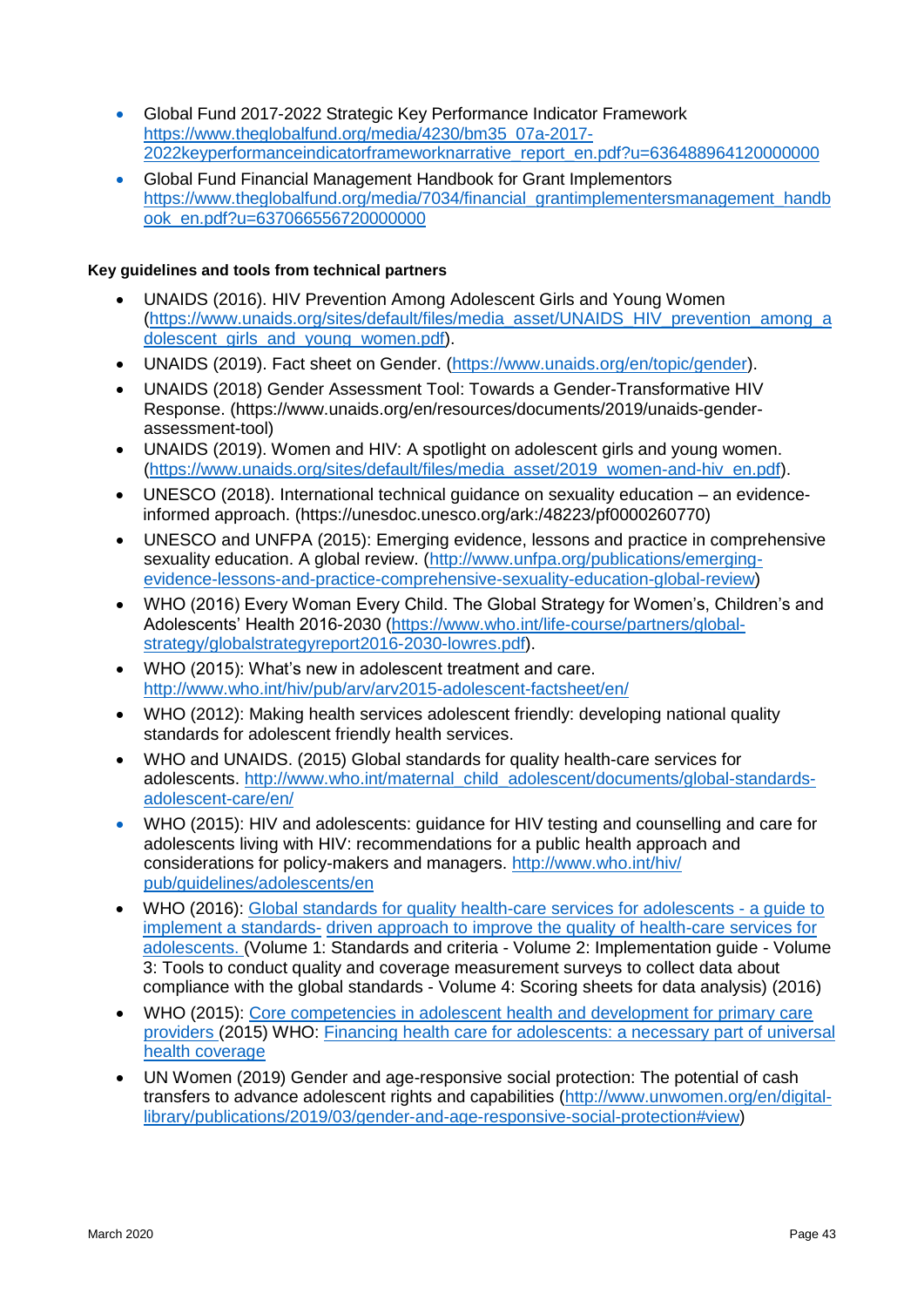- UN Women (2019) Promoting gender equality in sexual, reproductive, maternal, newborn, child and adolescent health: Programming guide. (https://www.unwomen.org/en/digitallibrary/publications/2019/06/promoting-gender-equality-in-srmncah)
- UNFPA and Promundo-US (2016). Adolescent Boys and Young Men: Engaging them as supporters of gender equality and health and understanding their vulnerabilities. [\(https://www.unfpa.org/sites/default/files/pub-pdf/Adolescent-Boys-and-Young-Men-final](https://www.unfpa.org/sites/default/files/pub-pdf/Adolescent-Boys-and-Young-Men-final-web_0.pdf)web<sup>0.pdf)</sup>.
- UNAIDS (2018) Social protection: a Fast-Track commitment to end AIDS Guidance for policy-makers, and people living with, at risk of or affected by HIV [\(https://www.unaids.org/en/resources/documents/2018/social-protection-fast-track](https://www.unaids.org/en/resources/documents/2018/social-protection-fast-track-commitment-end-aids)[commitment-end-aids\)](https://www.unaids.org/en/resources/documents/2018/social-protection-fast-track-commitment-end-aids)
- UNAIDS (2017) HIV and social protection assessment tool: Generating evidence for policy and action on HIV and social protection [\(https://www.unaids.org/en/resources/documents/2017/HIV-social-protection-assessment](https://www.unaids.org/en/resources/documents/2017/HIV-social-protection-assessment-tool)[tool\)](https://www.unaids.org/en/resources/documents/2017/HIV-social-protection-assessment-tool)
- WHO (2017) Global Accelerated Action for the Health of Adolescents (AA-HA!): Guidance to Support Country Implementation (https://apps.who.int/iris/bitstream/handle/10665/255415/9789241512343 eng.pdf;jsessionid=6F44804BA7485BF856C169700342B37E?sequence=1)
- UNAIDS (2014). Making the money work for young people: A participation tool for the Global Fund to Fight AIDS, Tuberculosis and Malaria. [\(https://www.unaids.org/sites/default/files/media\\_asset/JC2661\\_part1\\_en.pdf\)](https://www.unaids.org/sites/default/files/media_asset/JC2661_part1_en.pdf).
- WHO (2016). [A tool for strengthening gender-sensitive national HIV and Sexual and](http://www.who.int/reproductivehealth/publications/gender_rights/hiv-srhr-monitoring-systems/en/)  [Reproductive Health](http://www.who.int/reproductivehealth/publications/gender_rights/hiv-srhr-monitoring-systems/en/) [\(SRH\) monitoring and evaluation systems](http://www.who.int/reproductivehealth/publications/gender_rights/hiv-srhr-monitoring-systems/en/)
- UNAIDS (2016): [HIV Prevention among adolescent girls and young women -](http://www.unaids.org/sites/default/files/media_asset/UNAIDS_HIV_prevention_among_adolescent_girls_and_young_women.pdf) Putting HIV [prevention among](http://www.unaids.org/sites/default/files/media_asset/UNAIDS_HIV_prevention_among_adolescent_girls_and_young_women.pdf) [adolescent girls and young women on the Fast-Track and engaging men](http://www.unaids.org/sites/default/files/media_asset/UNAIDS_HIV_prevention_among_adolescent_girls_and_young_women.pdf)  [and boys](http://www.unaids.org/sites/default/files/media_asset/UNAIDS_HIV_prevention_among_adolescent_girls_and_young_women.pdf)
- UNAIDS (2016): [Women and Adolescent Girls on the Fast-Track to Ending the AIDS](http://www.unaids.org/sites/default/files/media_asset/2016WHA_Side%20event_brochure_NumPrint.pdf)  [Epidemic](http://www.unaids.org/sites/default/files/media_asset/2016WHA_Side%20event_brochure_NumPrint.pdf)
- UNAIDS (2016): HIV, HPV and Cervical cancer Leveraging synergies to save women's [lives](http://www.aidsdatahub.org/sites/default/files/publication/UNAIDS_HPV_HIV_and_cervical_cancer_2016.pdf)
- UNAIDS (2015): [UNAIDS and The African Union. Empower young women and adolescent](http://www.unaids.org/sites/default/files/media_asset/JC2746_en.pdf)  [girls. Fast-Tracking the](http://www.unaids.org/sites/default/files/media_asset/JC2746_en.pdf) [end of the AIDS epidemic in Africa](http://www.unaids.org/sites/default/files/media_asset/JC2746_en.pdf)
- UNAIDS (2014): [Women living with HIV speak out against violence](http://www.unaids.org/sites/default/files/media_asset/womenlivingwithhivspeakout_en.pdf)
- UNAIDS (2014): [Adolescent girls and young women GAP report \(](http://www.unaids.org/en/resources/documents/2014/Adolescentgirlsandyoungwomen)2014)
- UNAIDS (2014): Gender-responsive HIV programming for women and girls. Guidance note
- WHO (2014): [Adolescent HIV testing counselling and care online implementation tool](http://apps.who.int/adolescent/hiv-testing-treatment/)
- WHO (2014): [Health for the world's adolescents: a second chance in the second decade](http://apps.who.int/iris/bitstream/10665/112750/1/WHO_FWC_MCA_14.05_eng.pdf)
- WHO/UNAIDS (2013): [16 Ideas for addressing violence against women in the context of](http://apps.who.int/iris/%20bitstream/10665/95156/1/9789241506533_eng.pdf)  [the HIV epidemic](http://apps.who.int/iris/%20bitstream/10665/95156/1/9789241506533_eng.pdf)

# **Other key reference documents**

- PEPFAR (2015): Preventing HIV in adolescent girls and young women. Guidance for PEPFAR country teams
- SASA! By Raising Voices. A community mobilization approach for preventing violence against women and HIV. [\(http://raisingvoices.org/sasa/\)](http://raisingvoices.org/sasa/)
- Stepping Stones: Training package on gender, HIV, communication and relationship skills. (https://steppingstonesfeedback.org/training/)